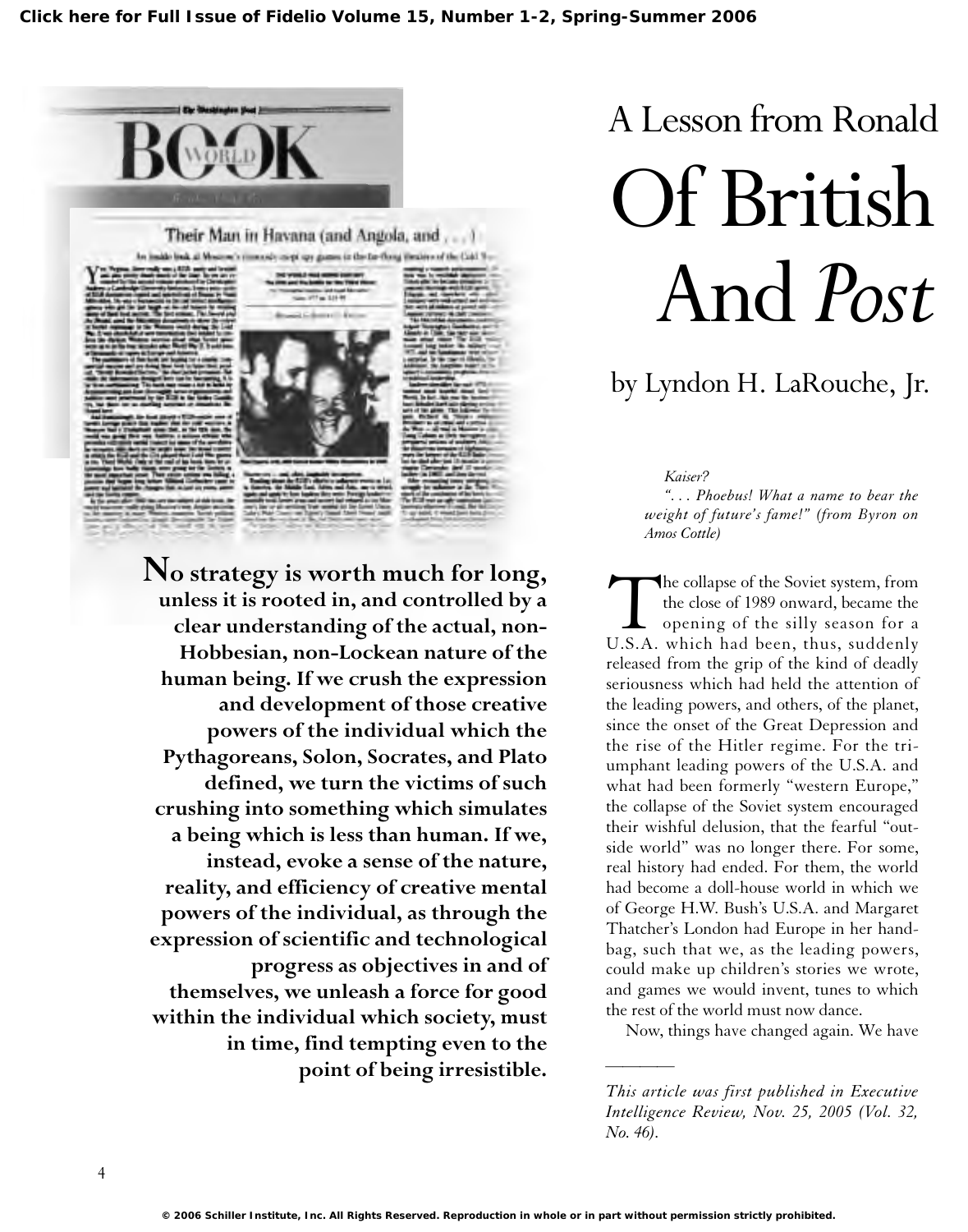# Reagan Fools Reviewers

November 6, 2005

come into a time when playing with nations as if they were collections of children's dolls, has come to an end. Contrary to fools like Francis Fukuyama, history had never actually stopped. Since 1989-1991, time had been playing with those fools who were wishfully deluded into confidence in playing their childish doll-house games on a hapless world. Now, we are faced with the paying of a terrible price for the foolishness we practiced during the silly season, the recent decade and a half of 1990-2004, which we had spent in that fantasy-land.

Unfortunately, some, such as some of those at the *Washington Post,* are still living in a state of desperate denial of the fact that the fantasyworld of their particular choice of silly season does not exist, and never really did. They turn over, murmuring, "Let me sleep a little longer," to dream their favorite dream. Their warmed-over old dreams of the recent decade and a half, are now worse than boring, even to them. They thrash restively in their dreamworld, as the dreams become sillier and sillier, even for them. The *Post*'s Robert G. Kaiser's silly-season dream, of the by-gone days of a Soviet past which never actually occurred, is a case in point.

Actually, Soviet General Secretary Yuri Andropov's lunatic refusal to discuss President Ronald Reagan's March 23, 1983 proffer of a "Strategic Defense Initiative," had planted the seeds of what turned out to be the On the *Washington Post*'s Robert G. Kaiser on *The World War Going Our Way: The KGB and the Battle for the Third World* by Christopher Andrew and Vasili Mitrokhin<sup>1</sup>

1. Robert G. Kaiser, "Their Man in Havana (and Angola, and . . . ): An inside look at Moscow's curiously inept spy games in the far-flung theaters of the Cold War," *The Washington Post,* Book World, Oct. 30, 2005.

 $\overline{\phantom{a}}$ 



*'Notably, President Ronald Reagan and I, despite our differences, typify an important fraction of those who proposed what that President named the Strategic Defense Initiative, which represented the common instincts of much of that generation of young adults, my generation, which went to war under the U.S. leadership of our President Franklin Roosevelt, and against Adolf Hitler, in 1941. We were a generation which had experienced, and had come to play a leading participating role, as youthful and matured adults, in the recovery from the effects of a deep, worldwide financial and economic depression, and in the emergence of the U.S.A. as the most powerful national economy the world has ever known.'* **Photo:** *Lyndon LaRouche and Ronald Reagan, candidates' debate, New Hampshire primary, 1980.*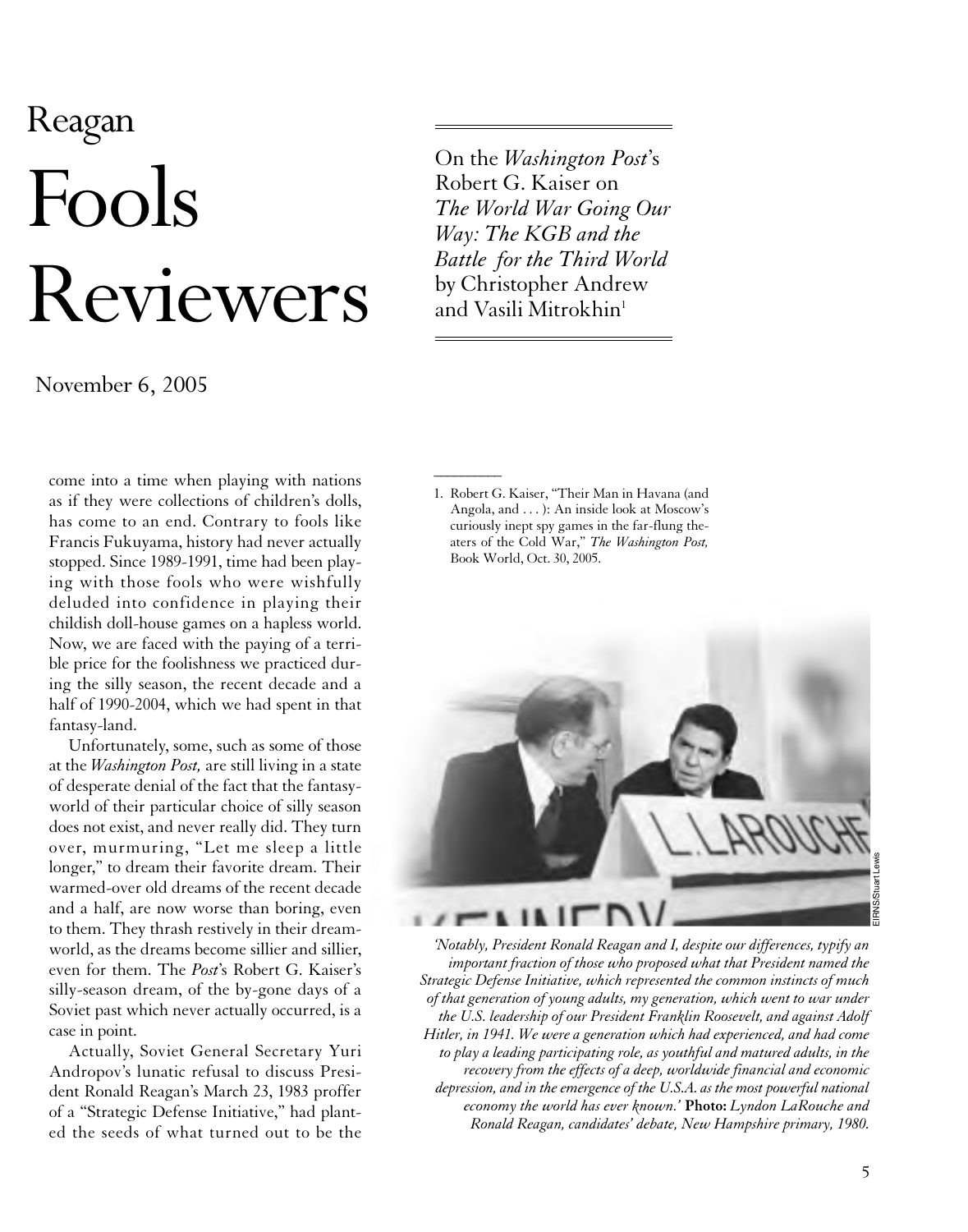Soviets' early harvest of such deadly silliness as his own. That event marks Andropov as the greatest fool among the tyrants of recent world history, and says a great deal about the fatal intellectual flaw then permeating the Soviet system as a whole. Admittedly, Andropov was a very clever and somewhat capable fool; but, then, there is no worse fool than one, like Andropov, with the fate of a great nation in his hands.

This returns our attention back to the subject of the short and silly review, by the *Post*'s Kaiser, of Vasili Mitrokhin's most recent book. Since anything the dreaming *Post* might have permitted Kaiser to say, would have been essentially nonsensical at the time, Kaiser's better option had been to simply shut up on the subject, rather than make a fool of himself. Despite all that, there is a certain benefit for us to enjoy in considering how pitiably Kaiser behaved in uttering that piece, as I show in my response, here.

From a view of history as it actually was, Kaiser's buffoonery is a continued flight into a sleep of self-delusion, away from seeing the special kind of "hard times" which had actually befallen the official U.S. intelligence services since 1989. Hard times now rapping, with menace, like the fabled monkey's paw of the story, at his sleeper's door.

By compelling official intelligence and related services in the Americas and Europe to join in submission to the recently prevailing climate of the rules of "doll house" games, those services were induced to deprive their institutions of the authority to cultivate any rational sense of mission-orientation; even a faulty realworld choice was excluded. Moral and intellectual decadence took over. Professional intelligence capabilities still existed, but their influence was relegated, increasingly, to what could be accomplished on the terrain outside the relevant official institutions. Any significant competence for leadership in those categories, is presently limited chiefly to a dwindling few among my own World War II-generation veterans who were phased out, or died out during the recent fifteen years, and a precious residue of first- and second-rank competence from the generation of professionals whose careers date from the 1960's and early 1970's.

There were crucial weaknesses in U.S. intelligence and related outlooks during the post-FDR, pre-Indo-China War times, but, as I shall emphasize in the following pages, if their choice of direction was often mistaken (if far more rational than the drivellings of the crabbed, microscopic memoranda of fascist madman James J. Angleton, or weird fellows such as William F. Buckley, Jr.), the admittedly distorted map the sane professionals were reading prior to 1989-1991, was, more or less, the

semblance of a map of the acts and consequences in a real world.2

# Andropov's Folly Today

Reviewer Kaiser is only a small-time fool. Andropov was a really big fool. Worse, from the evidence presently at hand, neither most leading circles in Russia nor most leading circles in the U.S.A., have yet learned the efficient truth about that still crucial history lesson for today, which is expressed as the deeper implications of Andropov's folly.

I speak on these matters with the included special authority of my central role in the events which led into the momentous 1982-1983 turn in Soviet affairs under Andropov. I refer to my own crucial part in that affair of 1982-1983 once again, here, only to the degree that it is an essential piece of the puzzle in any attempt to understand both why the Soviet system collapsed, and how faulty U.S. official intelligence, in particular, fostered the perilous mess which the putative victors in the Anglo-American/Soviet conflict have made for all of us today.

That was a collapse caused, essentially, by the same economic developments to which I had pointed in my personal warning to the Soviet government's back-channel representative. I had warned, then, that it would collapse "in about five years," if that government were to continue to reject the offer which I indicated that President Reagan might make. Several months later, I made the same forecast of a self-inflicted, near-term threat to the Soviet system, this time publicly, and internationally.

On March 23, 1983, the President made exactly that proffer, which the Soviet government knew in detail through my back-channel role; but Andropov rejected that out of hand, and, the Soviet system soon plunged into a collapse-phase, a bit more than six years after I had first delivered that warning of "approximately five years."

 $\overline{\phantom{a}}$ 

<sup>2.</sup> Consider the map which Cardinal Nicholas of Cusa's collaborator Toscanelli delivered to Christopher Columbus as part of their correspondence on the subject of a Transatlantic voyage. The map, which was premised on a size of the Earth known securely since the work of Eratosthenes, erred in the respect that Italians had been induced to believe the Venetian lies of Marco Polo *et al.,* which placed Japan and the coast of China a discouragingly much greater than actual distance from Europe, located Japan approximately at the coasts of North America. It had been the writings of Cusa bearing on Cusa's proposals for transoceanic exploration, which Columbus encountered in Portugal, which had led Columbus to Toscanelli. Such are the perils in detail along the pathway to valid discoveries of all kinds. The included mistakes occurring in such fashion should not deter us from continued progress along sometimes murky ways.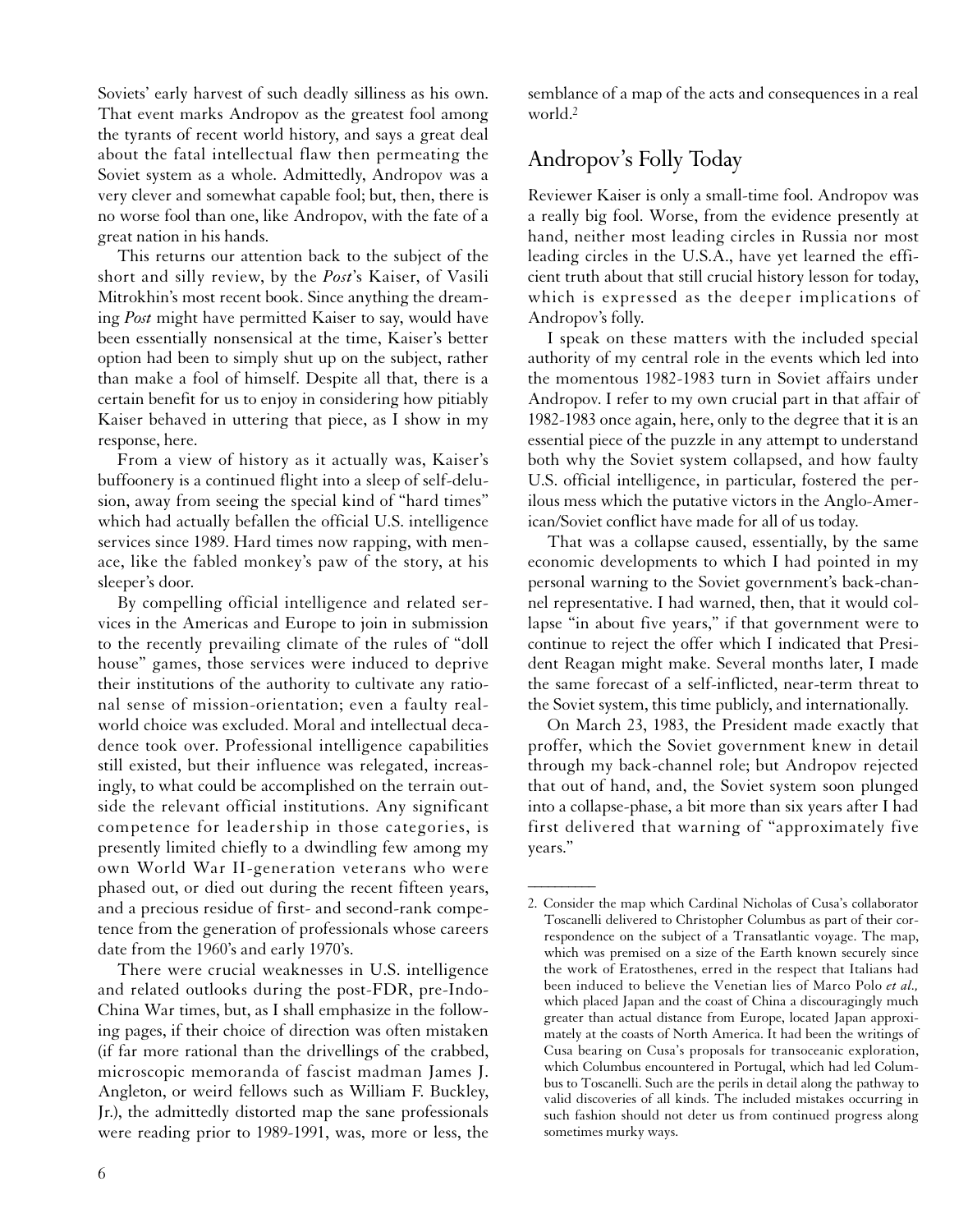Understanding the background to the tragic failures of Andropov's and, later, Gorbachev's government on this account, is key for understanding the real reason the Soviet system, especially the post-Stalin Soviet system, failed as it did. The collapse of the system was, in some degree, inevitable, once Andropov and Gorbachev had successfully prevented any reasonable alternative. It need not have been as cruel as it has been since 1990-1992, had General Secretary Andropov not been such an awful fool in summarily rejecting a 1983 dialogue with President Reagan.

Had Andropov not been a fool, he would have taken into account President Reagan's well-known, long-standing hostility to former Secretary of State Henry A. Kissinger over the issue of what Reagan denounced as the "revenge weapons" system of Mutual and Assured Destruction (MAD). President Reagan accepted what became his adopted Strategic Defense Initiative (S.D.I.) policy because he knew that the change in policy which I had recommended was feasible, on the condition that the Soviet government joined in a serious discussion of the policy.

*When Andropov virtually spit in President Reagan's face, the Soviet system had locked the U.S. of the 1980's into all of the implications of a continuation of the MAD policy. At the same stroke, Andropov locked the Soviet Union into policies such as those of the Ogarkov plan, which, in turn, assured the early economic collapse of the Soviet system as a whole. When we opened the East Germany military "can," after the fall of the Berlin Wall, we learned how damnably close we had all come to unthinkable war, simply because so many in "the West" had joined Andropov in a fit of wild-eyed rage, in stupidly calling the S.D.I. "Star Wars," and thus rejecting the alternative which I had played a crucial part in crafting.*

Once Andropov, and later Gorbachev, continued their opposition, and the U.S. opponents of my proposal had taken over, two things became virtually inevitable. The early collapse of the Soviet economy became practically inevitable. Despite the temporary respite from the October 1987 U.S. stock-market crash which the looting of the fallen Comecon and other places permitted, the plunge of the U.S. and its allies into a spiralling global economicbreakdown crisis, became the almost inevitable course of events for the decade or so following the Soviet collapse.

The principal added significance of reading that page from real-life history for today, is what it shows us, implicitly, about the kindred reasons for the catastrophic failures of the current U.S. Administration, and its intelligence services, under the influence of that British Liberal Imperialist faction which was behind such atrocities as the United Kingdom's Blair government's role in the Kelly case, and the Anglo-American fraud in launching the currently continuing war in Iraq.

If Kaiser's brief review is not simply "an ill wind that blows nobody good," that is because its sheer, shameless silliness offers us a reminder of the pervasive incompetence into which official Washington, D.C., among other parts of the world, has sunk under George W. Bush, Jr. The world of now must be compared with the old pre-1989 "Cold War Days," in the less lunatic time before the alleged 1989-1992 "end of history," a time when, no matter how errant, opinions on strategy of war and peace, survival and Hell, were treated with a significant degree of seriousness.

Hopefully, with the likely ouster of U.S. Vice President Dick Cheney, the U.S. system is faced with the need to expose a vast corruption of our institutions, a corruption far worse than what is associated with the name of "Watergate." This display of much very dirty linen, is no longer avoidable, nor should we regret the fact that public attention to such shameful developments is being brought forward. If you refuse to face the real source of the stink, be assured that the stench will then continue to corrupt our institutions, a corruption we could not afford at this perilous moment in world history.

The currently ongoing exposure of the facts of U.S. official agencies' participation in crimes against humanity not only comparable to those of the Nazis, but largely continued as practices adopted from Nazi agencies, and continued under Vice President Cheney's influence since the 1970's, is shocking, but necessary. The issue is not that of punishment of the U.S.A. and allied perpetrators of those obscenities, but of exposing, and remedying the system which allowed those crimes not only to be perpetrated, but to be continued through recent history, as at Guantanamo, Abu Ghraib, and others among Vice President Cheney's infamous "undisclosed locations."3

However, far, far more important than those follies and related crimes themselves, has been the sheer stupidity in leading official and related institutions which failed to see the importance of uprooting such corruption, a failure rooted largely in the crucial elements of practiced incompetence in the field of strategic and related intelligence. The problem now, is, that unless that folly is quickly recognized and corrected, our civilization's future will be far, far worse than the now miserable conditions of net physical-economic and related moral and intellectual decay society generally has undergone during, especially, the recent four decades.

Kaiser's *Post* review in the October 30th edition, is

 $\overline{\phantom{a}}$ 

<sup>3.</sup> Jeffrey Steinberg, "It Didn't Start with Abu Ghraib—Dick Cheney: Vice President for Torture and War," *Executive Intelligence Review,* Nov. 11, 2005 (Vol. 32, No. 44).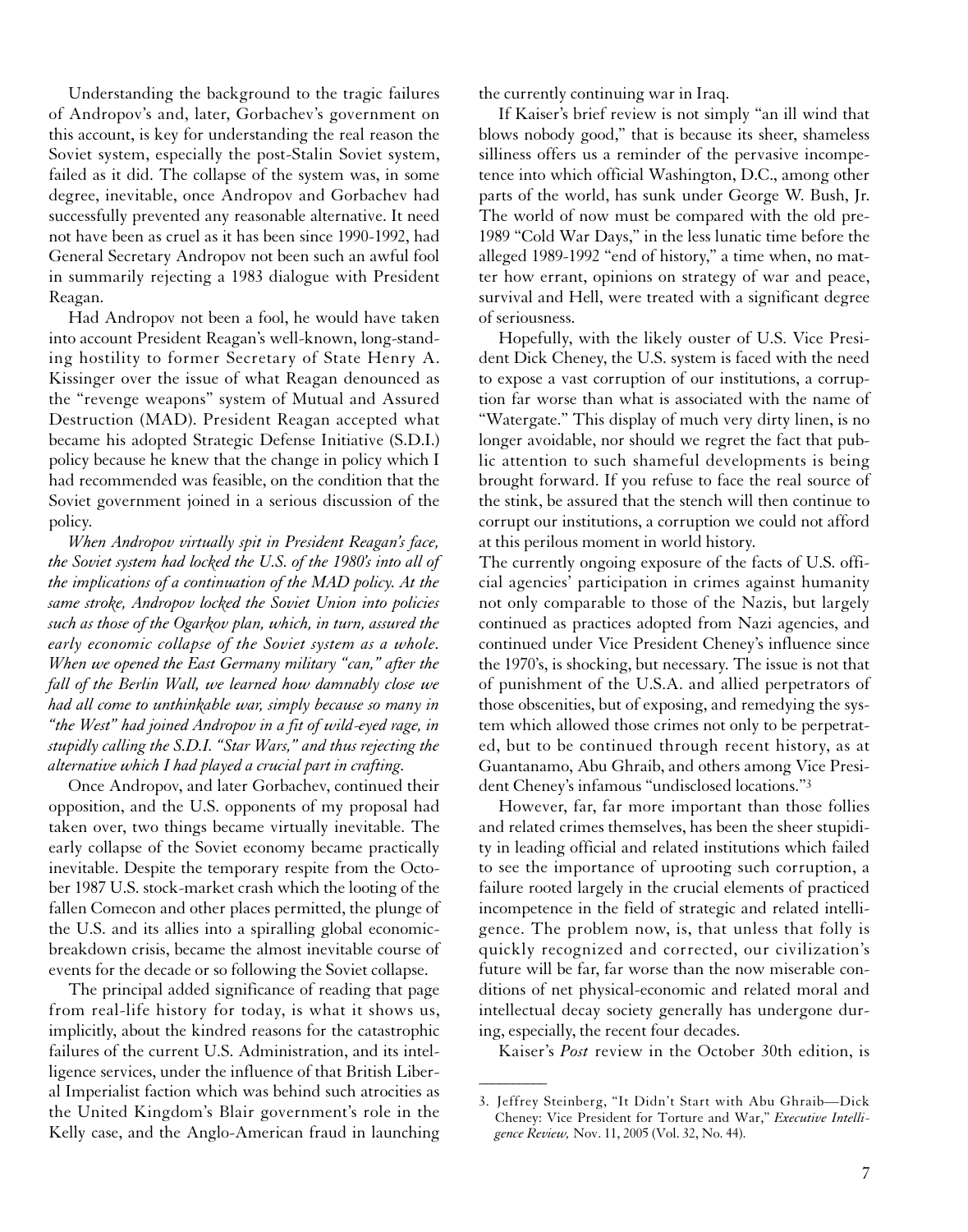worse than silly. Nonetheless, the clinical importance of his review is that it points our attention to the pervasive sophistry which has been at the root of all of the most crucial errors of our national intelligence estimates since the death of President Franklin Roosevelt. Kaiser's piece is a clinical specimen which points to the deadly diseases whose infectious qualities it reflects.

Kaiser's piece is the symptom of a sickness. Rather than dealing further with the symptoms, with the specifics of Kaiser's rambling chatter in his review, we now turn directly to the pathogen whose influence underlies those symptoms. I shall include a reference to the particular topic in Kaiser's review of Mitrokhin's book, at an appropriate place in the following outline of the more general case.

# 1. Fenimore Cooper, Allan Poe, and Lafayette

The original intelligence service of our U.S.A. was, in principle, headed by the principal founder of our republic, Benjamin Franklin. However, the continuation of that intelligence function was concentrated in the hands of an organization of the hereditary order of the veteran military officers of the American Revolution, the Cincinnatus Society headed by George Washington and the Marquis de Lafayette. James Fenimore Cooper was an outstanding figure, operating under his cover as a writer, in this field, as was the Edgar Allan Poe who, retired from West Point for reason of his epilepsy, served as both a counterintelligence specialist inside the U.S.A. and in a deployment, with Lafayette and Cooper, in France.

If the writings of Cooper and Poe are read with some relevant familiarity with the times in which they were written, they belong to the same general category of what the great artist and historian Friedrich Schiller identified in himself as the work of persons who were both worldcitizen and patriot. I can affirm with some authority from experience, that whether inside, or outside formal intelligence services of the U.S.A., all true intelligence professionals of the U.S.A. whose work I have come to know, were, like Cooper's "Spy," individual, patriotic men and women who, like my late friend Max Corvo, have developed an inclination and knack for the craft.

The characteristic of the work of such early figures of our intelligence services, as notable in the case of Cooper and of German historian Friedrich Schiller, as it is for me, is the emphasis on the importance of treating the continuing influence of that innately imperialistic Venetian financier-oligarchy which spawned today's lurch toward a form of empire called "globalization," and that Venice's political-intelligence methods, as a benchmark for study of modern European history in general. There is no competent study of the medieval or modern history of European civilization which does not pivot on the study of the character and methods of the Venetian financier-oligarchy and its Anglo-Dutch Liberal financier outgrowth, viewing that financier oligarchy and its cultural characteristics as an echo of the legacy of the Delphi cult of Apollo of the famous hoaxster and Apollo-cult high priest Plutarch and his ancient predecessors.

The aspect of intelligence work which I am reflecting in this present report, is best identified as *strategic intelligence.* As I have emphasized in a series of published writings on relevant current matters, strategic intelligence begins with study of pre-Aristotle ancient Classical Greece. Mastery of Classical Greek would be helpful, but not strictly needed in modern times, when relevant specialists in that ancient language of Plato and his contemporaries are still available in significant if not strictly adequate doses. The essence of a culture lies not in the dictionary meanings which might be assigned by mere grammarians, but, as I have shown in relevant reports, in the state of mind which, in this case, the ancient Classical Greek writers of relevance expressed by their use of their language. Mere words can not supply us the meaning of words; meaning lies in a higher and deeper realm, in the realm of cognitive processes of which words are merely the footprints of passage. Our task is to put the conceptions we have inherited from that part of ancient European history into the conceptual forms appropriate for the language of today.

So, the history of European civilization can not be conceived as a unit of comprehension in a lesser time-frame than several thousands of years since the birth of what may be competently identified, specifically, as European civilization, since the promotion of the emergence of the Classical Greece of Thales, Solon of Athens, the Pythagoreans, Socrates, and Plato, who defined the specific Classical conceptions of law, art, and science which have been a continuing impulse from those times to the present.

Strategy means, thus, the continuing struggle against the forces represented then by the Babylonian priestcraft behind the Persian wars against Classical Greece, and the continuation of the role of the evil of the Babylonian imperial tradition from that time to the present day. Strategy is competently understood when it means our struggle to promote the highest level of achievement of a Classical republic, however imperfect that may be, as a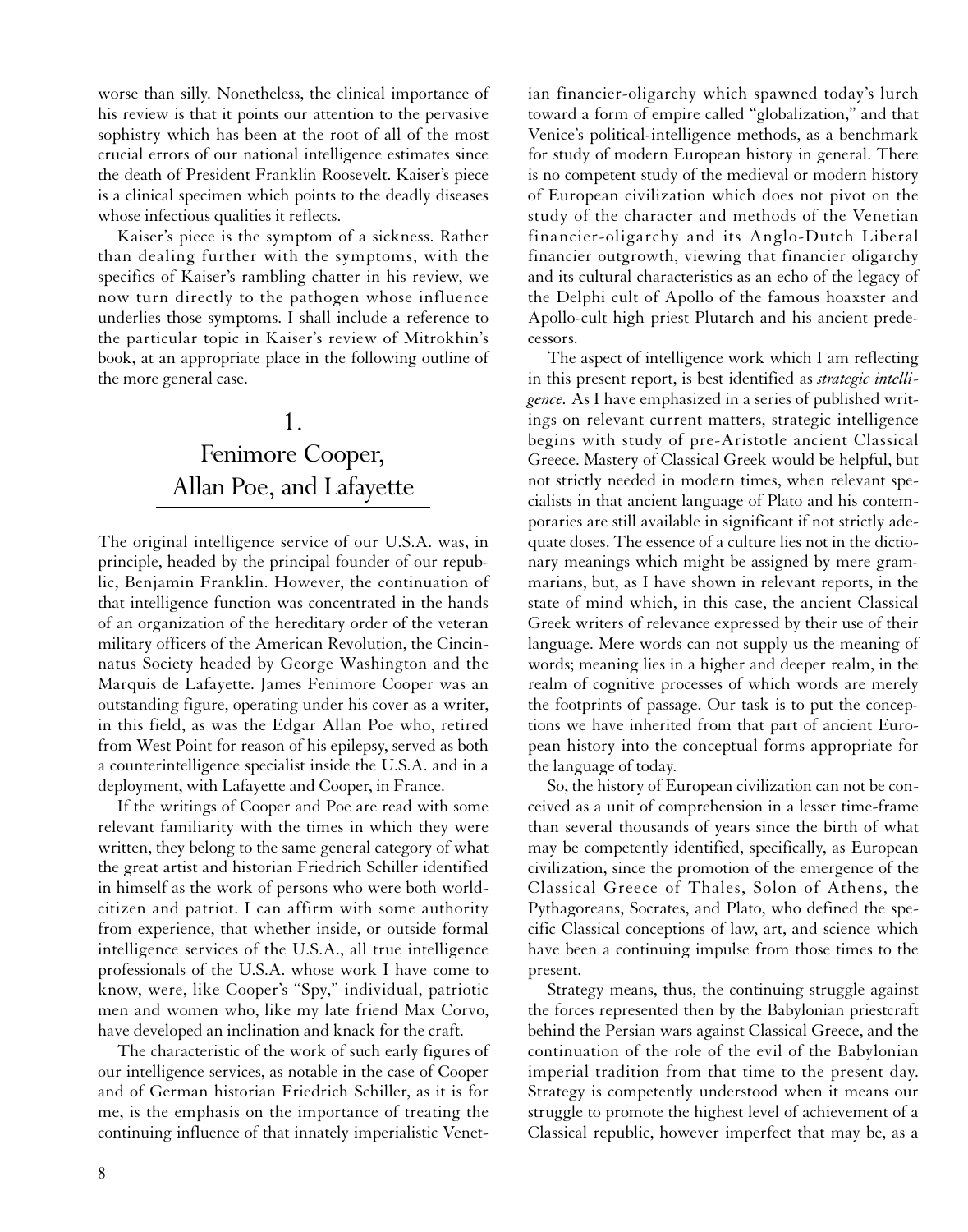**The history of European civilization can not be conceived as a unit of comprehension in a lesser time-frame than several thousands of years,**

**since the Classical Greece of Thales, Solon of Athens, the Pythagoreans, Socrates, and Plato defined the specific Classical conceptions of law, art, and science which have been a continuing impulse from those times to the present.**

*The Parthenon, pinnacle of Classical Greek architectural achievement (447-432 B.C.), Acropolis, Athens.*



republic represented by the founding of the constitutional Federal republic of the U.S.A., in our continuing struggle against that modern expression of an ancient foe represented by ancient Babylon and its expression as the Delphi Apollo cult, still today.

The famous case of the way in which the cult of Apollo lured King Croesus of Lydia into the ruin of his rich kingdom at the hands of the Babylonian priesthood running the Persian Empire, points to the essence of the common failures in strategic intelligence in ancient and modern European history today.

For example:

In a derived, subordinate meaning, strategy also implies outflanking the adversary, or not being outflanked oneself. In recent times, I have often used the example of Frederick the Great's famous outflanking of the Austrians at Leuthen to illustrate a broader meaning of "strategic outflanking," as also typified by Alexander the Great at Gaugamela. Leuthen is more readily summarized for the modern audience.

Essentially, human cultural behavior is usually fairly described as people whose minds are living within the confines of a fishbowl, but whose sensory experiences and hands are operating in the real universe, outside the walls of the fishbowl. Typically, the inhabitant of the fishbowl assumes that reality exists within the confines of a fishbowl whose "walls" are the indweller's belief in the existence of certain definitions, axioms, and postulates, like those of some caricature of a Euclidean geometry. The efficiency of principles operating outside the imagined walls of that fishbowl, escapes his comprehension. He is vulnerable to attack by an adversary who understands the fool's confidence in the existence of such imagined protective walls.

So, Hannibal outflanked the minds of the Roman commanders at Cannae, by surprise. So, the foolish Austrian command hoped to outflank, but did not surprise a Frederick familiar with Cannae, with the Austrian attempt to copy a Cannae, at Leuthen. So, Frederick, by taking the feasible action which the Austrian commander assumed to be impossible, outflanked and routed a vastly superior number of a well-trained Austrian force twice within a single day. Frederick exhibited the principle of strategic leadership in that way, on that day, a principle which lies, not on someone's map, but within the mind.

The same thing happened in Russia's October Revolution of 1917. What the leading governmental forces of Russia, and the leading Bolsheviks, too, thought impossible, Lenin did, in using a newly developed social formation, the Soviets, to make a coup d'état by an asymmetric line of attack. The silly Russian social-democrats and others, then claimed that "voluntarist" Lenin had "cheated" by not playing by their rules! Or, conversely, there is the case of the Soviet defeat in Afghanistan, and Vice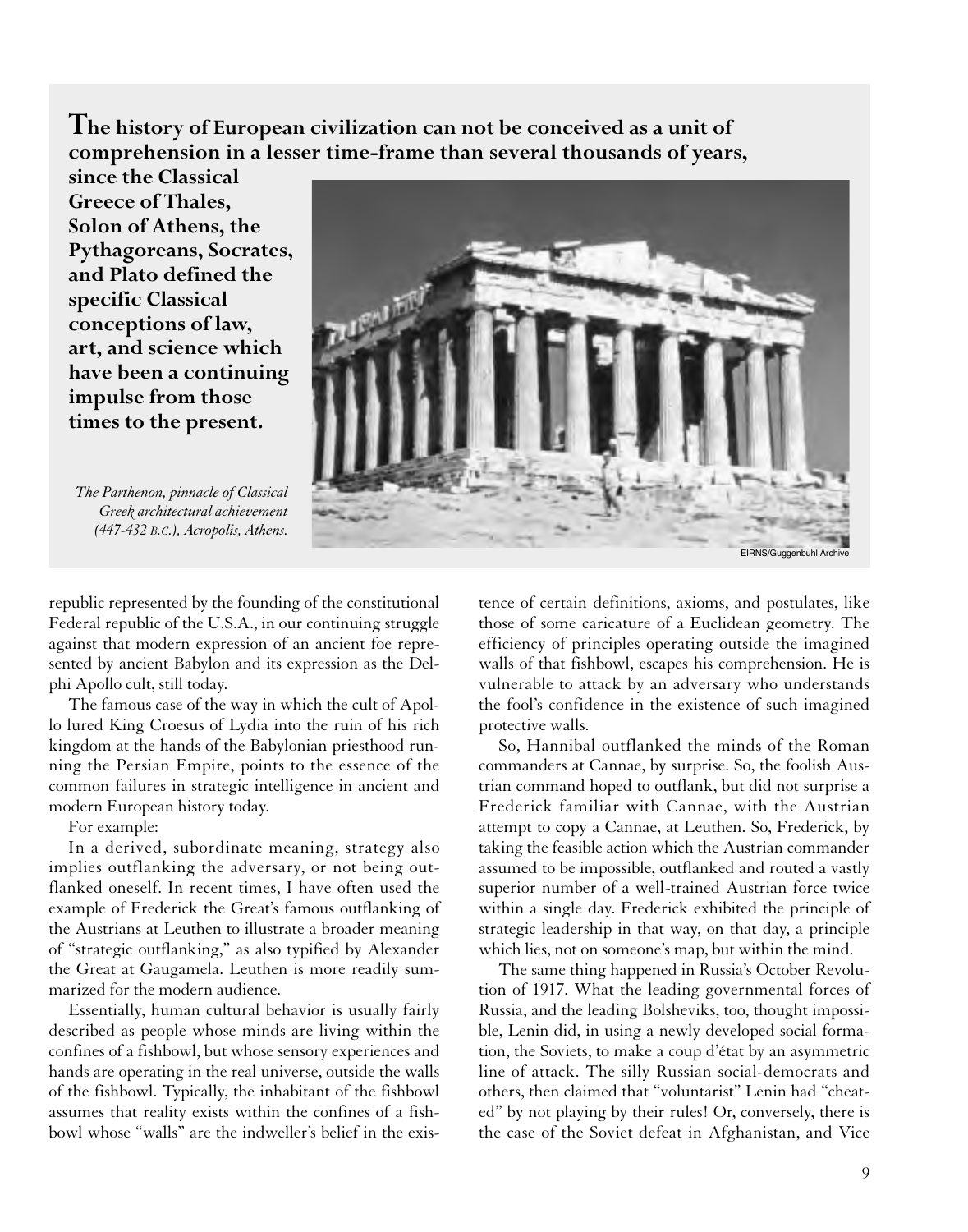President Dick Cheney's ruinous humiliation of the U.S. in Iraq currently, in foolishly miscalculating the realities of asymmetric warfare.

Thus, if magicians in the image of the priests of the ancient Delphi Apollo can induce an intended victim to adopt a set of axiomatic, false beliefs which blind that marked victim, as the cult of the Delphi Apollo blinded Lydia's Croesus to the realities of that intended victim's situation, that victim can be induced to bring about his own destruction, that by means which he has been induced to adopt as being his vital self-interest, or even his decisive advantage.

So, Andropov and his protégé Gorbachev both foolishly miscalculated in dealing against me, in the matter of President Reagan's honest and strategically feasible proffer of S.D.I. For what followed, they, like Croesus, had no one to blame so much as themselves. So, the U.S.A. has been lured toward its own threatened self-destruction through the induced cultural-paradigm we associate today with the "68'ers," a cultural paradigm-shift induced in the "Baby Boomers," children born not long after 1945, by agencies typified by the Congress for Cultural Freedom, and presented to the Congress's credulous dupes as the means to defeat the Soviet Union in the battlefield of ideas. Like foolish Croesus of ancient times, we have virtually destroyed ourselves by swallowing such beliefs.

To destroy a chosen person, or empire, with the relatively least exertion on one's own part, induce him to adopt the means by which he will be self-destroyed as the outcome of his following the pathway which his deceived mind sees as to his advantage. Such are what is known as Delphic, or Venetian methods.

## The Case of the U.S.A. and Germany

For example: Look at some of the crucial highlights of the issues of foreign policy presented to the United States by the history of Europe since June 1789. See these as through the eyes of U.S. counterintelligence specialists such as Cooper and Poe.

After the successive wrecking of France under the Jacobins, Napoleon Bonaparte, the Duke of Wellington's British Restoration puppet-king, and Lord Palmerston's Napoleon III, the principal strategic U.S. diplomatic interest in Europe, was correctly seen as peaceful cooperation between Bismarck's Germany and the Russia of Alexander II and Alexander III. During the post-World War II period, West Germany had played a similar role in U.S. long-term diplomatic approach to mutual economic interests, a fact echoed in the weak, but definite resistance of the President George H.W. Bush Administration to the rapacity, and Delphic inducements of such

wild-eyed and very nasty fools as British Prime Minister Margaret Thatcher and British intelligence's chosen asset, President François Mitterrand, in France. A sense of this traditional role of Germany in U.S. perspectives, was upheld by U.S. President Bill Clinton in his dealings with the Germany of Chancellor Helmut Kohl over matters of greater substance than even the amplitude of their pleasures in gourmandizing.

Had London's preference, Mitterrand, not demolished the legacy of de Gaulle, and had the legacy of the de Gaulle-Adenauer collaboration continued, a better option for the U.S.A., a France-Germany pivot within Eurasia, would have been available. However, unfortunately, de Gaulle's legacy was betrayed "with elegance" by some Gaullists, and, so, the Mitterrand preferred by London intervened. So, in this instance, Delphic methods thus prevailed, in the guise of the Maastricht agreements, over the actual vital interests of continental Europe and the U.S.A.

The superior current in U.S. foreign-policy-shaping thought which saw peaceful cooperation between Germany and Russia as in the crucial interests of the U.S.A., was not accidental. It was, and remains, strategic.

The British empire, the empire of the London-based international, Anglo-Dutch Liberal financier-monetary system, has been the actual, long-term chief enemy of the U.S. Federal constitutional system, since that Paris Treaty of February 1763 which established the British East India Company as an empire. Accordingly, that British imperial interest made various overt efforts to destroy the U.S. republic over the interval 1782 through the close of the Civil War within the U.S.A., a war which had been orchestrated by Jeremy Bentham's Foreign Office protégé and successor, Lord Palmerston.

With the visible economic role as a continental power, of the post-1865 U.S. republic, the 1876 U.S. Philadelphia Centennial celebration marked an accelerated spread of the influence of the world's leading economist of that time, in Henry C. Carey's U.S, economic-policy influence in Bismarck's Germany, Alexander III's Russia, Japan, and elsewhere. This post-1876 development represented the emergence of a bloc of Eurasian and other nationstates which, as admirers of the American System of political-economy, and therefore opponents of the British imperial domination of the world's financial-monetary system, represented implied allies of the best interest of the U.S.A. in tending to free the planet from the usurious grip of Anglo-Dutch Liberal imperialism.

Our own best leaders shared with Secretary of State and President John Quincy Adams, the understanding, shared by President Franklin D. Roosevelt, that without checking and ultimately defeating those predatory impulses of British imperialism, the preservation of the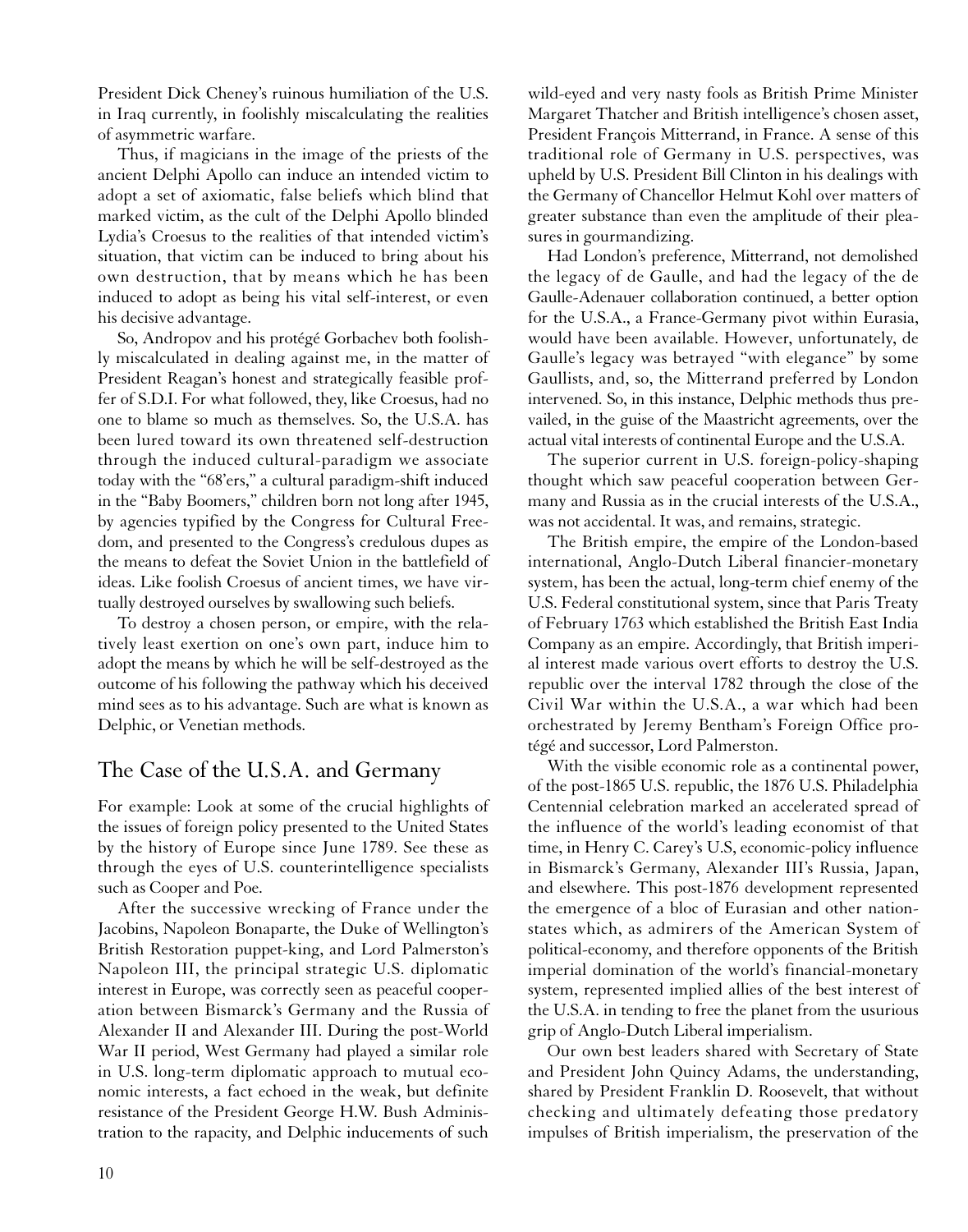vital self-interests of the American republics could not be continued indefinitely.

It was to destroy the implied, post-1865-1878 alliance between the U.S.A. and these rising national economies of continental Eurasia and Japan, that Britain's crown prince, and later King Edward VII, set his two foolish nephews, Germany's Wilhelm II and Russia's Nicholas II, at one another's throats over the issue of the Austro-Hungarian Habsburg Kaiser's special obsession with the Balkans. Foolish Kaiser Wilhelm II's 1890 dumping of Chancellor Bismarck was, thus, the unleashing of what became the creation of Britain's imperial Edward VII, World War I, a war from which continental Europe has never fully recovered at any time, from then, to the present day.

Since that time, since about 1878, putting and keeping the Germans down by aid of warfare between Germany and Russia, has been the continuing thread of British foreign policy toward the Eurasian continent.

It was a concert of London-centered financier interests, including prominent financial houses of New York City, the financier circles of the city of Venice, and the Synarchist International of France, which placed Mussolini in power in Italy, Hitler in Germany, and, later, Franco in Spain. The mission assigned to Hitler by these financier circles, was to use the resources mustered around the Bank for International Settlements to arm London-directed Hjalmar Schacht's Hitler Germany and send it eastwards to destroy the Soviet Union, and then to be assaulted militarily by the financier forces in Britain and France, once German forces were deeply mired in Soviet territory. This perspective was modified at about the time of Soviet Marshall Tukhachevsky's failed mission to the France of the promising military figure Charles de Gaulle, when it became clear that Hitler's forces were intended to march westward first, before marching eastward.

Many U.S.A. financier circles who had joined the Bank of England's Montagu Norman in deploying Norman's Hjalmar Schacht to bring Hitler to power, changed sides, and looked, increasingly, to the U.S.A. of President Franklin Roosevelt to bail the British out of the pickle which they, chiefly, had created. Many of us who served during World War II, excepting our own "white shoe boys," came to understand this more or less clearly before the time that war had actually ended. Certainly O.S.S. leader Donovan and those whom he personally trusted did. Certainly General of the Armies Douglas MacArthur and Dwight Eisenhower, among others, did.

President Truman led us in a different direction than Roosevelt had intended; but, for a time, certain essential features of the FDR policy, especially the Bretton Woods policy, were unstoppable.

The Thatcher-Mitterrand travesty of Maastricht is a still currently rampant expression of the complexities left over from that past time. The policy of the relevant Anglo-Dutch Liberals and their accomplices has been, to force Germany to subsidize the rest of western and central continental Europe, as by the creation of the Euro, while preventing Germany from undertaking programs of its own economic development by means of which it might be able to continue subsidizing its continental European neighbors.

That is reality; opinions contrary to the outlook of John Quincy Adams, Cooper, and Poe, on that general subject, are the kind of silliness we might expect from the *Post*'s own foolish Kaiser.

#### The Venetian Model

However, this was never "Anglophobia." The root of that Anglo-Dutch Liberal perversity, is not the subjects of the United Kingdom, but, rather, a global financier-oligarchical slime-mold whose traditional headquarters continues to be the same City of London which has been the principal imperial power on this planet since Lord Shelburne's rise to the occasion of British imperial power in the wake of the February 1763 Treaty of Paris. This slime-mold, sometimes moving among us, as if still on white-shoed feet, has taken a very large grip on the financial affairs, and leading press, of our U.S.A., to the degree that we must often sense our U.S.A. to be under the occupation today, of our Federal Reserve System's simulation of an agency of a foreign imperial power, on that account.

The origin of this alien, post-1971 rule over our planet, is not the British Isles, but the Seventeenth and Eighteenth centuries' takeover of the role of the emerging financier oligarchy of London and The Netherlands by what was known during the Eighteenth century as the "Venetian Party." The genesis of this particular variety of succubus-like international financier slime-mold, this party of pod-people, this party of predatory, murderous usury, is the same ancient Venice which was the dominant imperial power in Europe, in alliance with the predatory Norman chivalry, from about A.D. 1000 until its temporary collapse during the Fourteenth-century New Dark Age.

Thus, with the collapse of the Soviet Union as a third leading system, during 1989-1992, the domination of the planet as a whole has fallen to the leading role of two rival economic systems, that of the American System of political-economy typified by the protectionist policies of the Franklin Roosevelt Administration, and the predatory, and ruinous Anglo-Dutch Liberal system which took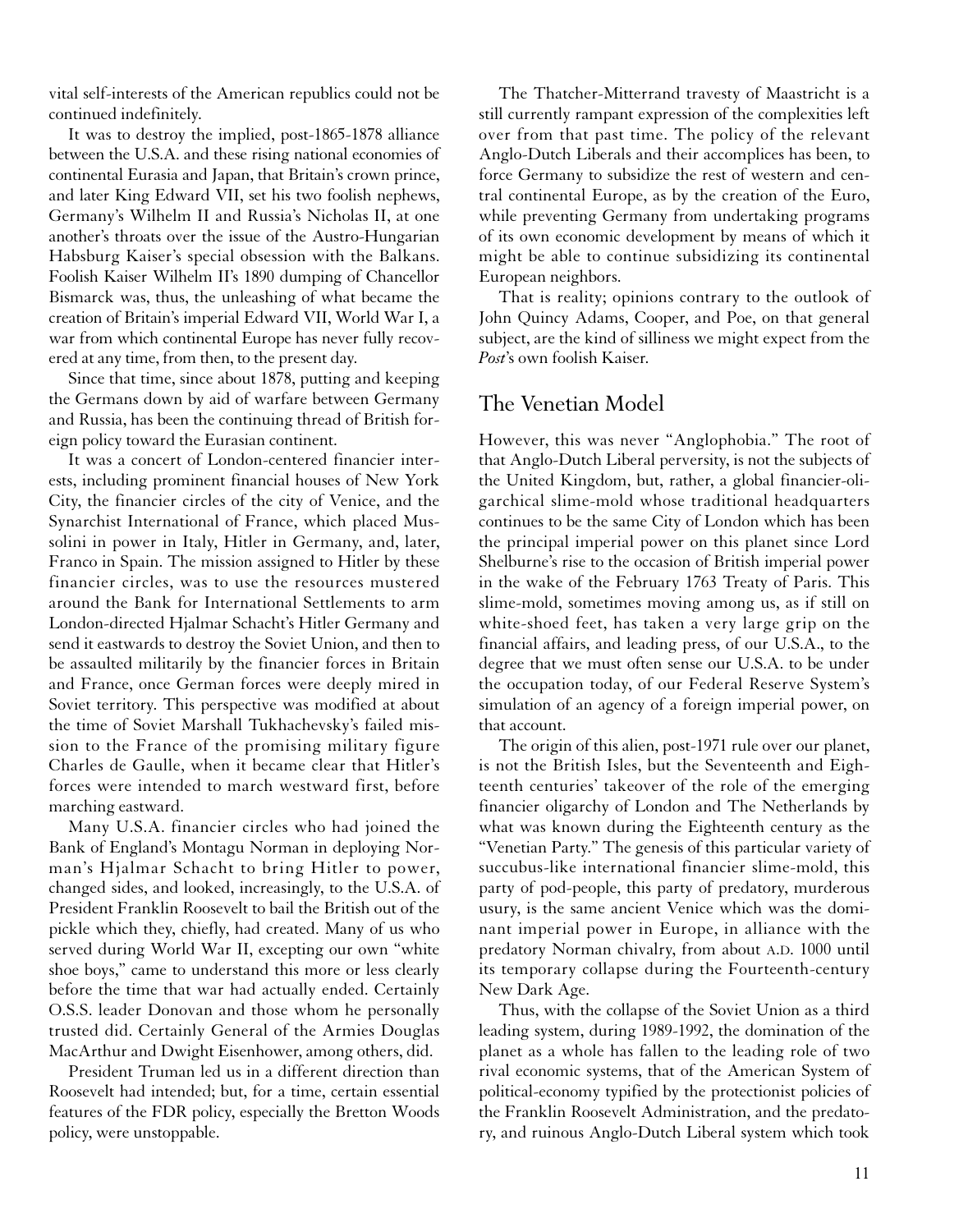control of the planet—and also made a virtual colony of the U.S.A.—with the liquidation of the original Bretton Woods system, by the initiatives of Arthur Burns, George Shultz, and Henry A. Kissinger during 1971-1972, and with the ensuing destruction of the internal economy of the United States under Zbigniew Brzezinski's predatory reign as National Security Advisor.

From the standpoint of the U.S. patriots witting in strategic intelligence matters, those are the typical issues of principal concern for all knowledgeable U.S. patriots today. The case of Germany policy typifies the expression of this in appropriate U.S. foreign policy.

This was an integral feature of the proposal for what became known as "S.D.I.," as I presented the proposal to the immediate circles of President Ronald Reagan. My objective was to establish a system of economic and technological-development cooperation between the U.S. friends in Europe, such as France, Italy, and Germany of that time, with the nominal adversary of the moment, the Russia inside the then current "dynastic" form known as the Soviet system.

The post-war Anglo-American quarrel with the Soviet Union had never been necessary, except in the eyes of the same Anglo-American-French Synarchist and related financier interests which had placed Mussolini and Hitler in power, and had then thought better of that a bit later. However, once a war-like adversarial posture has been set into place on both sides of that quarrel, we are obliged to deal with that within the framework of our republic's appropriate long-term historic perspective. The object is not to fight the war, unless we are obliged to actually conduct such a war; the object is to make the actual warfare unnecessary, and to accomplish that result in a way consistent with that long-term mission of our republic embedded in its creation.

Governments of nations, even entire phases of a nation's existence, are like dynasties, as Alexander the Great understood in his leading the defeat of Europe's ancient imperial, Babylonian enemy. His death had tragic consequences for civilization, including the later emergence of the evil which was the Roman Empire lurching rampant out of the aftermath of the Second Punic War. Those among us who understand our own United States' republic against the background of what Solon of Athens represented in ancient Greece, are not gripped by those neurotic passions of the ever-impatient, short-lived minds which see no further than their own personal passion for turning peace into war.

If we can change the dynamic which defines nations as dedicated adversaries, a desirable evolution of the situation can be set into motion. It is essentially a matter of activating the real interests of nations, as a way of liquidating the misguiding factors of deadly conflict. All good foreign policies are durable forms of multi-generational, preferably centuries-long forms of long-term policies, like those which John Quincy Adams, as Secretary of State, laid down in his carefully crafted design of the future emergence and consolidation of our continental nation, and the security of the hemisphere, as soon as we were able, against the threats immediately typified by the British and Habsburg imperial threats. Adams, Cooper, Poe, and the U.S. Representative Abraham Lincoln from Illinois were of one piece in this matter.

The skein is not cut. The vital interest of the U.S. republic today, is to break the back of supranational financier-oligarchical power, by emphasis on development of cooperation among a Eurasian continental bloc of respectively sovereign nation-states, an arrangement in which, hopefully, a Eurasian cooperation for mutual development, initiated on behalf of Europe with the nations of Asia, will serve as the long-standing pillar of U.S. foreign policy.

Looking at matters from the standpoint so sampled: How sundry influential institutions, such as financial powers, universities, and other notable agencies, stand with respect to the definition of U.S. foreign-policy interest which I have just described, tells the intelligent citizens not only who, but what those institutions really are.

## The Difference the U.S.A. Makes

For any informed patriot of the U.S.A., the issue of that struggle for independence upon which our Declaration of Independence and Federal Constitution depended, is best traced within our continent to the pre-1689 Massachusetts Bay Colony under the leadership of the Winthrops and Mathers. As long as the colonists remained under the sovereignty of the English monarchy, but free of the rapscallion liberals of the parliamentary system, we were restively content with the English monarchy's rule and protection. It was when the parliament assumed imperial powers for the British East India Company of Lord Shelburne *et al.,* and applied those powers to impose the policy of looting and rape called liberalism upon us, in the aftermath of the February 1763 Treaty of Paris, that our revolt against the United Kingdom became virtually inevitable.

Lately, the truth of the founding of our constitutional form of Federal republic has been obscured by the mindless recitation of a brainless litany, "capitalism," or "free enterprise." It is proposed, on the premises of those silly, hyperventilated words, that we virtually worship at the altar of a nasty pervert, Adam Smith, whose brutish hostility to our nation's struggle for freedom, was the essen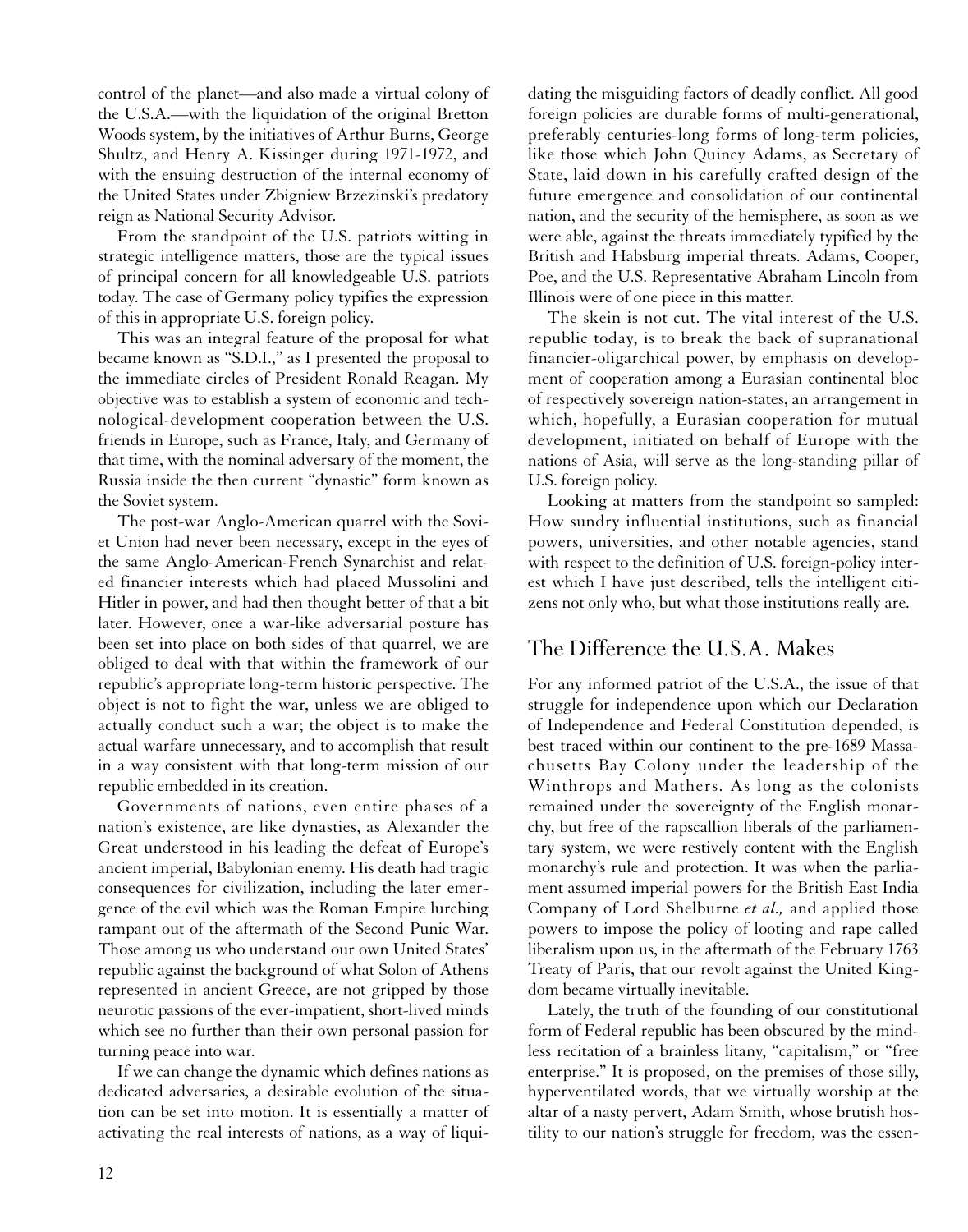**Our system is not 'the capitalist system,' or the so-called 'free enterprise' system. Our constitutional system of economy is nothing other than the**

**American System of political-economy, the system which informed that practice of President Franklin Roosevelt, which saved us from the doom of 'free enterprise' policies of the 'free enterprise freaks' of the Coolidge and Hoover Administrations.**

*Franklin D. Roosevelt campaigns for President during the Great Depression, Wheeling, West Virginia,* 



tial content of that scientifically worthless piece of infamous trash, a litany of brutish, American-hating babble known popularly today as *The Wealth of Nations.*

Our system is not "the capitalist system," or the socalled "free enterprise" system. Certainly not the kind of "free enterprise" system which crushes our independent farmers and other productive entrepreneurs, that done in favor of the pestilence of parasites such as corporate money-changers in our national temple of liberty. *Our constitutional system of economy is nothing other than the American System of political-economy, the system of policy-shaping thought which informed that practice of President Franklin Roosevelt, which saved us from the doom of our economy which had been crafted under Delphic, Anglo-Dutch Liberal varieties of "free enterprise" policies of the "free enterprise freaks" of the Coolidge and Hoover Administrations.*

The great irony of the so-called "Cold War" of 1945- 1991, is that, ideologically, Soviet economic dogma was a product and branch of the dogma of Lord Shelburne's British East India Company whose intelligence services educated a Karl Marx, sitting in the British Library under the eyes and tutelage of British foreign intelligence's Urquhart. There, Marx, the recruit to the Young Europe organization of Lord Palmerston's G. Mazzini, the Mazzini of which Karl Marx became a prominent protégé during the 1860's, was drilled in the liturgy of Shelburne's and Jeremy Bentham's British India Company Haileybury School of Adam Smith, Thomas Malthus, David Ricardo, and the like. As the witting British scholar would agree with this, "How delightfully Delphic!" What a delicious parody of the Delphi counsel to the targetted dupe, King Croesus of Lydia.

The essence of the Delphic trick by which the Soviet and other professedly Marxist ideologues were swindled in this way, was the victims' indoctrination in the silly presumption, that the price of money under "capitalism" is a lawfully determined true approximation of physical values. This was the delusory belief in the "theory of value," into which British agent Frederick Engels' shepherd's crookedness assiduously herded Karl Marx away from such leading competent economists of the time as American System economists Frederick List and Henry C. Carey. That British gut-hatred of the American System of political-economy, was to show itself later as the core of the method used to induce the civilian sector of the Soviet economy to destroy itself, despite the economic efficiency and general excellence of Soviet military science. It was not the Soviet military which failed to defend the Soviet system; the preconditions for the collapse of the Soviet Union were built by the Soviet Union's partyhack variety of economists, whose views were informed by their credulous reading of the Marxist economic doctrine which Marx had crafted under the guidance of Britain's Frederick Engels, and the silly prattle of Lord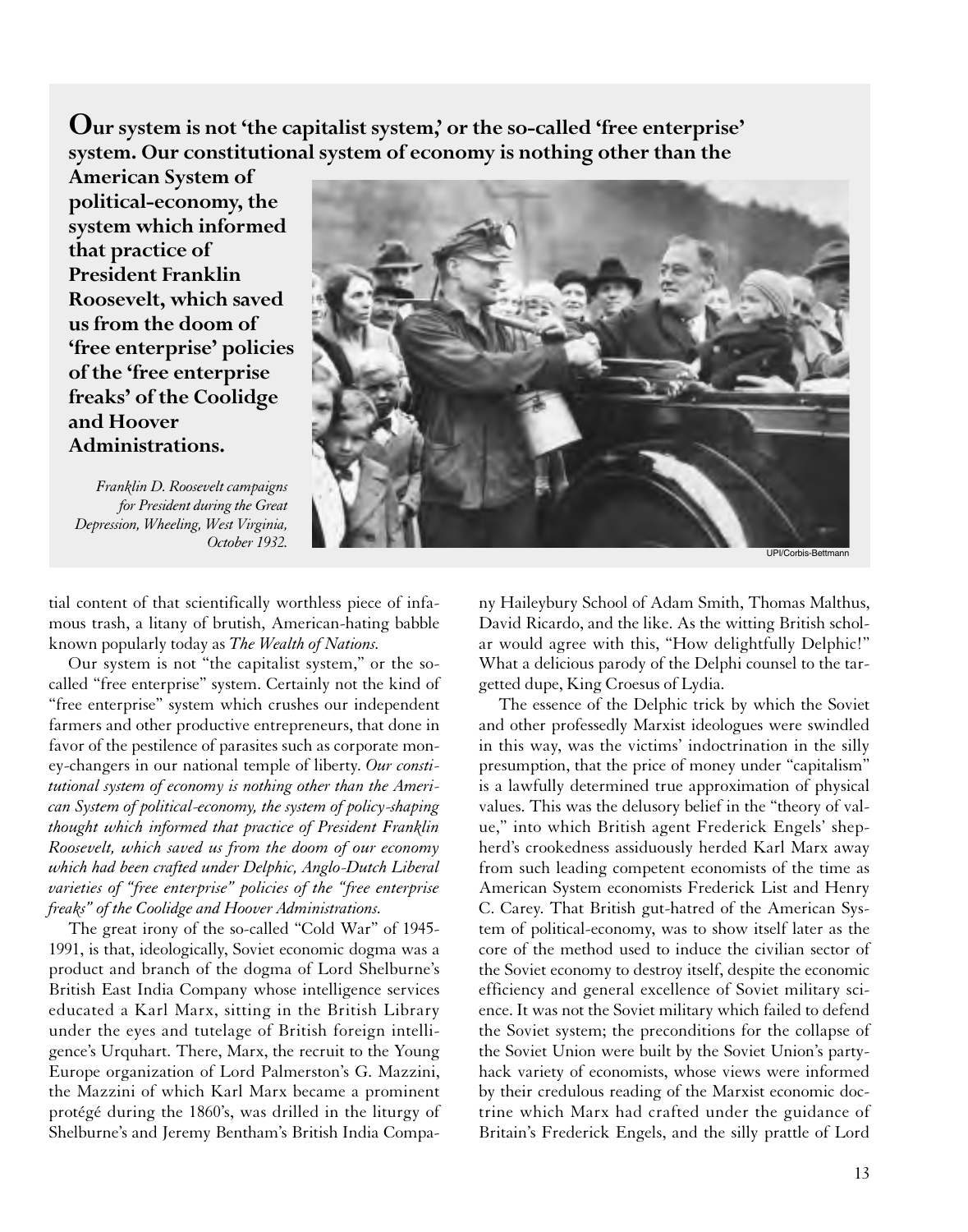Shelburne's Adam Smith and the like.

The popular appeal of Marxian socialism, as those of us with relevant experience can attest, was always rooted essentially in reaction against the injustice, and the often brutal methods of enforcement of predatory forms of economic exploitation of the general population, as in resistance against the form of fascism which came to be known as the "McCarthyism" of Roy M. Cohn *et al.* in the U.S.A., and against the pro-Hitler leanings which constituted a mortal threat to President Franklin Roosevelt during the early years of his term in office. Often, the socialist movement has been the relevant rallying point of necessary resistance against the enemies of the principle of the general welfare. As Bismarck showed with Henry C. Carey's American System reforms, which he introduced as copies of the American System of political-economy, the valid issue of socialist and kindred movements has always been the defense of the principle of the general welfare as the properly controlling law of national economy.

That was the good side of the socialist movement in practice, despite its strongly anti-intellectual leaning toward populism and kindred forms of intellectual vulgarity and romanticism. In the absence of the needed mobilization of republican forces, a socialist ferment has sometimes served as a necessary force in fighting the war against evil, but as a basis for government it was inherently a failure for the long term. After all, any American who despised President Harry Truman's state of mind could not be all bad.

It was when the Marxists went beyond simple defense of the general welfare of ordinary people, that they failed, as in the case of the Soviet economy. Those movements lacked any specific sort of viable conception of the building of society. At their best they could do nothing competent on this account other than imitate crucial features of the American System of political-economy. Their doctrinaire adherence to the mind-deadening reductionism which Marx himself adopted from, principally, his British patrons and teachers, served as a kind of "brainwashing" which, combined with the notion that truth is more or less a biological secretion of "the horny hand of labor," was the poisonously "anti-intellectual" element in Marxist economy's practice, which ultimately doomed the Soviet economy: as Soviet reports themselves, on problems of the practice of management of state enterprises, demonstrated quite vividly over the course of the years under Khrushchev, and Brezhnev.

Those of us in the U.S.A. who are familiar with related problems of economy during the 1940's, 1950's, and later, are familiar with a similar social problem. Once-successful firms have often grown stagnant and infertile through the

wasteful lack of fresh creative innovation which greedy heirs and stockholders demanded in favor of an early and large distribution of profits. In a relatively later phase, the mass-brainwashing of those born in the immediate post-World War II generation, produced the "68'ers," whose mass-lunacy on the subject of physical economy became the constituency force through which the U.S. economy was ruined in the transition from a richly productive economy, to today's relative wasteland of a so-called "services economy." A similar kind of mass-insanity was spread into the Soviet Union from Anglo-American intelligence circles operating through channels such as the Laxenberg, Austria International Institute for Applied Systems Analysis (IIASA) and its Moscow channel.

Yet, even the typical Soviet managers of the Brezhnev years were virtuous geniuses when compared with that moral depravity and utter incompetence typified by the virtual state of criminality of mind typical among the representatives of the contemporary, predatory Enron tradition in business-school-trained management in our United States today.

The denial of the existence of actual creativity in economics, as contrasted with Soviet Russian desperate excellence in the application of science to strategic objectives of military and related policy, is still the badly kept secret of the almost inevitable Soviet economic collapse which I, as an economist, foresaw in my 1982-1983 crafting of my proposal for what became the S.D.I. Only an international science-driver "crash program" of the type which the S.D.I. implied, if launched during the early 1980's, could have avoided the tidal waves of entropy-driven, economic calamities which wrecked Soviet Russia of the 1980's, and have now moved on to threaten the immediate collapse of the present world system as a whole.

In contrast, the American System of political-economy is derived from work of Gottfried Leibniz in establishing that science of physical economy which exerted its powerful influence over the thinking of American leaders such as Benjamin Franklin and Alexander Hamilton, and List and Carey later. It was this actual science of economy which Marx rejected at the strenuous, repeated, explicit insistence of Engels. So, Russia today has much to learn of real economics, not from Marxism, nor London, but from Russian scientists, such as the enhanced sense of the principles of physical economy implicit in Vladimir I. Vernadsky's presently most needed conceptions of the Noösphere.

To define a scientifically sound notion of economy, turn to what has been recognized in the past as the American System "fair trade" policy of domestic and international regulation of trade and prices, to ensure net physical capital formation, and increase of the physical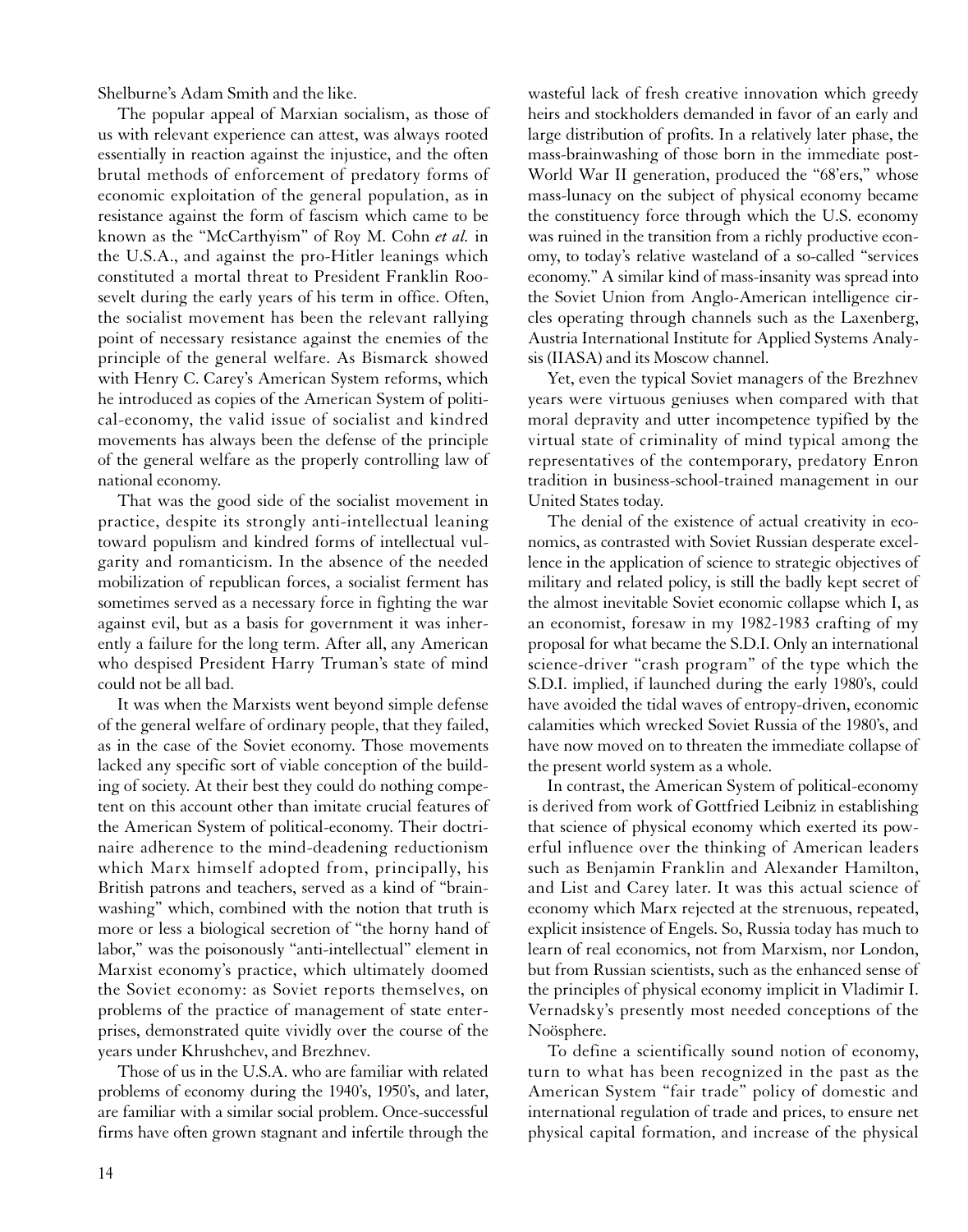productive powers of labor, and physical standard of living, *per capita* and *per* square kilometer. This was achieved through the kinds of regulation embedded in the Bretton Woods, fixed-exchange-rate monetary system and the system of regulation, which was undermined through the influence of people such as Arthur Burns, and Delphically destroyed under National Security Advisor Zbigniew Brzezinski.

Despite all the ills of U.S. economic and related policy under President Harry Truman and during the 1950's, the U.S. economy grew, as did the economies of western continental Europe, under the pre-1965 Bretton Woods system. It was the undermining of those principles during the U.S. War in Indo-China, and since the election of President Richard Nixon, which almost destroyed the U.S. economy through a rampage of "free trade" ideologies, both inside the U.S.A. and world-wide. As measured in physical terms, *per capita* and *per* square kilometer, the economies of the U.S.A. and Europe have been in a long, presently accelerating rate of conspicuous physical decline during the period since approximately 1977 to date.

For that U.S. economic decline, we have to blame not only the financial-oligarchical sponsors of the careers of the incurably central-European ideologues Henry A. Kissinger and Zbigniew Brzezinski, but those 68'ers who created the mass-based impetus for the cause of a socalled "post-industrial society." Without the rising influence of the most influential strata, the decadent fruit of the polluted Congress for Cultural Freedom's harvest, from the 68'er tempest, the destruction of the U.S. economy over the 1977-2005 interval to date, could not have occurred.

It is time for Europe to learn those principles of the science of physical economy, presented by Gottfried Leibniz, which informed that American System of politicaleconomy which is the most successful form of national economic practice known in the history of the world to the present date.

# 2. The World System Seen As Flatland

*The subject of this following chapter of the report, is the strategic implications of the U.S.A.'s American System of political-economy for the strategy of the U.S.A. for the emerging world of today. While that American System has major, intellectually hereditary debts to the work of France's great minister Jean-Baptiste Colbert, the scientific appreciation, and proof of the superiority of Colbert's science-based practice of* *economics, was uniquely the work of the greatest European scientist of the late-Seventeenth and early-Eighteenth centuries, Gottfried Leibniz, in Leibniz's uniquely original discovery of the principles of a science of physical economy. Since I am the original known discoverer of a crucially important, qualitative development within the domain of Gottfried Leibniz's science of physical economy, the present chapter of this report on the implications of that development, must be substantially autobiographical at sundry crucial points.*

*The most crucial of the sources of lack of competence in what usually passes for strategic intelligence today, is derived chiefly from a single starting-point of reference, to which I have referred, by example, in the preceding chapter. The needed insights into relevant other systemic errors in current practice by professionals, are implicitly derived from that initial one. This relative loss of competence is traced, in the internal history of European civilization, from ancient Greece, from the conflict between the Pythagoreans, Socrates, and Plato, earlier, on the one side, and the so-called Euclideans, later, on the other. I was fortunate to recognize the essential fact of this matter during my first adolescent confrontation with taught geometry, an advantage in my youthful development which guided me, by various routes, into the later emergence of my strategic outlook on the implications of a science of physical economy.*

*I was thus led to my successful original discoveries in the field of science of physical economy during the 1948-1953 interval, by my focus on what I quickly recognized as the epistemologically crucial, positivist frauds contained within Professor Norbert Wiener's "information theory" hoax, and as the rabid lunacy of John von Neumann's (with Oskar Morgenstern) "Theory of Games and Economic Behavior," and von Neumann's related perversion in his notions of "artificial intelligence." My adolescent views on geometry, and grounding in Leibniz during that period, provided me the premises for that 1948-1953 study.*

\*\*\*

Although the immediate subject of this report is the lack of a competent strategic perspective by our own and other governments of recent decades, the solution for this problem will not be found by focussing the blame merely on the government. Too often, as in self-doomed ancient Athens, as now, a people gets the quality of government it has brought upon itself as an impassioned act of democracy.

In the present case, it was the influence of a change in leadership, from President Franklin Roosevelt to President Harry Truman, which had been of crucial importance in understanding the way in which the U.S.A. passed over from being the world's post-war leader in economy, to the wreckage we have transformed our nation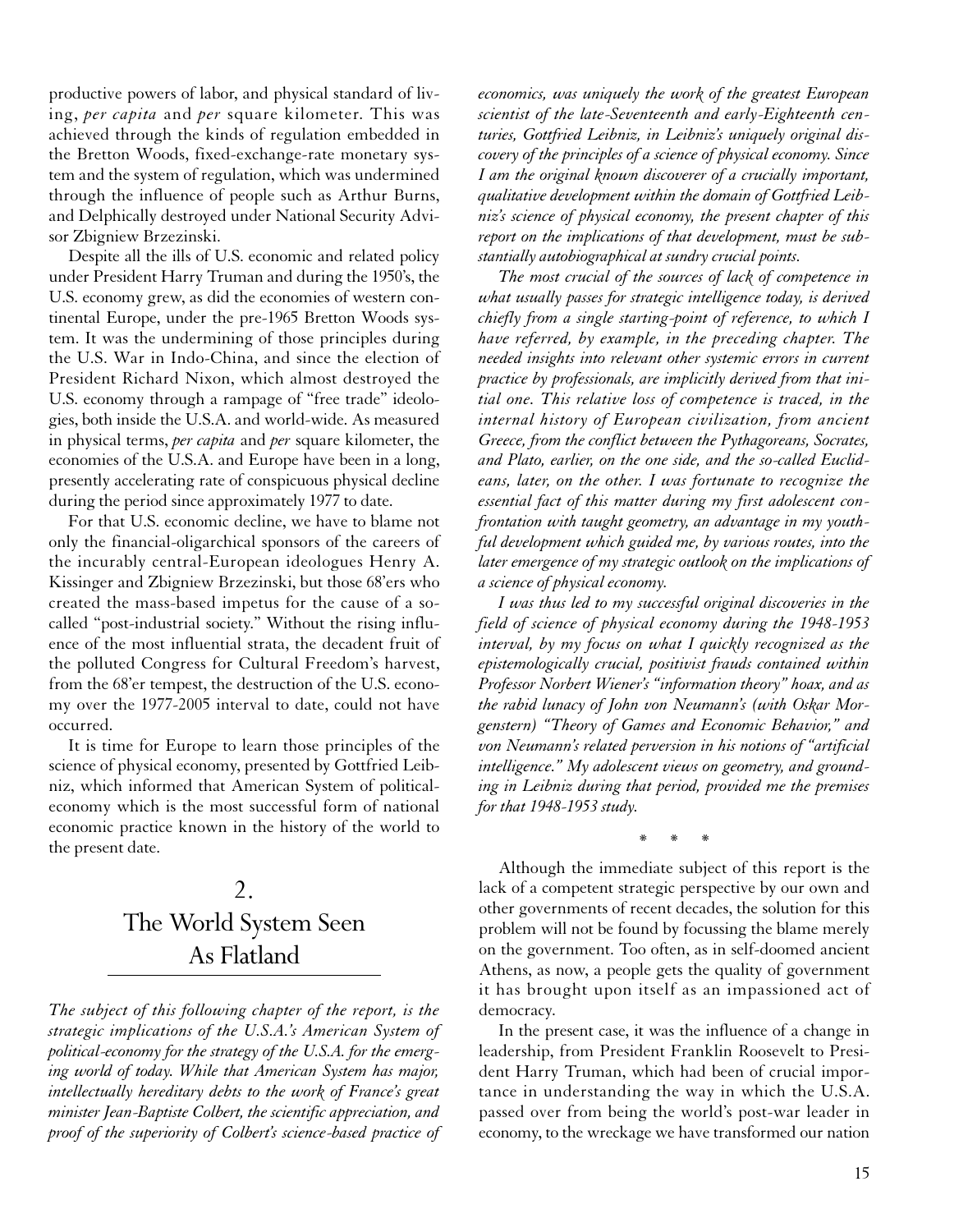into becoming through the changes toward a "post-industrial" economy over the recent approximately forty years; but, it was the demoralization of the population, through the influence of cabals such as the morally degenerate Congress for Cultural Freedom, which produced the "68'er" phenomenon, which, in turn, made possible the trend of downward cultural-paradigm shift in our culture and economy during the recent four decades.

All great upward turns in the policies of governments have been interwoven with upward cultural paradigmshifts, such as that of the Italy-centered Golden Renaissance associated with the great ecumenical Council of Florence, the explosion of optimism fostered by the 1648 Treaty of Westphalia, or the intersection of the international impact of the post-1763 movement toward independence of Britain's North American colonies with the impact of the Classical Renaissance centered, in Germany, around individual geniuses such as Abraham Kästner's protégé Gotthold Lessing, and Lessing's great friend Moses Mendelssohn.

As Percy Shelley expresses this in his famous essay, "In Defence of Poetry," without leadership which awakens a people generally, there is seldom a revival from a long period of cultural depravity. Without a seemingly small kernel of cultural inspiration which sparks a renaissance in the spirit of the people, a people is generally not disposed to support even an existing kind of electable leadership which could guide a morally depressed nation to undertake a great reform.

A chicken-and-egg problem? Take the case of President John F. Kennedy's declaration of the manned Moon landing objective. The true significance of this action by that President is usually overlooked today; but, it is not too late to examine, and to reconsider, the lesson to be learned from the way in which that program succeeded in producing those great options of the late 1960's and 1970's. We must reflect upon the way in which these opportunities were wasted so terribly under the kind of misleadership typified by the roles of those 1970's National Security Advisors Henry A. Kissinger and Zbigniew Brzezinski, who typified the hateful opposition to everything good which President Kennedy had come to represent in the eyes of our people during his brief Presidency.

Kennedy did not invent the space program his bold action unleashed. Rather, he acted as a leadership, to unleash a good which already existed, partly as existing accomplishment, and partly as a potential to be unleashed in an organized way. Thus, the late 1960's represented the unleashing of a great, Franklin Roosevelt type of optimism in our people through the space program's achievements, but the Indo-China War and the 68'er explosion of the rabidly Dionysian "rock-drug-sex youth counterculture," and the 1966-1967 economic gutting of the space-program's greater potential, destroyed the very optimism which the manned Moon landing justly engendered.

So, with President Kennedy's adoption of a policy of resistance to what President Eisenhower had identified as the "military-industrial complex," his ears opened to the warnings of General Douglas MacArthur. That President's successful rousing of the people to the perspective of the manned Moon landing, represented a kind of successful evocation of national optimism which the proponents of the "military-industrial complex" regarded as virtual treason of the President to the relevant international financier-oligarchy, just as the optimistic 1989 perspective of Deutsche Bank's Alfred Herrhausen prompted the same Synarchist interests to organize Herrhausen's timely assassination.

Both Kennedy and Herrhausen were "in the way" of the opportunities which the original Anglo-Dutch Liberal sponsors of Mussolini and Hitler had been fanatically determined to seize at the relevant moment in history.

Thus, from the standpoint of the competent historian, the combined effect of the assassination of President Kennedy and Gulf of Tonkin resolution, was a march into Hell. There are cultivated mysteries, as by John J. McCloy and others, about the Kennedy assassination; but, the motive for the assassinations of both Kennedy and Herrhausen are clear to any qualified strategic historian. For such motives, the Synarchist current among Anglo-Dutch Liberal international financier oligarchy will kill, as they murdered a Walther Rathenau who was one of many victims of assassination for the same reason at that time, as part of a threat to the implementation of the Anglo-Dutch Liberals' Versailles Treaty policy, on almost any relevant occasion.

The issue, now as then, was and is clear. The great mass of the population of that time lacked the intelligence and moral fibre needed to defend those leaders who represented the vital strategic interest of the people themselves. What ensued, is the kind of terrible punishment, such as World War II, the U.S. Indo-China War, and the present Iraq War, which the negligent mass of popular opinion brought upon itself.

Still today, most people suffer a weak grasp of the idea of civilization, a condition which leaves them with a tenuous intellectual grip on both the idea of the difference between man and beast, and the related notion of man's actually special place in the universe. That accounts for the usually confused state of the popular, and, also, usually, the academic mind, in matters bearing upon the longterm strategic interest of nations and of civilization in general. These types of intellectual difficulties which are still commonplace within even modern European civi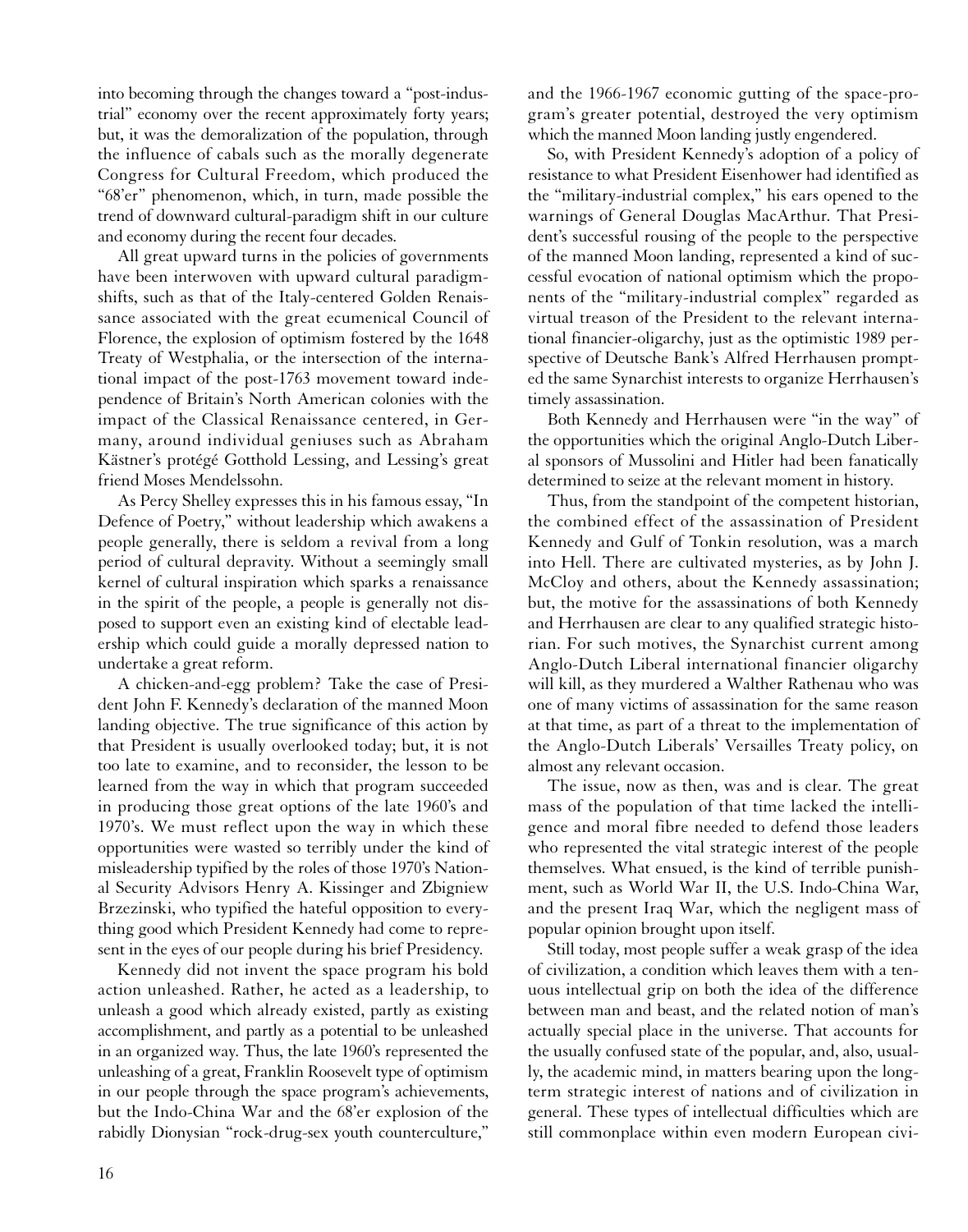**Kennedy did not invent the space program his bold action unleashed. Rather, he acted as a leadership, to unleash a good which already existed, partly as existing accomplishment, and partly as a potential to be unleashed in an organized way. Thus, the late 1960's represented the unleashing of a great, Franklin Roosevelt type of optimism in our people through the space program's achievements.**



*President John F. Kennedy and astronaut John Glenn inspect space capsule, Cape Canaveral, Florida, Februrary 1962.*

John F. Kennedy Library

lization, account, as causes, for the greater part of a certain failure common to most citizens and leading figures of society alike, the failure to grasp the essential notions on which a competent understanding of the higher functions of strategy depends. I refer, thus, to a higher implication of the same point on which I already touched in the preceding chapter, in introducing the higher conception of the strategic flank.

Yet, through everything which had been done to transform the U.S. economy, culturally and morally downward, from its former greatness as a scientifically and technologically progressive power, our economy, and our cultural optimism were, seemingly, nearly destroyed over the course of the unfolding of the 68'er phenomenon in Europe as in the U.S.A. Our national standard of living, as measured most indicatively in the accelerating collapse of the physical standard of living of family life and the economy as experienced, since about 1977, by the lower eighty percentile of our family households, has been ruined, while our financial system is presently bankrupt to a degree beyond the imagination of most living today.

Everything about this so-called "cultural paradigmshift" from the world's greatest economic power, to the bankrupt national junk-heap experienced by the lower eighty percentile of our households today, is the result of the great cultural paradigm-shift induced in the overwhelming majority of the population, as my generation

has reached the point of waning, and dying out during the period since the 1989 collapse of the Soviet system. The date 1989 is significant, because the collapse of the Soviet system was used by the triumphant Anglo-American powers, by the reigning Anglo-Dutch Liberal financier-class's system, to discard the burden of the technological progress forced upon them by the credibility of the Soviet military-industrial complex.

We have now reached a crucial point in the presently unfolding global financial-monetary breakdown-crisis, at which we either change, or plunge, very soon, into a planet-wide dark age of all humanity, a dark age which would be comparable to, but far worse than that which struck a Europe then under the rule of the Venetian-Norman *ultramontane* tyranny, during the middle of the Fourteenth century. Now, either popular opinion and national leadership changes, especially in the keystone U.S.A. itself, or the world is now at the brink of a tumble into a general dark age of humanity globally.

In the recent upward-tending shift within leading strata of both the Democratic and Republican parties, we see a reflection of a seismic-like shift in political currents, a shift which reflects an impulse away from the planetary "dark age" expressed by the U.S. Bush-Cheney Administration's morally degenerating impulses. We have thus entered a phase in current history, during which, the coordinated rise in cultural optimism among both leaders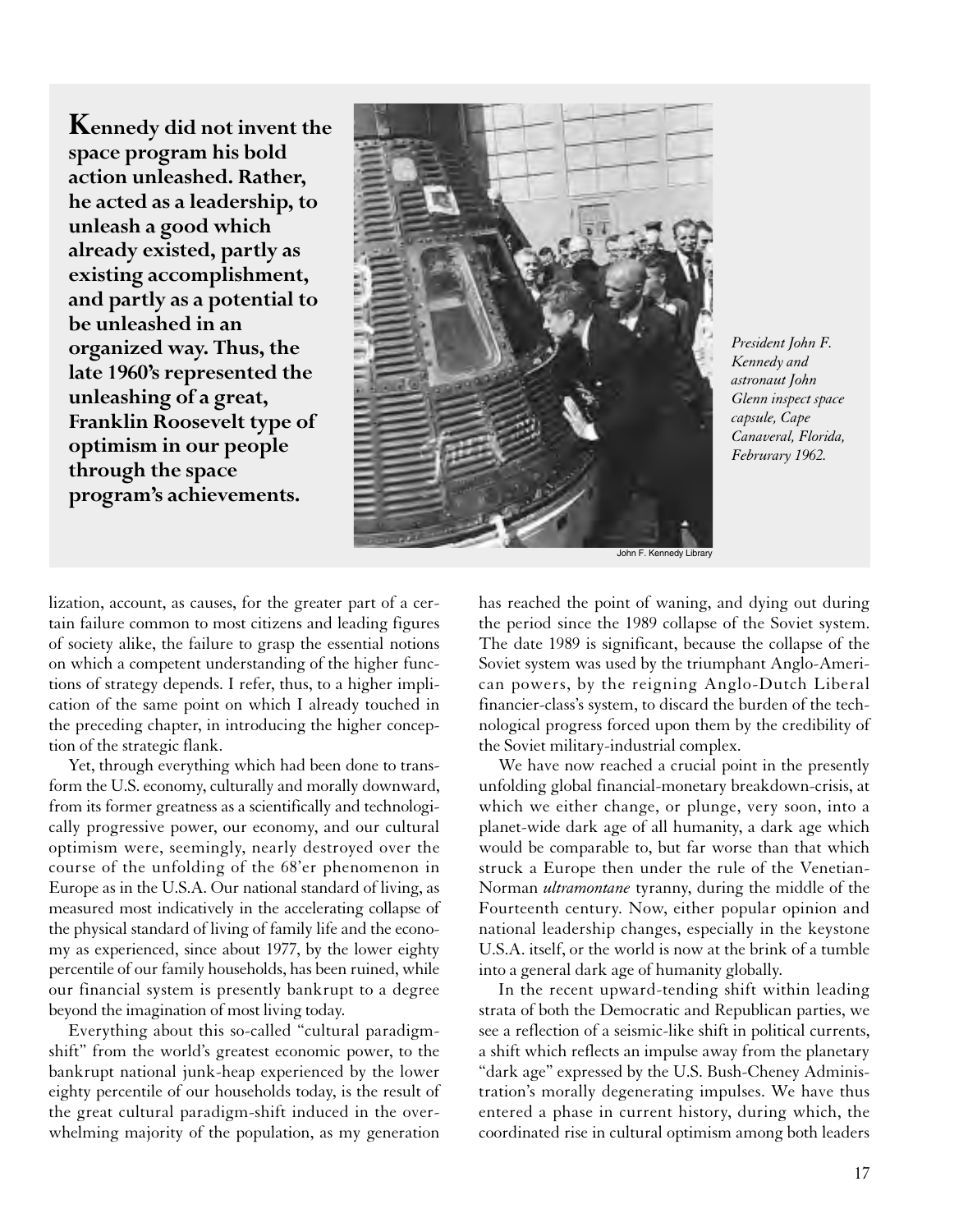and general population, is the only immediate prospect for survival of global civilization at this juncture.

The success of that hopeful impulse now being awakened among our political leadership and population, depends upon our ability to adopt policies which correspond to a multi-generational perspective for global reconstruction of a type which the combination of onrushing present catastrophes and opportunities requires.

This situation requires the presentation and adoption of a quality of long-ranging strategic outlook which goes beyond what was more or less sufficient for our needs in past times.

## A New Kind of Strategic Perspective

The type of crucial problem thus posed to us now, is the same matter posed to the ancient Classical Greeks by their Egyptian hosts: "You Greeks are a promising young lot, but, the fault with you is that you have no truly old men among you." I, for example, am several thousand years old as a personality, as measured in terms of what I perceive as my actually immediate self-interests. That means, that to define the multi-generational perspective our situation now immediately requires, I must say the following to you. I must say, that my experience of life has shown me, that to define my personal self-interest, I must rise up out of my skin, so to speak, to see myself as essentially an immortal being whose incarnation is of the very limited duration of an individual biological lifetime, but whose conscious experience and actual selfinterest, that which makes me human, is no less than thousands of years old, and responsible for the chainreaction-like, dynamic effect of the ideas which I represent, on the outcome of thousands of years to come.

This sense of individual experience and self-interest, reaching far into past and future alike, is the essential precondition of consciousness which must be cultivated, especially among the leaders of our society, but also a consciousness spilling over into the general population at large.

The idea which I have just, thus, expressed was presented by the great modern historian and playwright, Friedrich Schiller, both in his increasingly refined crafting of his dramas, and, explicitly, in his lectures as an historian at the University of Jena. Look at the concept of the necessity of becoming a very old man, thousands of years old intellectually, in the sense that I am thousands of years old in that which is essentially me. To this purpose, let us now replicate the gist of Schiller's argument, by bringing together two distinguishable qualities of experience of the literate adult member of our society:

science and Classical art.

The ideas of science to which I have referred repeatedly here, represent a skein of development of the human mind over more than several thousands of years of, chiefly, ancient through modern European civilization. The quality of practice which distinguishes us from the mere beasts, is not that repetition of so-called practical forms of learned behavioral practices from father and mother to son and daughter; in that, the excessively traditionalist human individual appears to mimic the beasts. What expresses us as human, rather than monkeys, is that we willfully change our culture to the effect of increasing man's power, *per capita* and *per* square kilometer, in the universe. To be human, is to change in specific quality of the way of life, from generation through generation, that to such effect that the numbers, typical longevity, and intellectual power of the individual in and over the universe we inhabit, is increased, hopefully, from generation to generation.

Typically, many among the immigrants to the U.S.A. from Nineteenth- and Twentieth-century Europe and elsewhere, looked at their lives, and those who would become their children and grandchildren in that way. "Our existence now is building a better world for those to come after us." After all, that is the New Testament parable of the talents; therefore, the idea should not be strange to us, but a richer apprehension of its meaning for practice should be required of our government, and the relevant leading intellectual circles of our society.

What is true for science, so defined, is also the functional characteristic of Classical culture, as opposed to today's relatively bestialized modes in so-called popular cultures. Classical culture does not despise what it distinguishes as viable elements of popular culture, but as great Classical musical composers have done, transforms, and, in that sense, apotheosizes the popular culture's best fruits to the advantage of future generations, and for the ennoblement of the ordinary individual in society today. So, Antonin Dvořák and Harry Burleigh led in the apotheosis of the Negro Spiritual, as Haydn, Mozart, Beethoven, and Brahms had worked to similar effect with the folk music bequeathed to their time.

The relatively simplest illustration of the point I have just made, is provided by Aeschylus's *Prometheus Bound,* the middle portion of Aeschylus's *Prometheus* trilogy. There, Aeschylus provides us a conception of the evil which the cult of the Delphic Apollo and the Olympian gods represented, as the deadly enemies from within, of the culture of ancient Greece.

The issue posed by the *Prometheus* trilogy, is the Olympian Zeus's satanic-like determination to prevent man from exercising that quality of the human mind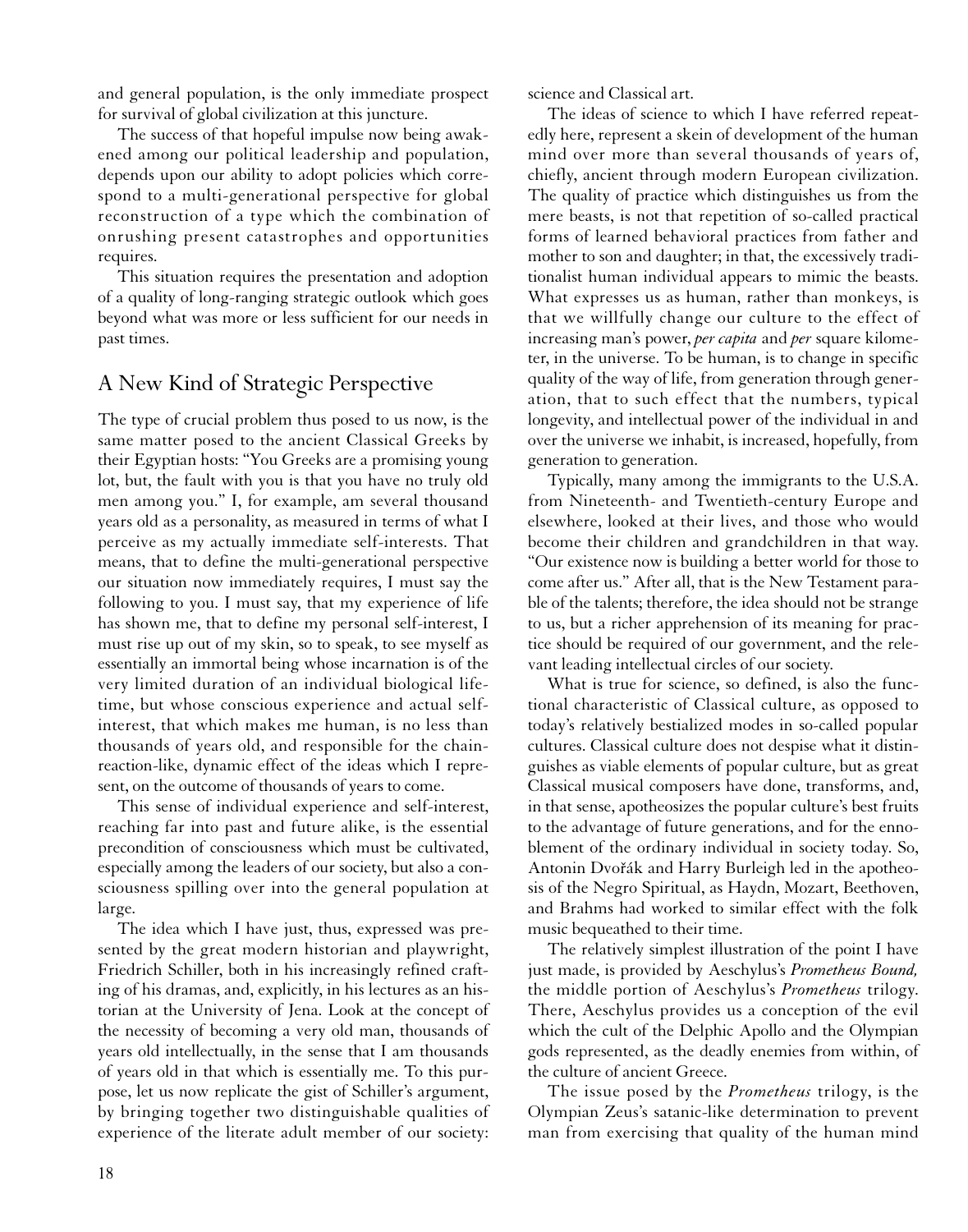which distinguishes the life of the human species from that of the beasts. Zeus, like the Physiocrat Dr. Quesnay and the plagiarist of Quesnay, Lord Shelburne's lackey Adam Smith, awarded the presumed magical powers of title to property to the master (e.g., Locke's "property right" or Justice Antonin Scalia's more radically positivist corruption, termed "shareholder value"), and assigned the fate of cattle to those persons who actually produced the wealth, whom the owner of a people treated as Quesnay's serfs of the estate, wealth harvested as the presumed magically arbitrary right of the nominal "owner," who had often, in fact, gained title by Enron-like or other modes of legalized theft, or simply by murder. Under the reign of the beast-men such as Zeus, Quesnay, and the owner of that nasty, misanthropic plagiarist Adam Smith, the cattle—the serfs—must not change their ways from that which was bestowed upon them as ways passed down from one generation of beasts to another.

Notably, this notion of property-right by John Locke, Mandeville, Quesnay, and as seen by the Karl Marx who was duped into admiring the babblings of Lord Shelburne's lackey Adam Smith, is explicitly contrary to both natural law, and to the same principle of natural law, the superior authority of the principle of "the general welfare," which is the pivotal distinction of the U.S. Federal Constitution over the inferior notions of law, or simply lack of principled law, among the constitutions of Europe still today.

The brutal tyrant Zeus shared, thus, with fascist Nietzsche's Dionysius, the position of the satanic god of the malthusian "environmentalists," from ancient Greece to the present day.

Look at this problem, the way in which societies tend to define, or, more often, misdefine their perceived strategic interest, from two complementary standpoints.

The crucial difficulty which cripples entire national cultures, and individuals, today, is that that quality of human existence which distinguishes the human individual from the beast, is a quality which is seldom to be found in today's conventional education in mathematics, economics, and rarely even in the contemporary practice of Classical art. It is found nowhere in today's customary professional and other teaching and related discussions of economics and economic policy. Yet, it is the quality which young Carl F. Gauss addressed in the 1799 publication of his doctoral dissertation, wherein he exposed the intrinsic incompetence in scientific method of such devotees of the black-magic specialist Isaac Newton as D'Alembert, Euler, and Lagrange. It is the subject to which I have devoted my principal life's work during more than the past five decades: the nature of that power of creative discovery of universal principles, which is the

only principled intellectual and moral distinction of an all-too-typical ordinary mass-media editor of today from a Darwinian ape.

It is here, and only here, in this principle of essentially individual creativity viciously, systemically excluded by all of the essential implications of both modern Liberalism and fascism alike, that the functional immortality of the mortal human individual is to be found. It is the connection of today's individual mind to the reenactment of the great discoveries of physical and artistic principles of our predecessors, which is the only efficient basis for any individual's rational prescience of immortality, the only premise for those intimations of immortality expressed in the form of systemic argument by the dialogues of Plato and such Jewish Christian leaders as the Apostles John and Paul. That sense of history, which should be clear from reliving the struggles for development and against regression within the continuity of a European civilization traced from the ancient Greece of Thales, Solon, the Pythagoreans, Socrates, and Plato, and against the sundry reductionists who opposed them, is the knowledgeable basis in known European history for a scientifically provable sense of immortality today. That is the experience which affords us access to entry into the company of what the Egyptian counsellors of Solon *et al.* said must become the old men of our culture.

It is at that level of oversight, that the true nature of strategy can be accessed as knowledge. Now, focus briefly on the topical area of physical science.

## The Notion of 'Power' In Physical Science

To make the following argument clear to relevant specialists, I should emphasize that my work in the field of the science of physical economy includes not only the conceptions of physical economy which the founders of our Federal republic, such as Treasury Secretary Alexander Hamilton, adopted from the work of Gottfried Leibniz, but also my own, added, original discoveries made initially during the 1948-1953 interval, and developed further since that time. Thus, in broad terms, what I define as physical economy, contains no disagreement with what Treasury Secretary Hamilton recognized as the science of the matter; but I have added discoveries, some specific to new Twentieth-century developments in world economy, which have had a unique and presently indispensable relevance for the condition of the world today.

On account of that set of presently urgent scientific requirements, experience has shown me, that to develop competent strategic analysts from among today's population, it is indispensable to ground the education of per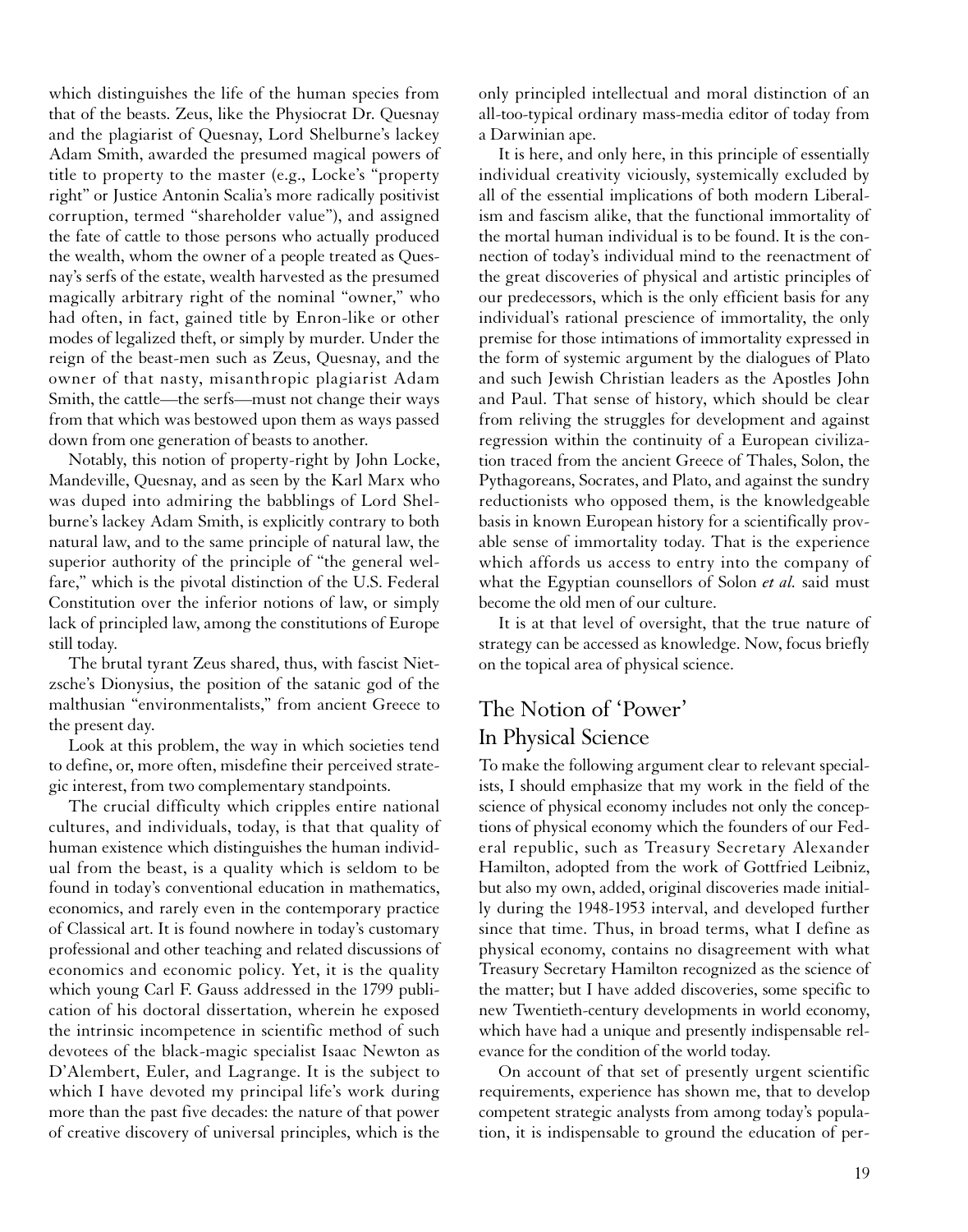sons qualified in that field, in an awareness that Euclidean geometry is, chiefly, sprigs cut from valid European science, and then grafted onto the controlling, axiomatic root of a Babylonian misconception of the nature of the universe.

That is to say, that the principal understructure of the valid discoveries of ancient Greek science was fully, and correctly established prior to both Aristotle and Euclid. What has been passed off upon us as Euclidean geometry and its modernist derivatives, for example, was a backward-turning reaction in science, a backward-turning revision which took the form of chips hacked off from the earlier, original development of a Classical Greek science, as of the Pythagoreans, and pasted, like pieces of mosaic, onto a virtual "Flat Earth" type of Babylonian cult.

As Thales, the Pythagoreans, Socrates, Plato, and other such understood, to understand the universe in which we live, we should ground our approach to understanding the phenomena of that universe, by beginning with the only proper definition of universals available. This meant adopting the view of the stellar sky of a sea-going maritime culture, and mapping the observed processes in those heavens as within a great spheroid of indefinitely large diameter: implicitly a finite, self-bounded universe, bounded by what were discoverable by mankind as universal physical principles. Hence, we may say, with special deference to Johannes Kepler, Gottfried Leibniz, Carl F. Gauss, and Bernhard Riemann, and a qualified nod to Albert Einstein, today: a universe which is "axiomatically" *finite and self-bounded.*

This method of science, which the Classical Greeks attributed to the Egyptians whose astronomy showed that they themselves were an earlier cultural offshoot of ancient maritime cultures, was known among the relevant Greeks as *Sphaerics.* All of the essential features of a modern science of physical economy are derived from this ancient root: over the processes of an intervening thousands of years.

This legacy of the ancient Pythagoreans, Plato, *et al.,* was revived in modern Europe by Cardinal Nicholas of Cusa's works founding modern experimental physical science, such as his *De Docta Ignorantia.* From such explicit followers of Cusa as Kepler, modern European physical science emerged, leading through the work of Fermat and Leibniz, into such notable leading followers as the Carl Gauss and Riemann whose successive development of the functional conception of hypergeometries implicitly returned mathematical physics absolutely to a form of *Sphaerics* embodying modern physical science generally, and a view of our universe as Riemann read Dirichlet's Principle, as *finite and self-bounded.*

The contrary, Babylonian, view, as mediated into

ancient Greek and Roman cultures by the Delphi Apollo cult, presents us with a "Flat Earth," rectilinear image of the universe. That is to emphasize, that the *Delphic* form of corruption represented by Euclid's *Elements,* starts with a set of definitions, axioms, and postulates which defines the mathematical germ of the Euclidean universe as an ideal, zero-curvature (i.e., "flat"), rectilinear surface—a "Flat Earth" universe.

This notion of Euclid's point of view as "Flat Earth" oriented, is a fact which ought to be recognized by any student who encounters a standard elementary first course in the integral calculus after having been misdirected by the conventional presentation of a Cartesian analytical geometry and a differential calculus premised on a Cartesian sort of mechanistic misconception of the universe proffered by the Delphic hoaxster Cauchy. The alleged, but actually, ontologically non-existent interchangeability between spherical and rectilinear functions is crucial. The eeriness the student should experience about such exposure to such ontological dualism in the standard instruction in the integral calculus, is left unclear until the student returns to examine some elementary matters successfully attacked by the Pythagoreans and their followers among the circles of Socrates and Plato.

When the neo-Cartesian calculus of Augustin Cauchy is viewed against the background of Carl Gauss's 1799 publication of his doctoral dissertation exposing the hoaxes of D'Alembert, Euler, Lagrange, *et al.,* the origin of the epistemological crises wracking the disputes within modern physical science and mathematics is readily tracked to their essential epistemological/ontological sources.

The key to such needed prophylactic measures in education, is to approach the idea of a geometry of the physical universe, rather than a purely mathematical one. The subject must be approached from the standpoint of *Sphaerics* as taught and practiced by the Pythagoreans. This means to recognize the correlation between three classes of constructions and the adumbration of those constructions as effects seen in the mere shadow-land of the number field. I.e., rational, irrational, and transcendental numbers. The crucial experiment which takes us to the heart of the issue, is the case of the construction of the doubling of the cube by no means other than construction; this introduces us to the identity of the form of action which defines the actuality, the efficient existence of what is represented as the complex domain.

Take the Pythagorean Archytas' unique solution for constructing a cube of precisely double the volume of a given cube [SEE Figure 1]. This construction is based entirely on the method of *Sphaerics.* The crucial feature of Archytas' proof by construction is the Classical notion of what modern Classical tradition terms powers (Eng-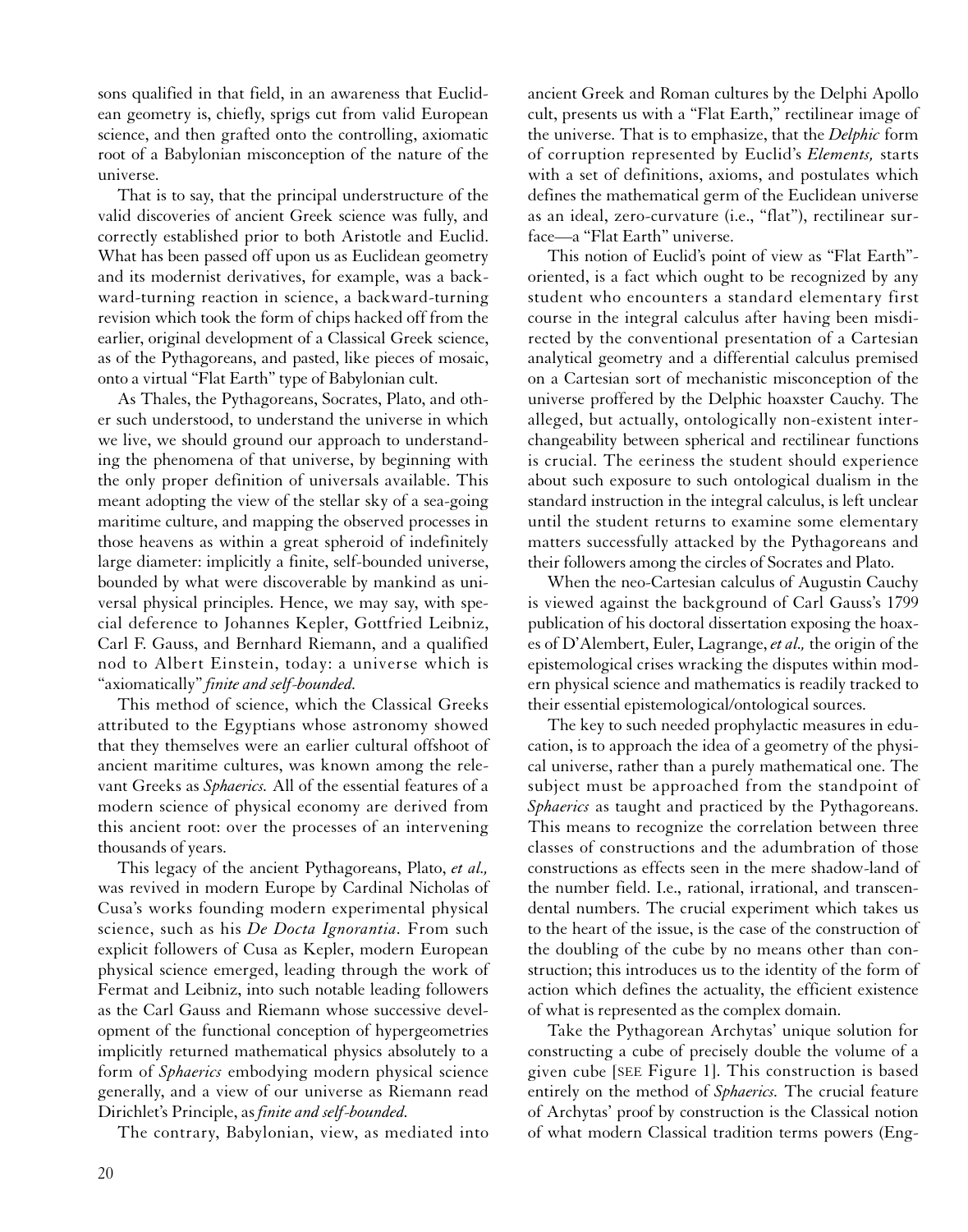

FIGURE 1. *Archytas's solution for doubling the cube. When a cone, with its apex at O, is formed by extending chord OM and rotating it until it intersects both the torus and the cylinder at P, two geometric means are formed, OM:OQ::OQ:OP::OP:OA. If OM is 1, then OQ will be the edge of the cube whose volume is 2, OP will be the edge of the cube whose volume is 4, and OA will be the edge of the cube whose volume is 8.*

lish) or *Kraft* (Leibniz's German), or in ancient Classical Greek of the Pythagoreans, Socrates, and Plato, *dynamis. All competent scientific practice, from ancient Greek science to the present time, is based upon a rejection, as false and absurd, of the notion that required proof of principle is supplied through the methods of so-called deduction/induction, and a reliance, instead, upon generation of changes in effects by experimental methods of construction.* As the great Eratosthenes later emphasized, the doubling of the cube by Archytas has a special place of pedagogical importance in that picture as a whole.

For example, as stated elsewhere, the rudiments of ancient and modern mathematics are defined by review of the intersection of the two ways in which the notion of rational, irrational, and transcendental numberings may be viewed. One, from the standpoint of qualitative differences in geometrical construction, and the other the interpretation of orderings along a number-line. From the Classical Greek standpoint of the Pythagoreans, *et al.,* these distinctions are simply defined by the ontological differences, as defined by construction, among point, line, surface, and solid.

Thus, the notion of transcendentals, as simply illustrated by the algebraic problem of defining cubic roots, was already defined conclusively by the work of Archytas, Theaetetus, *et al.* in treating solids, whereas the modern empiricists, such as the Delphic Euler and Lambert, considered the same challenge unsolved until the doubtful claims to originality on this matter by Hermite and Lindemann in the Nineteenth century.

It is typical of modern academic empiricists and the like, to create a great fuss of mystification about problems which are properly addressed as elementary, such as the doubling of the cube or ordering of regular solids, when approached from the elegant standpoint of physical-geometrical powers of spherical functions, rather than blundering into the numerological quicksand, the virtual Babylonian captivity which is the realm of the wild-eyed statistical and related cults in Babylonian (or, should we say, "babble-on-ian"), "Flat Earth" tradition. From the vantage-point of constructive methods applied within the framework of *Sphaerics,* all of the implications of the ontological differences among points, lines, surfaces, and solids, are clear, and higher propositions are properly approached from those Classical references as starting-points.

The most significant of those relevant systemic errors in popular, and even educated belief which bring nations to the edge of doom today, is the dwelling of the imagination of the typical mind of ordinary citizens and rulers alike in a kind of "Flat Earth" conception of the relationship of the society to the universe in which the society dwells. To make that same general point with greater precision, the typical way in which even most leading statesmen and relevant scholars approach the subject of social processes generally, and political-economy specifically, is in terms of axiomatic assumptions consistent with the so-called Cartesian, or mechanistic world-outlook, an intellectually pathological outlook which is consistent with a Euclidean model of what is assumed to be an axiomatically rectilinear universe.

The distinction to be made is consistent with the notion of a mechanistic, or Cartesian world-outlook, as contrasted by Russia's scientist V.I. Vernadsky's definition of the Biosphere and Noösphere as dynamic, rather than Cartesian systems. The notion of dynamics, as located in Classical Greek science, is identified in modern science by Leibniz, and expressed for biological systems by Russia's V.I. Vernadsky.4

#### Strategy and Social Science

 $\overline{\phantom{a}}$ 

As I have situated the place of the mind of the individual scientist, as a working scientist, treating the subject-matters of ostensibly abiotic and living processes, respectively,

<sup>4.</sup> See Lyndon H. LaRouche, Jr., "Vernadsky and Dirichlet's Principle," *Executive Intelligence Review,* June 3, 2005 (Vol. 32, No. 22).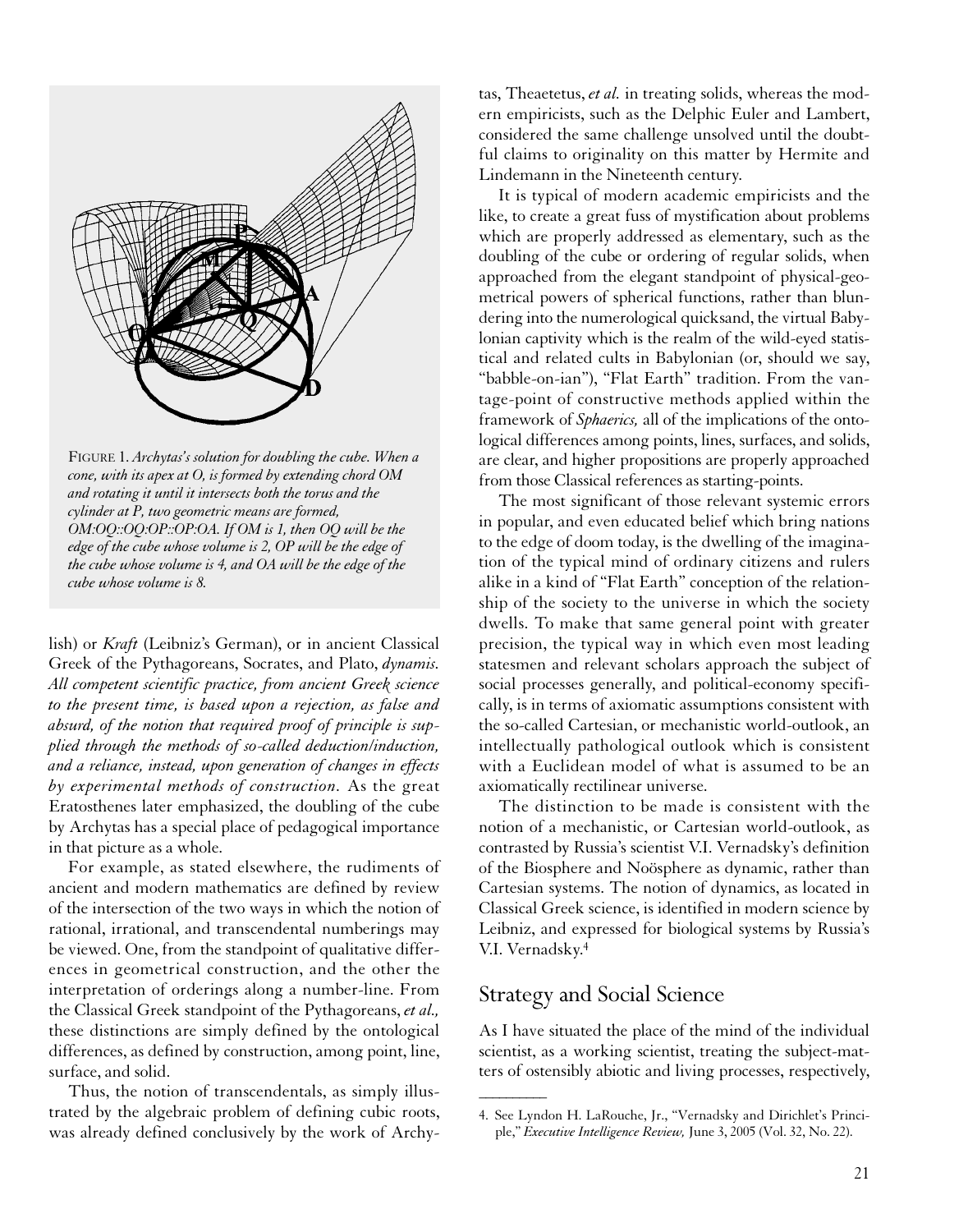as V.I. Vernadsky defined the distinctions of and interactions among the abiotic domain, Biosphere, and Noösphere, physical science points to the activity of the sovereign individual human being, such as a scientist, considering the objects represented by non-living and living qualities of processes. When that inquiry is shifted but slightly, to consider the role of the human individual mind in considering man's social action, and the effects of man's social action on the domains of abiotic and living processes, we have shifted the quality of the individual mind's activity, from the domain of abiotic and living processes generally, to man's conscious management of the Noösphere. In this latter phase of human activity, all other science becomes a subject of social science, as "social science" should be defined in those kinds of terms of reference.

This brings the focus of this report back toward the starting-point, the deeper implications of my intention in composing what became my proposal for what President Reagan named the "S.D.I." This brings us to an interesting, and, as I shall now show, a very fruitful problem.

I have referenced Albert Einstein's adoption of the matured view, that Kepler's and Riemann's conception of the universe had been correct, relative to all proposed modern alternatives. Yet, while I am sympathetic to his definition of the universe of Kepler and Riemann as "finite but unbounded," I insisted on correcting that statement to "finite and self-bounded." Perhaps Einstein would have accepted my correction; but, perhaps not. Similarly, where Vernadsky proclaimed that the universe of the Biosphere and Noösphere is Riemannian, I have definite evidence that his understanding of the term "Riemannian" was only partial, and crucially inadequate.

In a universe in which the typical systems of belief of individuals and society conform to what I have once again described, in the preceding chapter here, as a "fishbowl" syndrome of the typical mind, or the typical culture, there always remain confining, ideological boundaries, beyond which adopted mental world-outlooks, even to the degree they do not contain explicitly false axiomatic assumptions, are in error by default. For reasons of no other kind of fault than such omissions, the minds so delimited in perspective are defined by a barrier whose existence is more or less invisible to the believer.

Barriers of the type which I have indicated that I have detected for the cases of Einstein and Vernadsky, point to the absence of the act of making a necessary discovery of some universal physical principle. Thus, in understanding individuals and entire cultures, we must take two kinds of barriers into account. On the one side, a false belief in an assumed principle, such as the Babylonian hoax intrinsic to Euclidean geometry; on the other side, the lack of knowledge of a universal principle of relevance to society at a given point in the development of its culture.

In the case of Einstein, he had come into a time in which the more vigorous scientific culture in which he had been educated at the time of his famous treatment of the subjects of relativity, the age of Max Planck's discovery of his famous principle, had lapsed, in which the radical positivism of the brutishly savage followers of Ernst Mach had come to dominate the science establishment of the German-speaking and other parts of the world, such that, by the period of the 1920's Solvay conferences, the more advanced culture of Einstein's young manhood had been replaced by a lunatic positivist fanaticism converging upon the extremes of the followers of the thoroughly satanic Bertrand Russell.

Those circumstances of Einstein's later life, were compounded for an Einstein who had enjoyed performing with his violin at the famous synagogue of Berlin, which enjoyed the collaboration of the great conductor Wilhelm Furtwängler, an Einstein cast on the seas by a nightmare world, to land in Princeton as a refugee almost from the currently fashionable mainstream of science itself. The case of Einstein's association with a Kurt Gödel devoutly hated by the circles of Bertrand Russell represented by John von Neumann, typifies the environment of the immediate post-World War II period. For a scientist, the lack of a relevant cultural environment for the practice of science, especially as he or she becomes older, is a relatively crippling burden. Doubtless, in a more amiable environment, Einstein's proposition respecting Kepler and Riemann, would have been fruitfully resonant among a younger, rising generation of intellectual ferment.

The assumption that he might have agreed with my correction, remains a matter of interesting speculation, but no more than that, to the best of information I have received.

In the relevant aspects of the work of Vernadsky, on which I have reflected, again and again, over decades, a similar problem arises. In this case, the limitations on what I could properly attribute to Vernadsky bear directly on the principal subject-matter of this review. I explain, as follows.

Vernadsky affirms the existence of three distinct ontological states, as physical phase-spaces of the physical universe: the abiotic, the Biosphere, and the Noösphere. Implicitly, his argument requires a fourth. The element of confusion in his otherwise correct perception of the Biosphere and Noösphere as Riemannian, prevents me from assuming that Vernadsky understood the implications of the fourth domain which I recognize as implicit in his clear apprehension of the other three phase-spaces. This subject of the "fourth domain" has prompted some excited debate among my young collaborators.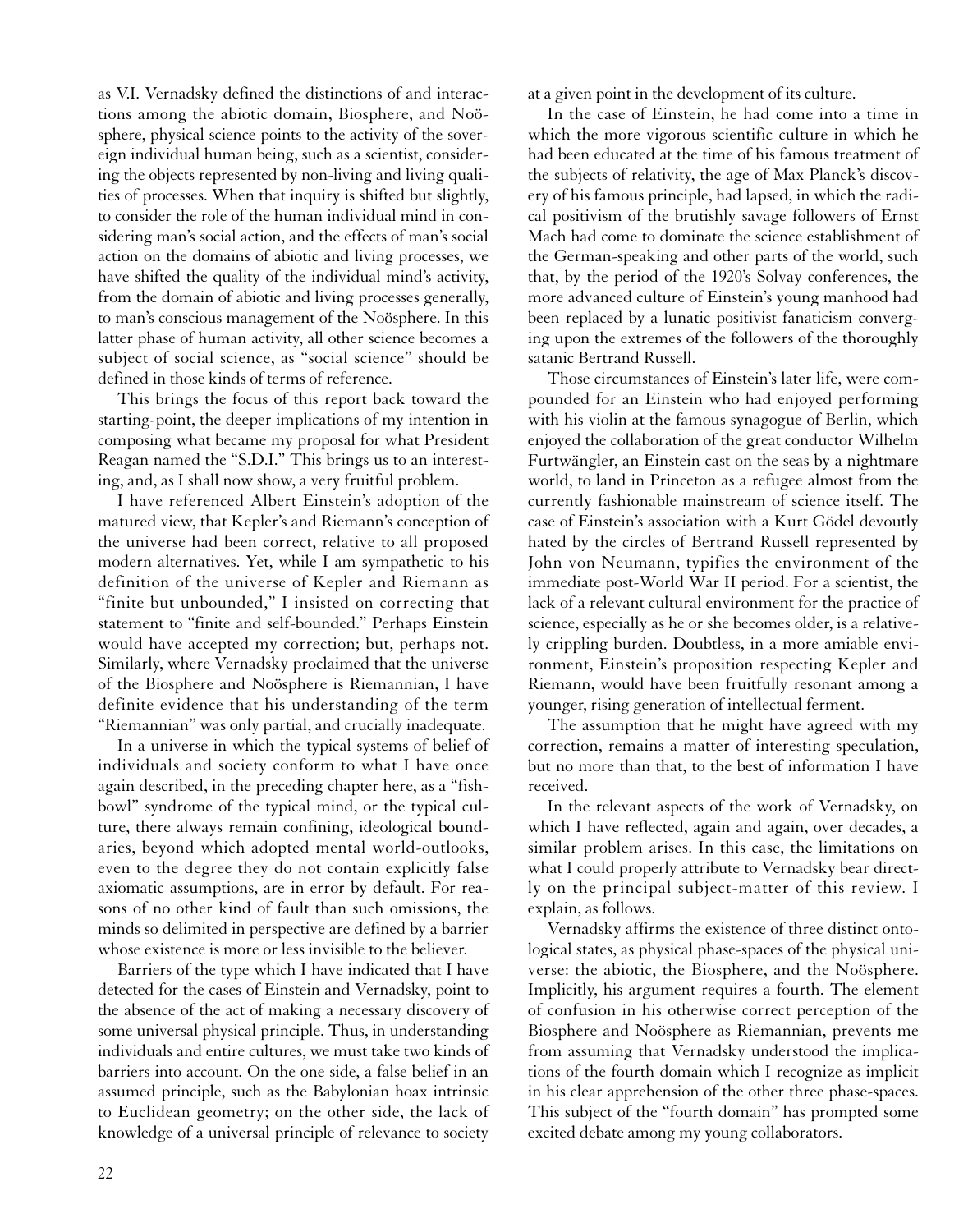**The Biosphere represents a principle of organization of processes, the principle of life** *per se,* **which does not exist in the domain of what are**

**accounted as non-living processes. To account for living processes, we must find the principle operating, as if from above, on what we regard as the living process itself.**



*Oceans, landforms, and biomass are revealed as sunlight breaks over the surface of the Earth.*

The sum of Vernadsky's work, beginning with his experimentally based definition of the Biosphere, had already eliminated outstanding claims of those who would attempt to show that all physical processes in the universe could, and must be "explained" in terms of a reductionist map of an abiotic universe. After Vernadsky's evidence, in particular, anyone, such as today's typical radical empiricist, who professed to explain living processes as an evolutionary outgrowth of non-living ones, is to be classed as a quack of the same general type as the Professor Norbert Wiener and John von Neumann who enjoyed the distinction of being justly kicked out of Göttingen University for stubborn incompetence on this point, and, in the case of von Neumann, darker disqualifications, that by no less than Professor David Hilbert.

Vernadsky showed, through a mass of evidence, that the same degree of distinction of living processes (e.g., the Biosphere) from merely abiotic processes, prevailed for the superiority of human intellectual activity (the Noösphere) over merely living processes. However, coherence in method should have impelled Vernadsky to insist upon a fourth domain, higher than the Noösphere, to account for the existence of the Noösphere, the domain of human immortality: not exactly the kind of idea which would have been popular in the Soviet land of "diamat" and "histomat."

In the matter of religion, there is little doubt that Ver-

nadsky did believe implicitly in a "fourth domain," but there is no evidence which points me to see him as arguing that from other than a religious standpoint.

Thus, in the case of important implications which I see in the work of Vernadsky, as in the work of Einstein, there are certain barriers to be recognized. Did each, or not, go to what I foresee as the next higher conclusion implied in what they did assert and prove? As a general matter of policy, such problems are typical of all cultures and their internal development. Even after we might have eliminated all erroneous assertions of alleged principle, the picture of the universe known to the mind of any society is always incomplete, or, shall we prefer "uncompleted"?

That limitation being the case, how is it possible for society, or a group of societies, to achieve efficiently rational, long-term agreement on the general form of common policies of practice? The idea of a long-term strategy of deepening cooperation among nations of different cultures, depends upon the actual existence of a potential solution to that question.

#### The Existence of the 'Fourth Domain'

If, as the evidence presented by Vernadsky has proven, conclusively, that instead of the prevalent classroom opinion that the universe is composed of one, all-inclusive physical science, which mankind inhabits, there are three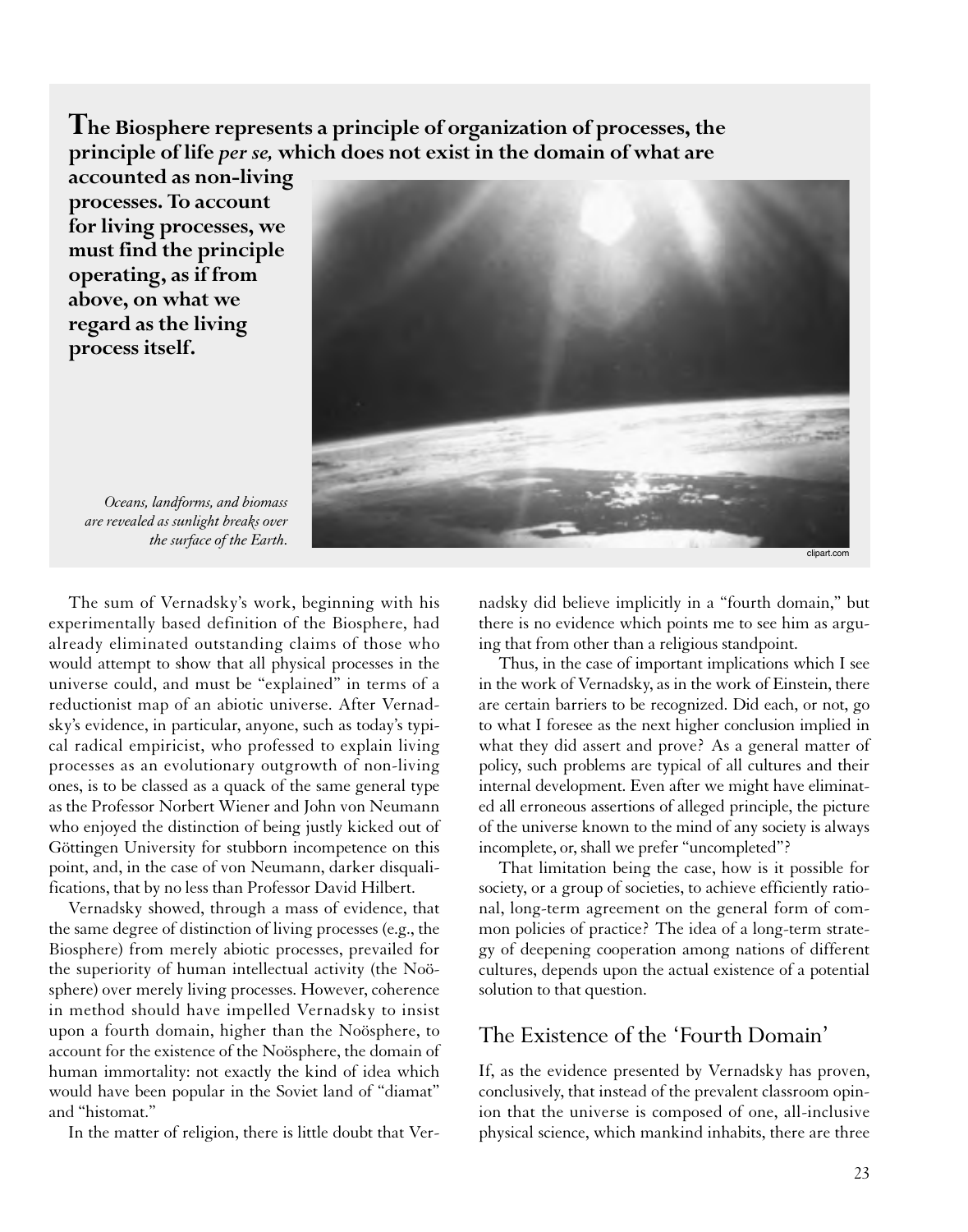respectively distinct domains of experimental subjectmatters in physical science, of which the abiotic domain of non-living matter is the lowest, what, then, should we recognize as "the laws of the universe"?

Within the historical bounds of known European civilization, the worst present-day view of man's universe is found in sundry varieties of what are known as Gnosticism, of which the most relevant for our attention here is the following.

In that form, the question itself assumes the form of a theological proposition. Therefore, in the true spirit of science, let us assume that the subject does coincide with an ontological principle of theology. Take, for example, the attack on Aristotle's famous insult against God, for which Aristotle was taken to task, posthumously, by Philo of Alexandria.

As a matter of an important, relevant technological point on economics from the department of theology, the typical Gnostic view, locates God outside the universe, thus more or less explicitly consigning authority over the world of mortal persons to Satan. ("God may run the universe, but the Mafia boss runs my neighborhood.") This presumption, which is common to the reductionist approach to theology, is typified by the notorious hoaxster Claudius Ptolemy as his perverted view of a permanent astronomical order. The argument which Philo demolished, is that if God is perfect, and therefore made only Perfect creations, God can not meddle with the universe once his Perfectly Predetermined Will has set it Perfectly into motion.

Hence, that Roman Empire ideologue, Ptolemy, was arguing, that either God's intention is imperfect, or, the evil in the world must be the work of some allowed lesser being, Satan, against which God's own Perfection prevents him from intervening. So, the gamblers of the world, knowing this, appeal to Satan. So, the Mont Pelerin Society's and American Enterprise Institute's choice of Bernard Mandeville, as a little bit of Satan himself, defined the benefits of economy to entire societies as depending upon the providence of, Enron-style, private practice of vice.

The competent epistemologist would retort gruffly to all such nonsense of Aristotle, by merely arguing summarily that Aristotle either simply did not know what Perfection is, or was lying about it all, as the priests of Apollo were wont to do. Heraclitus and Plato, for example, would insist that *nothing is perfect but change.* Indeed, that is what the successful practice of physical science has demonstrated, and also the success of mankind's effort to maintain and increase the potential relative populationdensity of the human species through the benefits of scientific and related processes of change.

In the relevant, related case, it would be evident to

those familiar with Aeschylus's *Prometheus Bound,* that Zeus was a raving and ranting, full-blooded "malthusian," who was dead set against any form of human progress. Thus, it should be apparent that Claudius Ptolemy's chatter about a fixed order in the knowable universe is, at its best, tantamount to typically Gnostic, Satanic propaganda against God. The cases of the claims of Zeus's Olympian crew, to be gods, was clearly a case of a consumer fraud. No sane person could say that such pretended gods were "good," since they were never gods at all, but according to the Roman chronicler Diodorus Siculus, only creatures in a wicked fairy-tale version of the personalities later described as the very nasty, real-life Olympians: a collection of parricides, children of the concubine Olympia from the region of northern Morocco. Such were those pagan gods of Greece who edify the credulous silly children of today!

Apart from being pro-Satanic in that sense, the Aristotelean argument employed by Ptolemy for a fixed and perfect Creation, is premised on a principled hostility to accepting the practical difference between a human being and a monkey. When a universal, efficient physical principle of Creation is posed, as the Pythagoreans defined powers, the idea of Creation is not allowed by the reductionist standpoint associated with Euclidean geometry employed by Ptolemy and his duped followers. Creation as a scientific conception, exists only from the vantagepoint typified by Sphaerics; the problem of defining a universal process of Creation, leads us to the form of apparent paradox which I have just described for the cases of Einstein and Vernadsky.

The requirement of the notion of a Fourth Domain, as implicit in Vernadsky's argument, as I have identified this above, arises as a necessary conception of science in the following way.

In the matter of life, the dynamic characteristics of a plenum of living processes, the Biosphere, involve the qualities of matter associated with the abiotic domain, but are configured as processes in ways which do not occur within the bounds of the abiotic domain as such. As Vernadsky emphasizes, the experimental evidence demonstrates that this does not involve pairwise-ordered mechanical interactions, but rather a different quality of relationship within, and characteristic of the living process as a whole, a quality of process-relationship to which Leibniz had assigned the name *dynamic,* signifying the Pythagorean *dynamis,* in exposing the essential incompetence of the attempted practice, based on mechanics, of a physics by Descartes.5 A similar argu-

5. *Ibid.*

 $\overline{\phantom{a}}$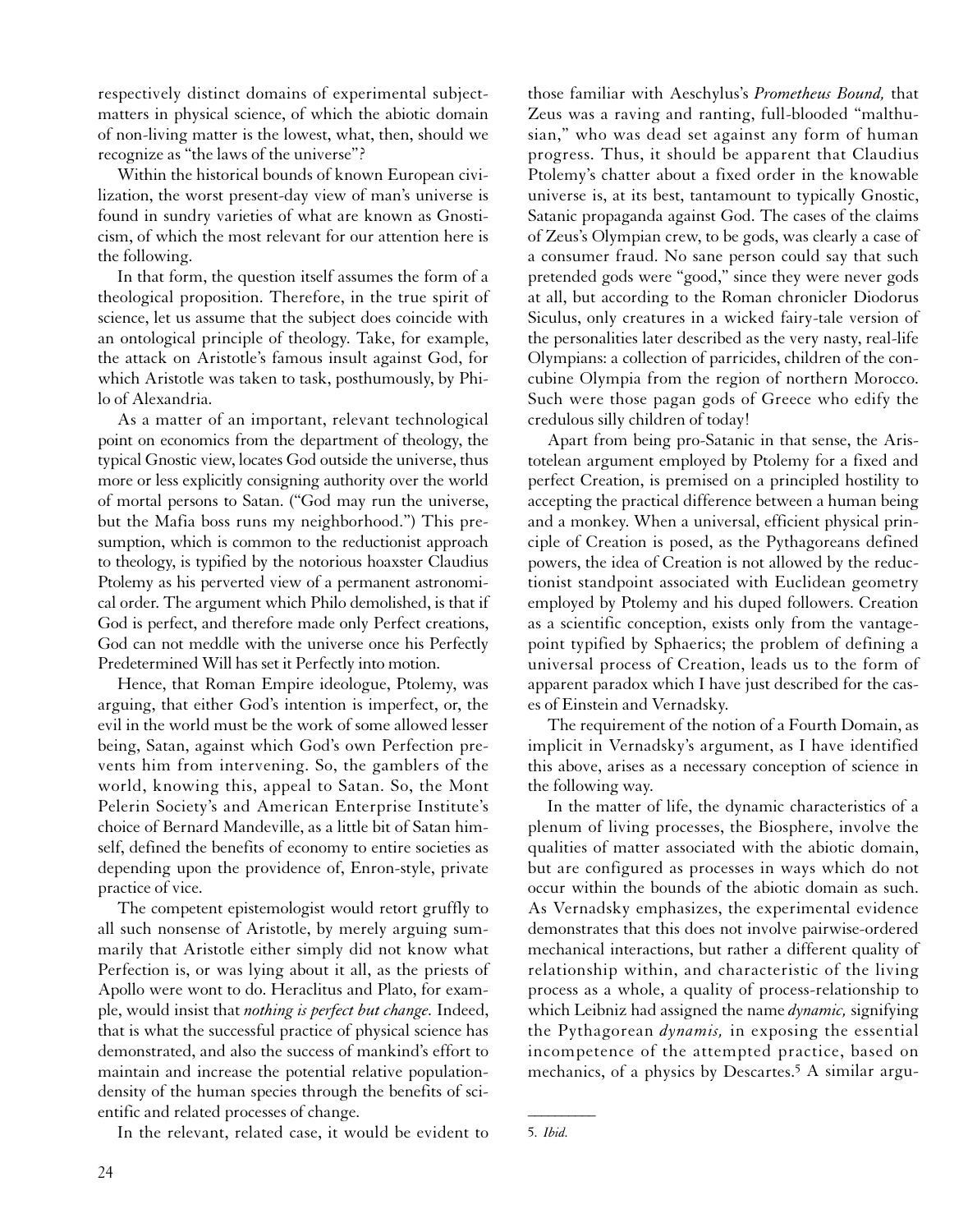ment against Newtonian optics, was made by Fresnel, Arago, *et al.,* in exploding the myth of Newton's doctrine experimentally.

Thus, the Biosphere represents a principle of organization of processes, the principle of life *per se,* which does not exist in the domain of what are accounted as non-living processes. The processes of the Biosphere can not be derived from within the quality of the non-living processes usually classed under the heading of "inorganic physics." This distinguishing principle does not lie within the process of living matter; rather, there is a principle which creates the process of living matter, by acting upon it, and upon its inorganic environment, to such effect that *only life as a principle produces life in particular.*

Thus, to account for living processes, we must find the principle operating, as if from above, on what we regard as the living process itself.

A comparable case arises in the category of the Noösphere. The Noösphere is dynamically ordered in the general sense of the application of the term *dynamic* to the Biosphere, but the nature of the principle is different. Here, the difference is human individual cognition, a phenomenon which is manifest to us in the form of experimental knowledge, but known only as a quality of the human individual mind. It is the dynamic generated within social processes on the basis of cognition's occurrence as a uniquely sovereign quality of the living human individual, which defines the ordering. In other words, characteristic human behavior is limited to action expressed thus to the degree that relations among persons are ordered as interactions according to the principle of specifically individual cognition occurring in each participant in that process. The action of cognition within the individual mind is expressed socially, once again, as what the Pythagoreans defined as *powers* (*dynamis*).

The most relevant characteristic of mankind, contrary to the desperate screams of protest from the racists, is the demonstrated fact that differences in intellectual potential among persons can not be defined "racially," but only in terms of well-being and development of the cognitive powers. There are no superior races, but only morally or intellectually inferior individuals, distinguished as such without regard to "race." It is not living processes as such which generate the human capability of reason, which sets mankind apart from and above all other forms of life. There is a higher principle which subsumes mankind, ontologically, which selects man as a species not to be a monkey or higher ape.

The consequence of this is, as the famous aphorism of Heraclitus runs, "nothing is permanent but change." It is qualitative changes in the process which are ordered according to the principle of generation of new existences by means of powers, as illustrated by the case of the discovery of the doubling of the cube by construction, which define the characteristics of the experienced universe by virtue of the occurrence, or relevant non-occurrence of the quality of action that notion of powers conveys. Such is the image of the human individual as made in the likeness of the Creator. Man knows that Creator as man knows that he and she are made in the functional likeness of that Creator, that by recognizing the limitation of the prevalence and persistence of the indicated powers to the individual mind of the member of the human species, a power absent from the species of beasts.

In between man and the Creator, there is a universal principle, not contained within man as an expression of any ordinary physical principle of living creatures in general, which defines the generality of mankind as a mortal creature with certain immortal potentialities for action. This in-betweenness defines a "Fourth Domain," one step up from the mortal man of Vernadsky's Noösphere. Just as Life defines the Biosphere, so the "Fourth Domain" defines the Noösphere.

Such is the essence of the Classical *method* of *dynamis* associated with the Pythagoreans, Socrates, Plato, *et al.* Such is the Classical significance of man and woman made equally in the likeness of the Creator. It is the sharing of the expression of these powers in social processes, which defines the nature of the individual person within that social process, that society. It is the generation of valid creativity within such a social process, which exerts its power over both contemporary society, and, more profoundly, successive generations spanning millennia, which defines the quality of action in society by which the immortal role of the mortal human individual is expressed.

The principles of life and cognition, respectively, are principles inhering in the universe. They express themselves under relevant preconditions, in this or that locality. To restate the implications of that point: They are neither epiphenomena of living processes, nor the existence of the human biological form; they are universal principles whose action appropriate conditions arouse.

Thus, this principle of cognition, as it subsumes the development of the individual within society, within history, is the expression of "The Fourth Domain." The Fourth Domain represents a universal principle of action, as life, as, analogously, the principle which subsumes living processes. This view is opposed to the expression of the curious, logical-positivist or related forms of reductionist dogmas copied by the dupes of "intelligent design," in terms of individual processes determining chemically the origin of life. Intelligence is not some Arrhenius nightmare of spores sprinkled around space;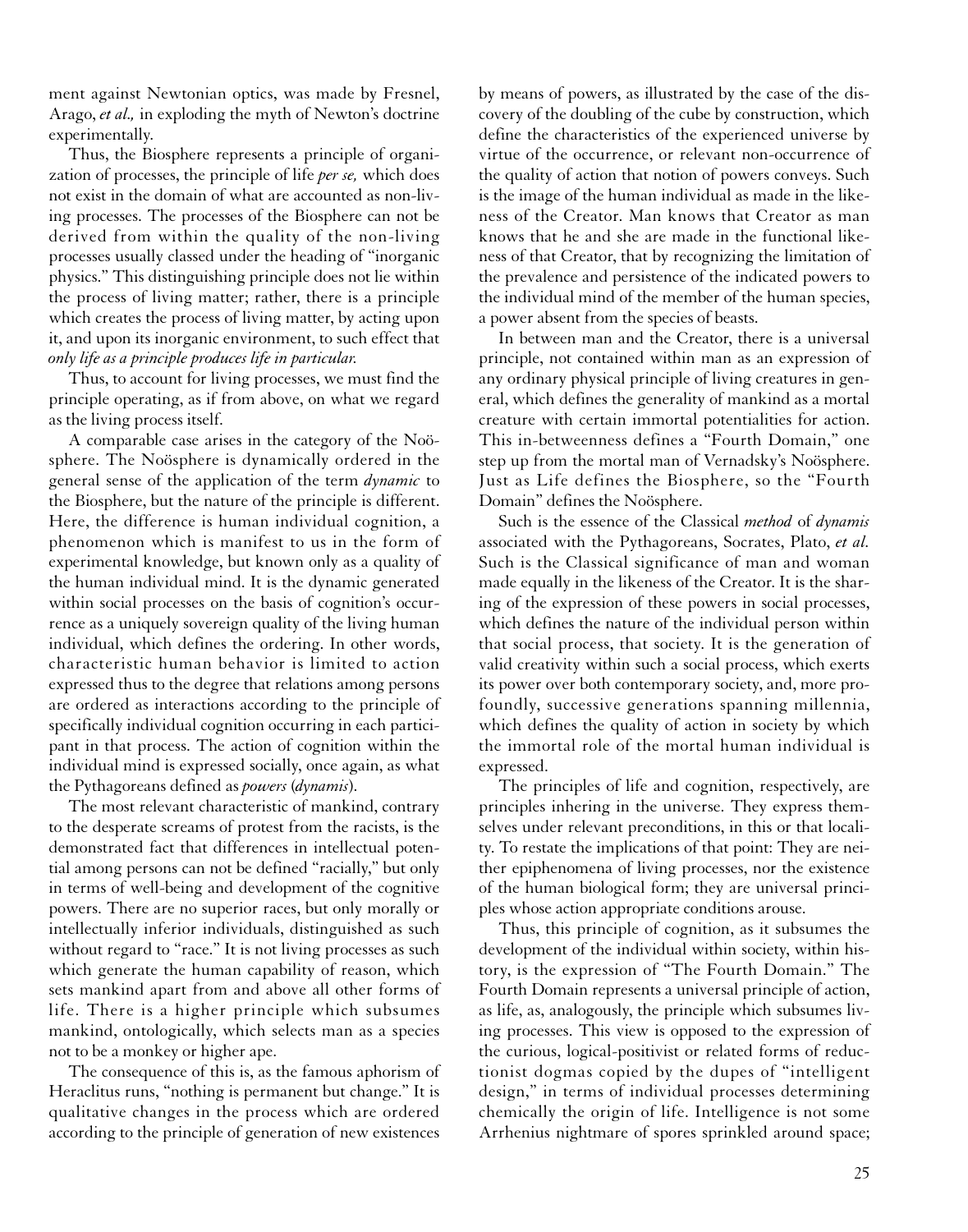intelligence is a universal creative principle, which divides man categorically, absolutely, from the beasts.

It was wrestling with the considerations implied by the foregoing concept of a "Fourth Domain," as required by my work on a Leibnizian science of physical economy up to about 1950-1951, which prompted my several months' intense occupation with the implication of George Cantor's *Grundlagen* and related work on transfinite mathematical orderings. Encounter with what was for me a painful feature of Cantor's later work, impelled me to return my attention to Riemann, this time, showing more care than I had mustered in treating some of Riemann's work earlier. The motive of these treatments of work of Cantor and Riemann, was precisely what I have just identified here as the matter of the "Fourth Domain."

Cantor was a remarkable personality, a distinguished amateur violinist from the extended very musical family of Beethoven's preferred Josef Böhm, and a fertile, and sometimes most brilliant genius in his best moments. However, there were also some problems which have haunted the discussion of Cantor's work among scientists, since a certain incident involving Cardinal J.B. Franzelin at the close of the 1880's, and continued in an aggravated way through the end of Cantor's life. In discussing the important work which Cantor actually accomplished, we can properly defend his achievements only by refusing, as I do again, here, to evade the problematic aspects to be taken into account.

There were two leading problems to be noted here, as a word of caution to my readers, respecting my encounter with Cantor's work. First, for me, there are problematic features of the work of Karl Weierstrass and Cantor in respect to the standpoint of Riemann. Second, more significantly, the crippling episodes of insanity following the publication of his *Grundlagen* and the correspondence on that work's content, insanity fostered by the hideous persecution of Cantor by the savage Leopold Kronecker and massive corrupting influence steered from the circles associated with the theosophists and Bertrand Russell's circles in London. The acutely embarrassing incident of

26

 $\overline{\phantom{a}}$ 

Cantor's 1886 correspondence with Cardinal J.B. Franzelin in Rome, and the related matter of the influence of Rudolf Steiner, are particularly notable.6

Those and kindred other problems aside, I found his conception of the *transfinite* inspiring, but not his troubled 1895-1897 work on the subject. Despite the painful failures of Cantor's explorations of theology, if we look at his concept of the transfinite from the vantage-point of the work of Dirichlet and Riemann, it becomes the prompting of one of the most powerful epistemological conceptions in science. With those qualifications imposed, it provides a useful imagery for the concept of "The Fourth Domain."

Freed of the aberrations into which Cantor was lured by the sundry, aversive agencies targetting him, the concept of the *ontologically transfinite* points to the existence of efficient, universal processes which are not characterized by a single adducible principle, such as of the form of a deductive-mathematical principle, but a higher ordering of a succession of principles, in the same general upward direction as Sphaerics defines the constructive series of qualitatively distinct states of what are termed respectively as rational, irrational. and transcendental numberings. In the case of Cantor, he did understand this conception as a continuation of the line of thought of such geniuses of the Platonic Academy as Eratosthenes, but when he lost his earlier contact with the creative powers which had given him this insight, he still remembered the form of his earlier discovery. But, through the effects of reductionists' various forms of harassment against him, as merely typified in variety by Kronecker and the theosophist Rudolf Steiner, Cantor often "lost contact" with the very creative mental powers within himself which he had expressed in his *Grundlagen* and his correspondence on the subject of that *Grundlagen.*

As the 1895-1897 work attests, he remembered the form of the discovery, but as his dedication to the 1895 *Beiträge . . .* attests, he had lost memory of the powers of creative insight which had enabled him to generate the original discovery.7 Such ossification of the mental pow-

cults of Madame Blavatsky's followers, with Russell and Huxley accomplice Aleister Crowley, and such disciples of H.G. Wells as Julian and Aldous Huxley, represent a related current of culture warfare against science and sanity.

7. Specific references to Cantor's work here are chiefly related to two sources: *Georg Cantor Gesammelte Abhandlungen,* ed. by Ernst Zermelo (Berlin: Julius Springer, 1932) and *Georg Cantor Briefe,* ed. by Herbert Meschkowski and Winfried Nilson (Berlin: Springer-Verlag, 1991). For an English translation of and introduction to the *Beiträge . . . ,* see *Contributions to the Founding of the Theory of Transfinite Numbers,* introduction and translation by Bertrand Russell associate Philip E.B. Jourdain (New York: Dover Publications reprint edition, 1952-1955).

<sup>6.</sup> Considering the evidence that the targetting of Cantor by Kronecker and others occurred in the context of the British-led buildup for the destruction of what Bismarck's reforms and the cooperation with Alexander III's Russia meant strategically at that time, we can not overlook the fact that Cantor's work as a mathematician was not viewed kindly in London. The British-led, often Delphic cultural warfare against "continental science" was already in full swing at that time, especially from the early 1880's on. That similar targetting of Max Planck by the Machians inside Germany and Austria, especially during the World War II interval, prefigured the nightmarish 1920's rampage of the Solvay conferences, and the Bertrand Russell pact with H.G. Wells around Wells' *The Open Conspiracy.* The Theosophy, Lucifer (Lucis), Wicca, and LSD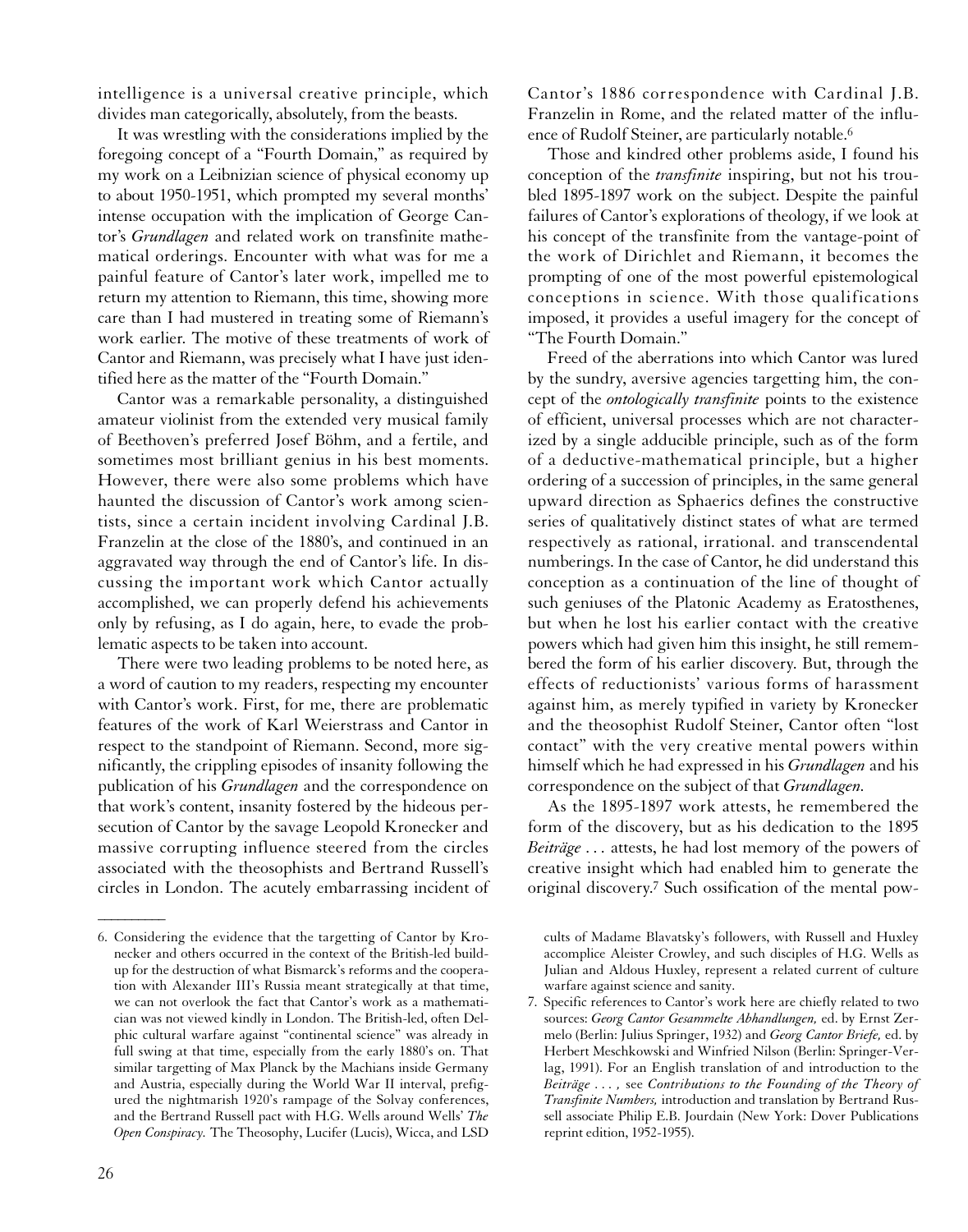**What expresses us as human, rather than monkeys, is that we willfully change our culture to the effect of increasing man's power,** *per capita* **and** *per*

**square kilometer, in the universe, to such effect that the numbers, typical longevity, and intellectual power of the individual in and over the universe we inhabit, is increased from generation to generation.**





ers of a once brilliant discoverer, belongs under the heading of Dr. Lawrence Kubie's treatments of the "Neurotic Distortion of the Creative Process,"8 a syndrome under which classification we have the legendary all-too-typical professor reading his same old, original lecture-notes from a pack of file cards for two generations of students to come.

Nonetheless, once we take into account the prevalent pathologies of our time, the notion of transfiniteness to which Cantor contributed, does afford us access to a solution for the problem of defining strategy which I am addressing here. Some further consideration of the practical political implications of the concept of the transfinite will lead us to presenting that solution.

Two essential steps are required. First, we must focus on the need to purge the list of what passes for generally accepted axiomatic beliefs, to reduce the list of categorical assumptions to a number which admittedly is not sufficient to account for the universe we inhabit. Thus, we are still living intellectually inside a virtual "fishbowl," but we have then cleaned out much of the customary rubbish accumulated in that habitation. Second, since we recog-

 $\overline{\phantom{a}}$ 

nize that we must expand the bounds of the fishbowl, in our efforts to bring our conception of the universe, outwards from within our fishbowl, more and more into conformity with the real universe beyond the bounds of that fishbowl, we are confronted with the thought that there are many successive discoveries of universals yet to be made. The resulting question posed to us, is: How can we orient society, so that society is moving in an appropriate direction, through successive phases of endlessly expanding the relative scope of that fishbowl within the real universe at large?

That proposition confronts us with the general reality of the transfinite. How much can we know, therefore, about the way in which a series of yet-unknown discoveries of principle are likely to be ordered? This thought returns us to the general topic under which this present report as a whole is subsumed: How can we define a strategy governing relations among nations of differing specific cultures with that challenge in view? How does that apply to my proposal for that which President Reagan identified as his S.D.I.?

### Implications of the Transfinite

The crucial challenge posed by the need for a sweeping reform of U.S. educational policy today, is to ground young adults, and, hopefully, also younger pupils, in the

<sup>8.</sup> Lawrence S. Kubie, *The Neurotic Distortion of the Creative Process* (Lawrence, Kansas: University of Kansas Press, 1958), and "The Fostering of Scientific Creative Productivity," *Daedalus* (Spring 1962).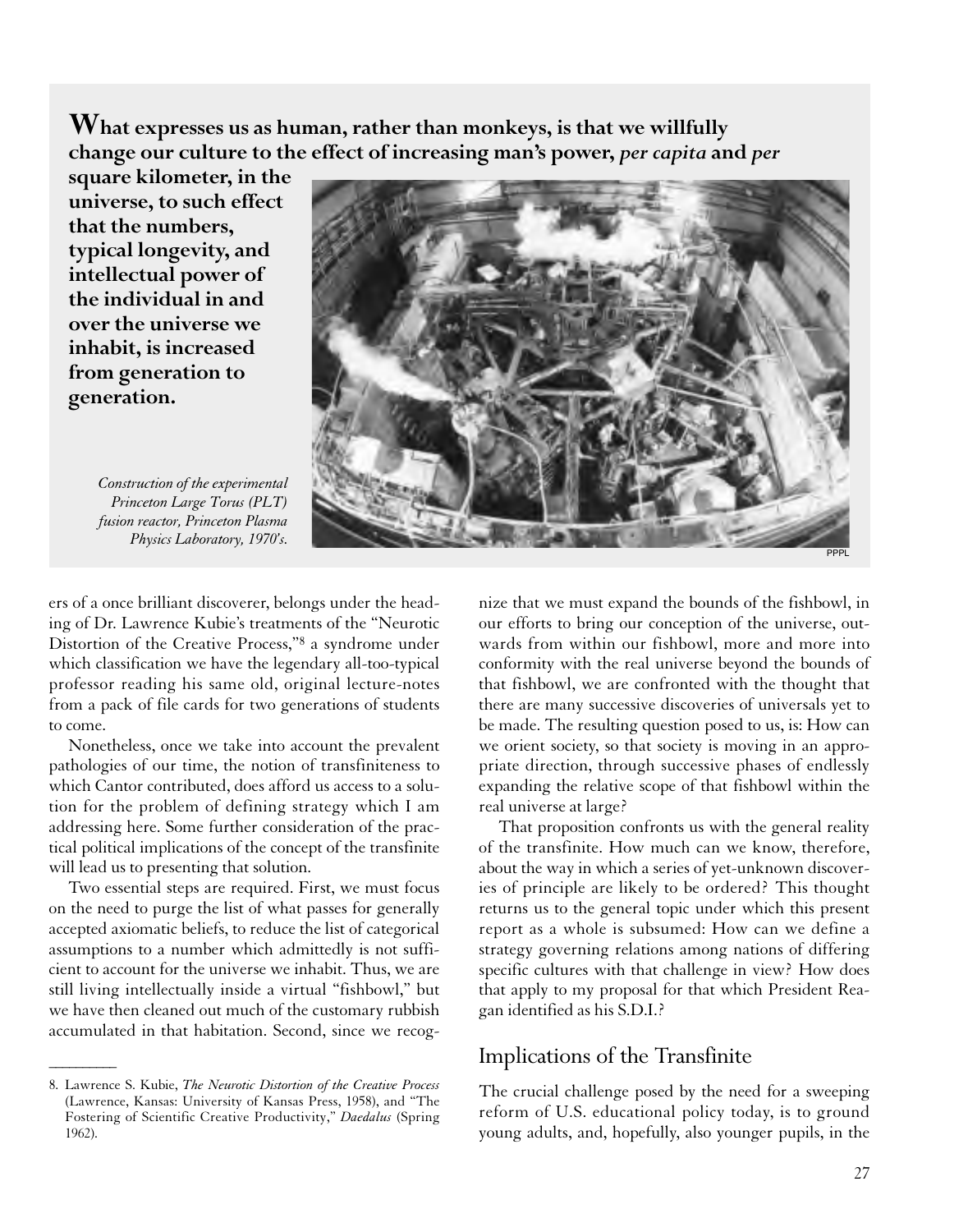kind of education on constructive geometry which I have emphasized in my references here thus far.

The current problem is, that the generation born after 1945 has been so heavily indoctrinated in the kind of sophistry associated with the programs of the Congress for Cultural Freedom, that, a certain modest incidence of exceptions taken into account, there is no general standard of relative rationality in today's Baby Boomer generation as a generation. The degree of sophistry prevalent today in the U.S.A. and Europe is even worse, from a clinical standpoint, than that of the Athens of the time of the Peloponnesian War and Aristotle. As I have already stressed, the effect of the mass-brainwashing of a generation of the children of the 1950's "White Collar generation," was expressed in the extreme by such features of the "rock-drug-sex youth counterculture" as the Weatherman "creative violence," terrorist cult and the "Rainbow Coalition" of the 1970's. These phenomena were the vanguard formation of the growing popular mass-base for the destruction of the U.S. and European economies which has reduced the United States itself to a pleasure-domed, spreading, bankrupt mass of rubble today.

Typical of the decadence of that "lost generation," is the prevalence of the purely cult-like, almost brainless way of saying, "We are giving you information," a cultbehavior phenomenon spread from centers such as the Josiah Macy, Jr. Foundation's "cybernetics" program, to become a currently popular standard recipe for classroom and other public functions today. This is a form of radical sophistry beyond the degree of degradation recorded from the relevant period of ancient Athens, with an Iraq War which might have been cooked up by a Thrasymachus of that ancient time. As a result, there simply is no prevalent standard which compels truthful speech within the generality of the presently adult population born after 1945.

Most of what is believed by those generations among us, is usually a lie; it passes for information whose meaning lies in the choice of "spin" the next liar interprets from the lying utterance of the previous speaker, or popular newspaper or television broadcast. Sheer sophistry in an extreme which might astonish even the typically corrupt citizen of Pericles' "Golden Imperial Age" of Athens, has been a current characteristic of the culture of the U.S.A. and Europe in the transition of the shift of the center of power of opinion from my generation and its predecessor, to the so-called "Baby Boomer" generation of 68'er notoriety.

A viciously lying Vice President, and warrior of multiply deferred personal honor, Cheney, and his crew, are not the only compulsive liars in the lot. All sorts of public officials, including notable instances of actions by Federal judges, and entire sections of Executive branch agencies, are typical of this rampant moral decadence. The criminals, like Cheney, tell the lies they tell, while a President appears simply not to see the difference between truth and lies amid what is coming out of his own mouth; and the credulous, even in high places, pretend that what the liars have said must be respected as if it were truth, even when they have the evidence to show them it was all a lie.

Therefore, how does one educate the offspring of that "lost generation" of rabid sophists which the Congress for Cultural Freedom produced? How do we accomplish this under today's prevalent social conditions? For me, the only remedy was "Back to Plato and the Pythagoreans!" Attack the mental disease on which the late Dr. Lawrence Kubie focussed his professional attention: the crushing of the potential for actual creativity even among once-promising young entrants into our universities who had shown genuine creative potential, until the educational system and related factors crushed the passion for creativity out of them.

Ask, then: How must we educate young adults and others under today's morally depraved state of prevalent popular opinion, of prevalent cultural pessimism, or such moral depravity seeking a worse depravity, not for the better, but because, like Vice President Cheney's promotion of the Nazi-like, Torquemada-like torture of prisoners, it is more entertaining?

The place to begin is where the Pythagoreans began in teaching the quality of physical geometry called *Sphaerics,* as we have demonstrated the relevance of that approach in the work of the LaRouche Youth Movement. Start, thus, at the lowest level of an actually truthful approach to understanding the world in which we live. Define the principle of human creativity in the way which is both most economical in terms of predicates addressed, and which, nonetheless, focusses on individual human creativity in its most elementary form of social expression: physical geometry.

Change the emphasis in education, and in the practice of life generally. Let them find their true identity in the joy of that which distinguishes the man from the beast, in fleeing from habits of a poor species trapped in a fixed behavioral niche, into the joy of experience of the certainty that one is being creative. Let that be the starting point for uplifting a generation into inspiring society around them with, as Shelley wrote, "the power of imparting and receiving profound and impassioned conceptions respecting man and nature."

Revisit the intent of the Strategic Defense Initiative from that point of reference.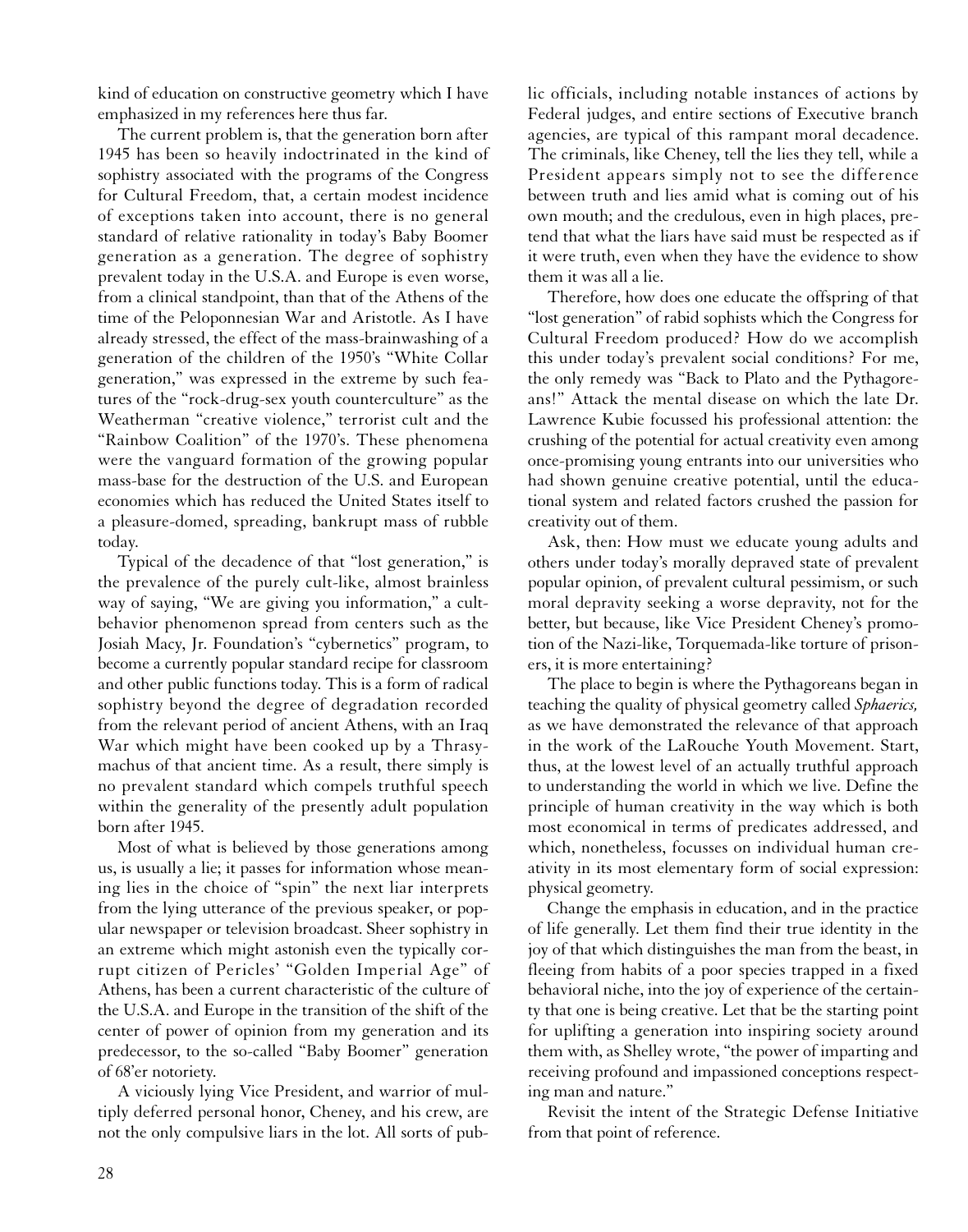# 3. As the S.D.I. Must Be Revisited

From the side of the U.S.A., in any discussion of U.S. relations with Russia today, the most important difference between the Europe and U.S.A. of the present situation and that of what was formerly western Europe in 1983, is that nearly a generation has elapsed since Andropov summarily, and foolishly rejected the proposed discussion of S.D.I. with U.S. President Ronald Reagan. The generation of U.S. and European social strata in reigning positions today, is not only a different generation than approximately a quarter-century ago; it is, in some crucial aspects of its characteristic behavior-patterns, a behavior which is, for one of my generation, almost a semblance of that of a different culture. This qualitative change in the political situation, is not essentially a product of the collapse of the Soviet system itself; it suggests a change in species, a change which has been, essentially, a product of the transfer of power to the generation in power today, from the generation which still, predominantly, ruled American and European society in 1983.

The problem this change in dominant generation presents, is not insoluble, but the problem will not be overcome until, and unless we understand that the relevant shift in cultural characteristics of the successive generations has presented us with what we must treat as what has become a very serious obstacle to be conquered, if society is to overcome the threatened, onrushing global catastrophe.

Notably, President Ronald Reagan and I, despite our differences, typify an important fraction of those who proposed what that President named the Strategic Defense Initiative, which represented the common instincts of much of that generation of young adults, my generation, which went to war under the U.S. leadership of our President Franklin Roosevelt, and against Adolf Hitler, in 1941. We were a generation which had experienced, and had come to play a leading participating role, as youthful and matured adults, in the recovery from the effects of a deep, world-wide financial and economic depression, and in the emergence of the U.S.A. as the most powerful national economy the world has ever known. The support for this initiative came not only from the U.S.A., but from leading military and scientific circles internationally, but with the support for our efforts from among the most sensitive and cultured political minds of the time.

The most crucial difference between the forces rallied around the S.D.I. and the presently reigning generation, is that we of my generation still believed, then, as today's majority of that generation's relevant ruling strata, in Europe and the U.S.A. does not yet believe today, in increase of the productive powers of our nations' agriculture and industry, and in the raising of the standard of living of all of the people, both accomplished through the mustering of scientific and technological progress, and through the regulation of our trade relations and economic affairs according to the principle of the general welfare, to promote that economic good for humanity generally. We therefore believed, that cooperation of a type which were necessary for the promotion of the benefits of science-driven progress in the general welfare of cooperating nations, was the proper motivation for bringing foes sharing that conviction together, for what physical-chemist Edward Teller described then, as "the common aims of mankind."

Often, my generation may not have acted according to those principles, but, during the Franklin Roosevelt years, we, like our parents' generation, affirmed them, and, to a large degree, we believed in them. By and large, the presently reigning circles of the Baby Boomer generation has not.

President Ronald Reagan and I, who had many differences in policy in other respects, believed, as he stated repeatedly, that the then-existing policies of détente through mutual and assured capabilities for thermonuclear obliteration, which he and I associated with our hatred of the wicked policies of Henry A. Kissinger and Zbigniew Brzezinski, were not only hateful, but insane. In fact, he secured the Republican Presidential nomination in 1980 because the candidacy of his chief rival, George H.W. Bush, was widely despised at that time. Bush's candidacy was despised among many Republicans, and also by what became known as the "Reagan Democrats." It was despised chiefly for Bush's known association with Zbigniew Brzezinski's Trilateral Commission.

Indeed, circles associated with Bush have sometimes blamed me personally, and bitterly, for contributing to the defeat of Bush's nomination, a defeat which Bush had brought upon himself by forcing me to respond to him in the way in which I replied to the Bush campaign's personal attack on me at that time. My junior's, the senior Bush's, dog-like obsession with bitterness against me from recollection of that experience, rankles him still today.

President Reagan and I both were among those who knew that there was a better way than the doomsday policies of Kissinger and Brzezinski. We and other notable figures in many other nations of the world participated in supporting our common intent to enter into honest cooperation with the then Soviet Union, to remove this nightmare from the world.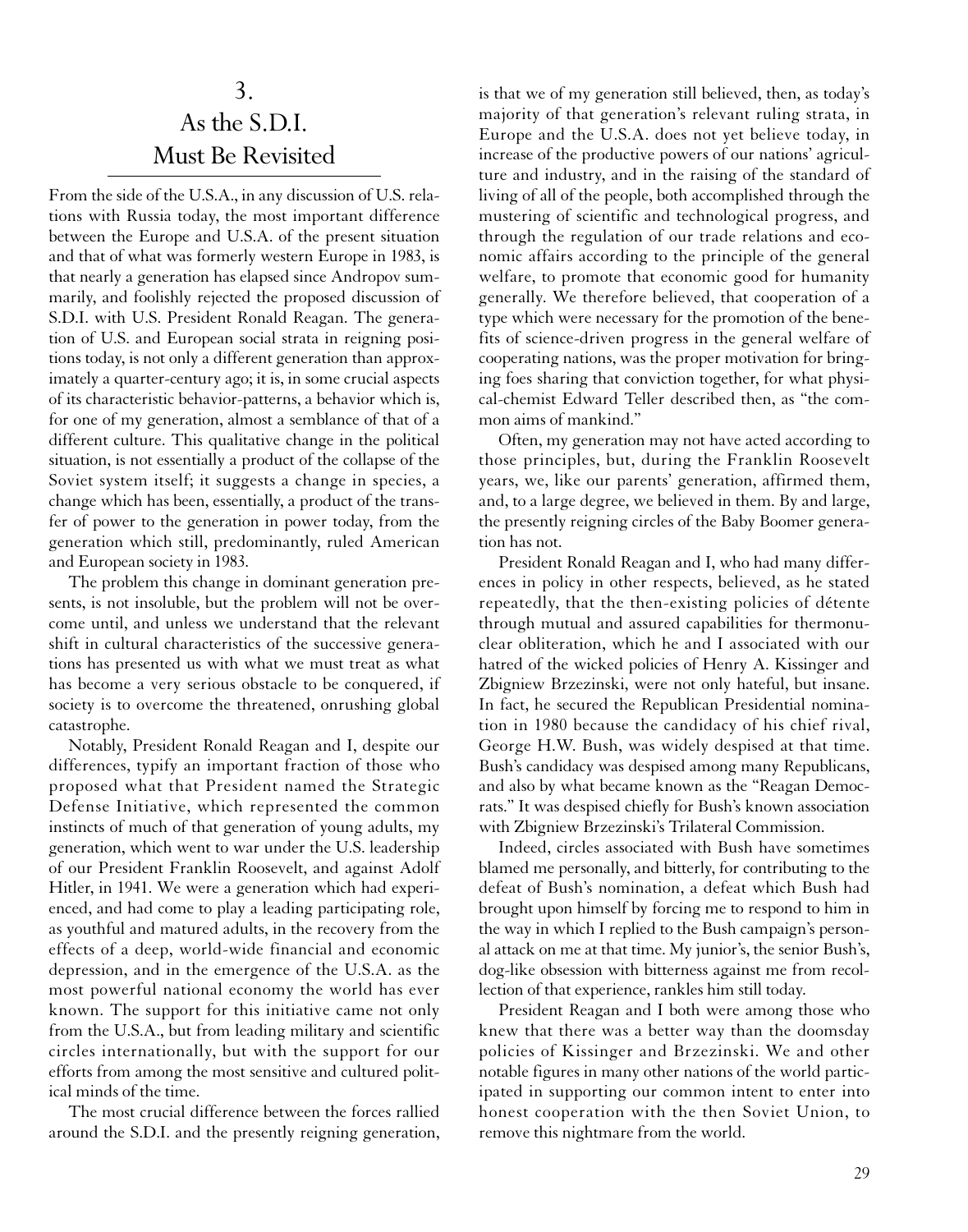The world has now come into a time when the warlike threat to global civilization is expressed differently than at that time, but it is no less severe. In fact, the present, new form of danger is ultimately worse than the menace that we promoters of S.D.I. sought to control then. Then, there were constraints on the schemes for even thermonuclear confrontations; there is no such constraint on the impact of the presently threatened global asymmetric warfare being spread by the offices of British Liberal Imperialist Prime Minister Blair and George Shultz's U.S. Vice President Cheney. Happily, there are increasing forces, which are not only opposed to both Blair and Cheney, but which are awakening to the reality of the new kind of global existential threat. Nonetheless, the situation on that account remains perilous for the planet at the present moment. It is that situation which I have undertaken to address in this report.

I now proceed accordingly, in light of what I have written up to this point in the present report.

To grasp the importance of making this distinction between the reigning generations of that time and now, it is necessary to reflect on the explosions of sullen rage which any criticism of "the Baby Boomers"—called in France, "Bourgeois Bohèmes" or "BoBos"—tends to prompt, as if instinctively, from the BoBos themselves. Most BoBos, most emphatically those of the "white collar" pedigree, are incapable of that genuine sense of biting humor shown by the great François Rabelais and Miguel Cervantes, about the obviously ridiculous, but potentially fatal, characteristic absurdities of the cultural outlook and behavior specific to much of their own generation in their time; to those of us of an older generation, or for the young adults who came into life as children of the BoBo generation, it is difficult to evoke sanity from the BoBo generation, especially the so-called "white collar" segment of that generation, in the discussion of this generational topic.

It was during the 1950's, that we began to see the warnings of the miseducation of the white collar segment of the BoBo's generation. During that decade, we identified the culturally relevant downshift of society's management culture and educational policies by terms such as "white collar" and "the organization man." During that decade, we witnessed a qualitative downshift in the quality of education afforded to children and adolescents in "white collar" and other communities. "Information Society" and "the new math" were typical of those downshifts in quality of content of education which became an avalanche of cultural decay in the schools and universities over the course of the 1960's. The new, pro-malthusian trends in education set by the 1963 Paris OECD report of the notorious Dr. Alexander King, which culminated in the uprooting of Germany's Classical humanist education

policies, was a significant reflection and part of the process of top-down, willful destruction of the education and morals of the victims, with the widespread plunge into the social cesspool of sophistry, among the students during that and later times.

The conflict brewing during these trends toward general cultural decadence, during the 1950's, 1960's, and 1970's, is the root of the presently rising systemic conflict between the generation of the white-collar BoBos and the new generation of young adults, a conflict which broke significantly into the open about the time of the campaign for the Presidential nomination and election of the year 2000. The outbreak of the conflict was not caused by the election of President George W. Bush, Jr.; but, that election has certainly aggravated the conflict greatly. The outbreak of this new generational conflict among our surviving adult generations into the open, came in the course of the 1999-2000 collapse of the so-called ("Y2K") "Information Technology" bubble of the mid-1990's.

The basis for the continuing conflict has been the fact, that economic and related effects of the cultural outlook of the generation of the 68'ers, has no correspondence with the prospective welfare of the young-adult population for the half-century or more immediately ahead. The BoBo generation clings to the culture it has adopted from its past, while the young adults recognize that the continued reign of that culture condemns them to the role of a no-future generation. The reluctance, so far, expressed as what have been the screaming and bellowing outbursts of refusal, by the leading "white collar" edge of the BoBo generation, to change from its habituated ideological outlook, has been the continuing principal source of that conflict today.

The crucial feature of that conflict is, that were the BoBos to win their fight to resist the demands of the young-adult generation, the BoBos themselves are a doomed generation, living amid a world of the nations now threatened with an early plunge into a planetary dark age, doomed so by the recent stubborn refusal of the leading layer of BoBos to see themselves as they are, as to be seen in the "funny mirror" of world history's carnivals today. All of the evidence is warning us that the BoBos have been wrong on this issue; but, the BoBos have continued to dwell, stubbornly, in their doll houses, located at what they envisage as the end of the trolley-line of current history. Hopefully, now that I have pointed out this fact, reasonable people will change all that very soon.

To grasp the functional characteristics of the fits of virtually psychotic explosions of enraged sophistry which the mere posing of a serious discussion of this topic tends to prompt from among those clinical subjects, it is important to distinguish "white collarism" as if it were merely an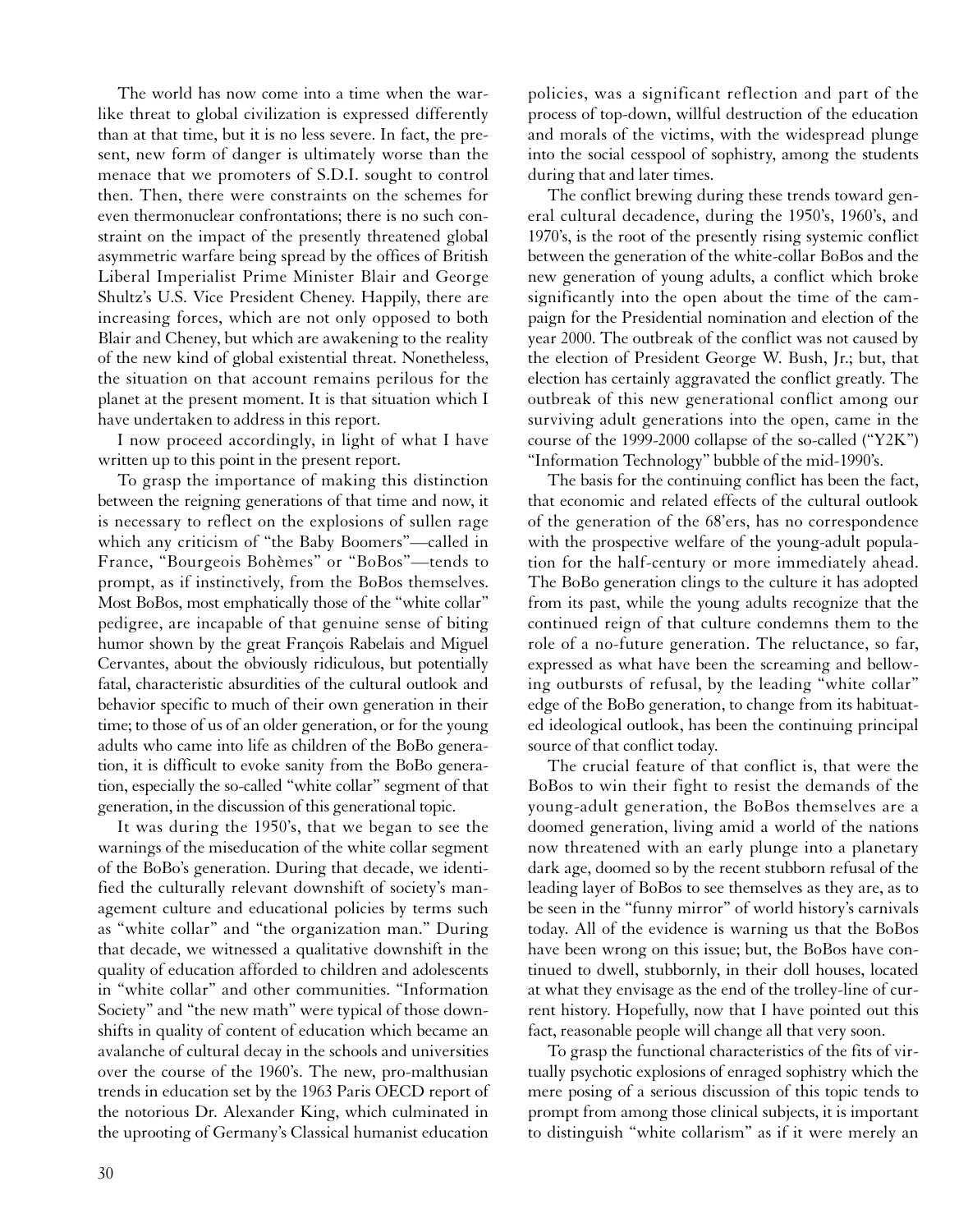**The hallmark of the dominant stratum of the Baby Boomer generation, is not merely the 'postindustrial' culture of the unbathed university students of the 1968'er generation and Woodstock, but the 'end of history' reflected in the plummeting intellectual and moral decadence of the upper income-strata of the 1990's.**



*Enron criminal, CEO Jeffrey Skilling arrives at Federal courthouse, Houston, February 2004.*

AP Photo/David J. Phillip

economic-social category, from its crucial feature as a psychological category of a warped, adopted sense of personal psychological identity. It is most helpful to look back to the middle through late 1960's' infestation of that pestilence known as the "Beatles." It is important to look back to the "Rainbow Coalition" sequel of the early 1970's role of sociological "BoBo" recruits as players in the Synarchist-orchestrated, right-left terrorist "strategy of tension," deployed during the early 1970's by relevant elements of the official intelligence services, in NATO countries. We must focus on the most essential cultural feature of the emergence of the BoBos when they were, in their turn, a young-adult generation. After all, being a member of a young-adult adult generation could happen to almost any one, and usually does to one living that long.

## Who and What Are the BoBos?

The essential feature of the rise to power of the BoBos today, the most essential historical role of the BoBo generation, is the transformation of the dominant cultures of Europe and the Americas from their earlier characteristic as the culture of technologically progressive, modern sovereign nation-states. The hallmark of the dominant stratum of the Baby Boomer generation, is not merely the "post-industrial" culture of the unbathed university students of the 1968'er generation and Woodstock, but the "end of history" reflected in the plummeting intellectual and moral decadence of the upper income-strata of the 1990's, and in the corporate executive's presently orgiastic grab of retirement benefits, away from the loyal employees of decades, into the purse of a johnny-come-lately who has happened to be passing through the executive suite of a doomed corporation.

These BoBos did not invent this change. They were "brainwashed," subjected to what was actually a form of torture, even within their own family homes, during the time they were already merely children. Already, then, the ones destined to become "more successful" financially, or in prestige as cultural pace-setters of the late 1960's and beyond, were being conditioned into playing a future role as adolescent and adult shock-troops—as virtual "dragon's teeth," as future Dionysians, in bringing about the ruin of a U.S. culture which had been the world's most successful form of nation-state economy in the history of humanity.

To understand them, you must recognize the deep wells of rage ready to bubble forth at any suitable occasion when the peculiar form of the essential torture of the 1950's conditioning of the "Baby Boomer" generation resurfaces, as it has done with the fanatics of the "religious far right" today.

Today's typical veteran of the "white collar" BoBo class, today's ageing "middle class," is presently occupied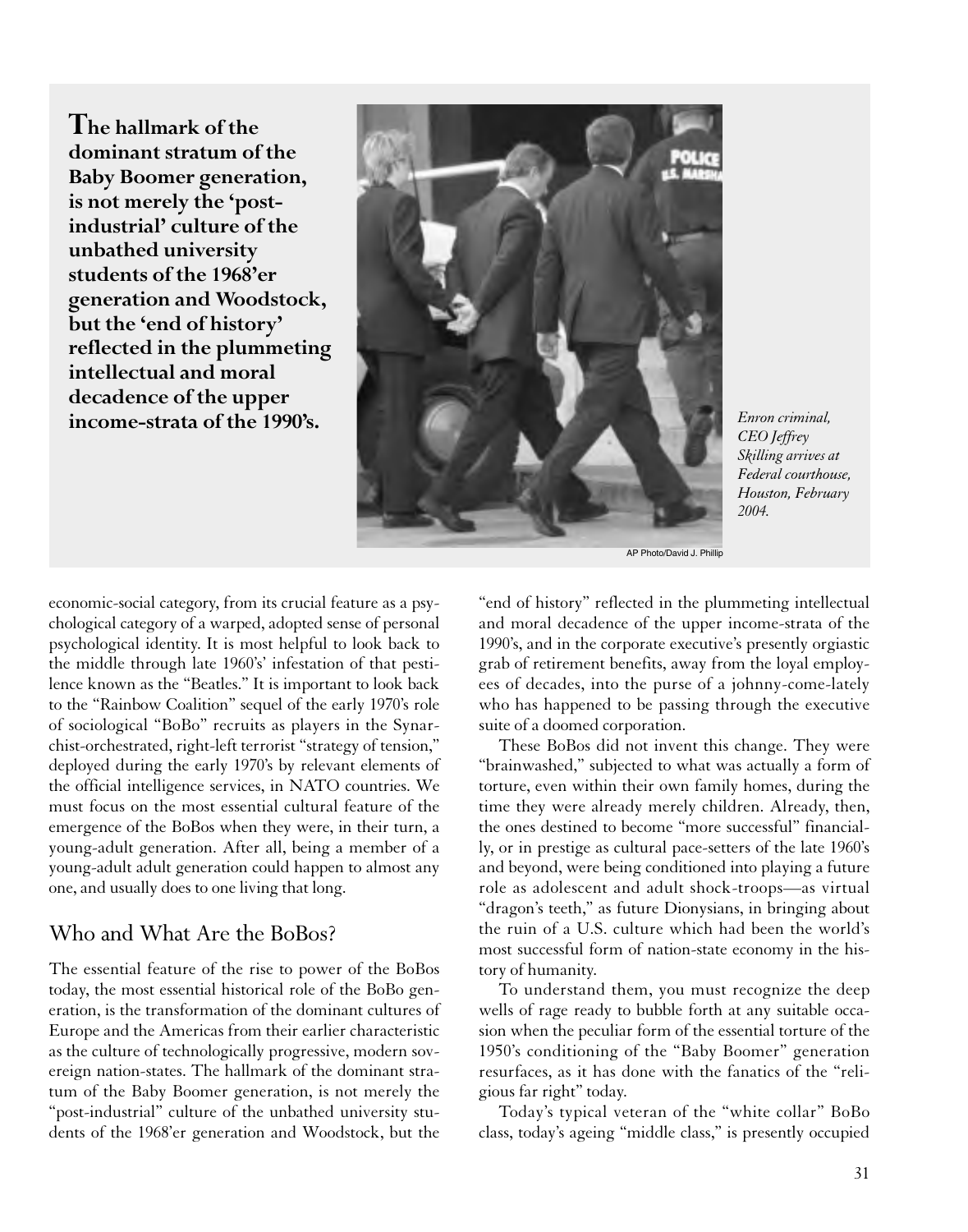with rearranging the furniture and guest-lists in a perpetual "doll house," while waiting for retirement. As I have said above, the popular address of that doll house, has become "The End of the Line, Where History Stops." That destination's silly gossip and related entertainments has become, for those denizens of this age of decadence, a substitute for the forgotten art of creativity. Indeed, they have transferred the use of the very term, "creativity," to signify nothing more profound than emotional delight over changing the arrangement of furniture and guests in a child's doll house. This periodic fit of mere rearrangement is sometimes called "getting a new life," as if getting a new mate, or a new religion, were something comparable in historical significance to getting a new hair-style.

All of the "conditioned reflexes" built into their personalities by aversive conditioning during childhood and beyond, which have induced the becoming of the BoBo as an expression of that type of "white collar" ideology, surges as a seething passion at the base of their emotionally-driven intellectual life. The kind of "brainwashing" to which the typical BoBos were subjected in their childhood, and later conditioning, was cruel and ugly, and, therefore embedded in them seismic potentials for rage and cruelties which tend to erupt to the surface periodically, in some very nasty ways.

The nearest likeness to this current phenomenon, although to a different specific effect, is the counter-cultural malaise which struck Europe during the post-World War I 1920's, the malaise which fed the impulses into fascism and what became World War II, and is echoed by the stratum associated with the ugly unwholesomeness of the so-called Reverend "Diamond Pat" Robertson of Virginia today. That conditioning, which is defended by protective barriers of threatened explosions of rage, is the root of a complementary social phenomenon, the lunacy of today's typical caricature of "Elmer Gantry," today's snake-oil peddler turned "religious fundamentalist," who is to be recognized as the complementary type of social phenomenon among the enraged "white collar" fanatics of the "Baby Boomer" class today.

The resulting effect, is the currently manifest plunge into the notorious Karl Rove's financial cesspool of "faithbased" sophistry, the prevalent cultural feature of the process of worsening cultural decay, leading into the tragic installation of the George W. Bush, Jr. Presidency.

In this circumstance, the onrushing collapse of the world's present financial-monetary system, contains a crucial, ironical potential advantage for civilization as a whole. Simply, the onrushing collapse of that system demonstrates that the cultural system to which the BoBo generation is attached, does not work, and could never work. This means that the habits which the BoBos had adopted as almost the essence of their being as a social phenomenon, are about to be taken away. Like the doomed flappers of 1929-1933 entering the Franklin Roosevelt 1930's, the BoBo generation of today is being forced, kicking and screaming in protest, into the real world, kicked out of that imagined "post-industrial," credit-card utopia which the ageing BoBos had earlier come to think they had established as the world as it would be forever more.

The characteristic feature of that mass-delusion from which the BoBos of the Americas and Europe need urgently to be freed, is a perverted notion of "freedom." To them it has come to mean freedom from those constraints which a good society imposes in the interest of the general welfare. These are constraints which they came to regard, foolishly, as innately wrong, morally and economically, and therefore oppressive to their adopted nature as, like a typical "neo-conservative," a type of feral, predatory being.

The latter, these contemporary followers of the 1930's legacy of Frankfurt School-associated Nietzschean existentialists, such as the Freiburg University's Nazi anti-Semite of that time, Martin Heidegger, tend, more or less inevitably, toward the well-known view of certain followers of the opinion of John Locke. They admire Locke's view, that "freedom" meant the right to own slaves as "property," or to cheat the employee of his pension, or to compel a man or woman to compete for employment at wages which would not sustain decent family life. "Freedom" for some among them, means Vice President Cheney's "right" to operate *gulags,* and to run those *gulags,* and to select their captives in the bestial style of a modern Torquemada, or the "Operation Condor" of Secretary of State Henry Kissinger's time, or that snarling sociopath on Mrs. Lynne Cheney's leash, Vice President Dick Cheney, today.

The history of the U.S.A. has had what should have been its educational experience with "free trade" under the influence of the pro-slavery U.S. Democratic Party of the time, from Wall Street-banker-owned President Andrew Jackson, "land bank" swindler Martin van Buren, the monstrous James Polk, and the Londondirected scoundrels Franklin Pierce and James Buchanan. Every time we submitted to London's demand for a fresh rash of "free trade" policies, we have suffered; our experience with "free trade," from Nixon through the present incumbent, has been but one of the same set of great recurring tragedies of our people, a recurring experience from which we ought to have learned something long before Nixon.

It was the Administration of Franklin Roosevelt which rescued us, with its return of our republic to the principles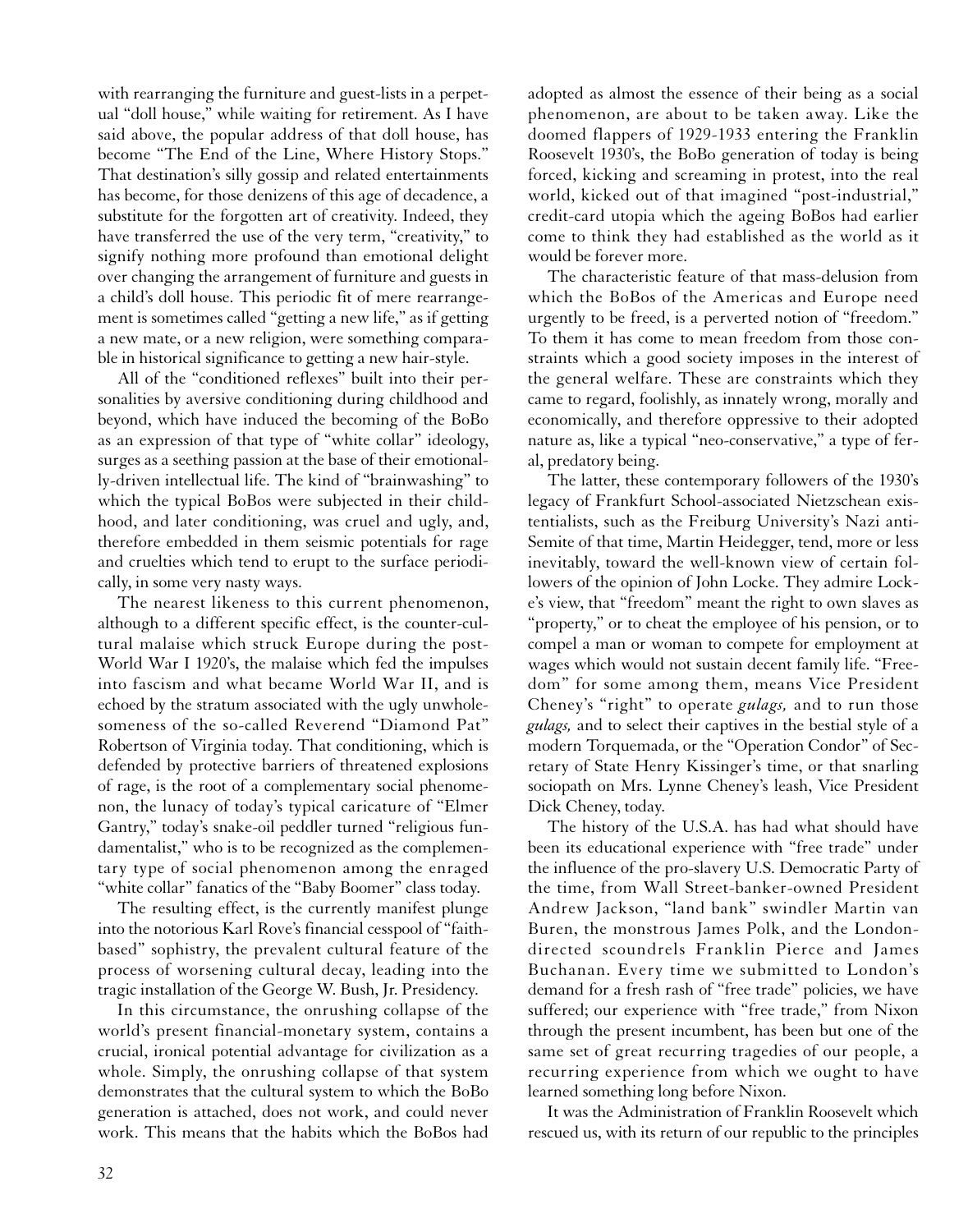on which our Federal Republic had been founded, the American System of political-economy. All of the great periods of our economy had reflected our adherence to protectionist measures designed to support "fair trade" policies for the benefit of our closely held entrepreneurships in farm, factory, and so forth, and a protectionistassured fair-wage policy, and an honest commitment to the promotion of the general welfare of all.

However, during the post-Roosevelt 1940's and 1950's, those former Roosevelt Democrats who had fled into the white collar paradises of a newly created suburbia, had rechristened themselves as Republicans, and came to redefine "freedom" as the natural ally of "greed," and saw a suburb as a refuge from those "who envy what we are determined to have." In suburbia, ex-Communists turned the defense industry's Republican voters, found in local communities, the consolations of what might be fairly caricatured by their critics as "socialism in one pigsty," where the members of those bed-hoppers' paradises raised their children to worshipful respect for parental values. The relevant sociological literature widely published during the 1950's, in books and periodicals, was filled with what amounted, in fact, to lurid confessions on this point.

It was only typical of the process of victimization of those who sought to adopt to the new temper of these times, that General Electric sent Hollywood's Ronald Reagan to school, to be indoctrinated, like many, many others, in these ways. That President's adoption of S.D.I. typifies the good from his past erupting within him, as it failed to express itself in many of the same age, a quality of goodness from a Franklin Roosevelt past, to assert itself in his campaign for that option. I saw many examples of Roosevelt Democrats costumed as Reagan Republicans, from my vantage-point as a relevant professional, at close range, during that time from the Presidencies of Dwight Eisenhower through Ronald Reagan.

I have witnessed the origins of the BoBo generation's cultural pace-setters for society as a whole, and I understand the effect upon their children's young adult generation.

So, with today's world economic crisis, "The Wall Street bull has entered your china shop!" as in 1929. Now, in our increasingly ruined economy, there is much breaking of customary glass and porcelain. Just to prove their claims to potency, some BoBos react to this, like fascists, by taking the side of the bulls, in attempting to smash a lot of china themselves, even their own!

#### The Consolations of History

Such generational episodes as I have described summarily here, are rather typical of the cycles of history. The competent strategist-statesman must look above and beyond such transitional pestilences as today's Baby Boomerism, as the U.S.A. of President Franklin Roosevelt had outlived the pestilences of the Theodore Roosevelt, Woodrow Wilson, Calvin Coolidge, and Herbert Hoover years of madness. Culture is not born as the manifestation of a mere generation; rather, generations are born within a cultural process which reaches back thousands of years. Such cultures are not free to do as they choose. They must adapt to the real universe, whether they like it or not, as one of the greatest of all of the revolutions in history, the Fifteenth-century Renaissance, the 1648 Treaty of Westphalia later, and the American Revolution itself, demonstrate the fact that the greatest leap forward of the good, is an echo of the deepest good from the past. On this account, the fact that many cultures of the past have preferred to cling to their own foolish, habituated way, has usually meant that they were foredoomed to fail in one degree or another, some temporarily, some rather permanently, as the reigning stratum of the BoBo generation has failed so awfully, so stubbornly, so fanatically, in economics, and otherwise, over the recent three decades and more.

For example, the essential, "axiomatic" differences between U.S. culture and that of Europe, persist to the present day, despite all short- to medium-term deviations which appeared to be in vogue in their time. As I have indicated in the opening chapter of this report, the relations among the U.S.A., Germany, and Russia today, have an "axiomatically" determined long-term pattern since, implicitly, the reign of Czar Peter the Great, and, most emphatically, the period of Czar Alexander III. The genesis of these relations can not be dated from later than the 1763-1783 interval, and, in European culture generally, date from the 1648 Treaty of Westphalia, and, more remotely, the deeper stratification in the Council of Florence's Fifteenth-century Renaissance. Not only do these long-ranging relationships exist; they reflect the impact of long-term processes upon short-term policy-shaping practice. Usually, it is the long-term processes, over the span of many generations, which are predominant, on condition that those societies survive the deviant intervals in-between.

These qualitative changes in the quality of the current skein of history, whether for better, or for worse, are never arbitrary. In 1983, I had warned that a Soviet rejection of President Reagan's S.D.I. proposal would mean the probable economic collapse of the Soviet system in "about five years." On October 12, 1988, I warned that a collapse of the Soviet system, probably beginning in Poland, was about to break out. Yet, what happened came as a surprise to the foolish governments in Britain, France, and the recently elected George H.W. Bush's U.S.A., as it had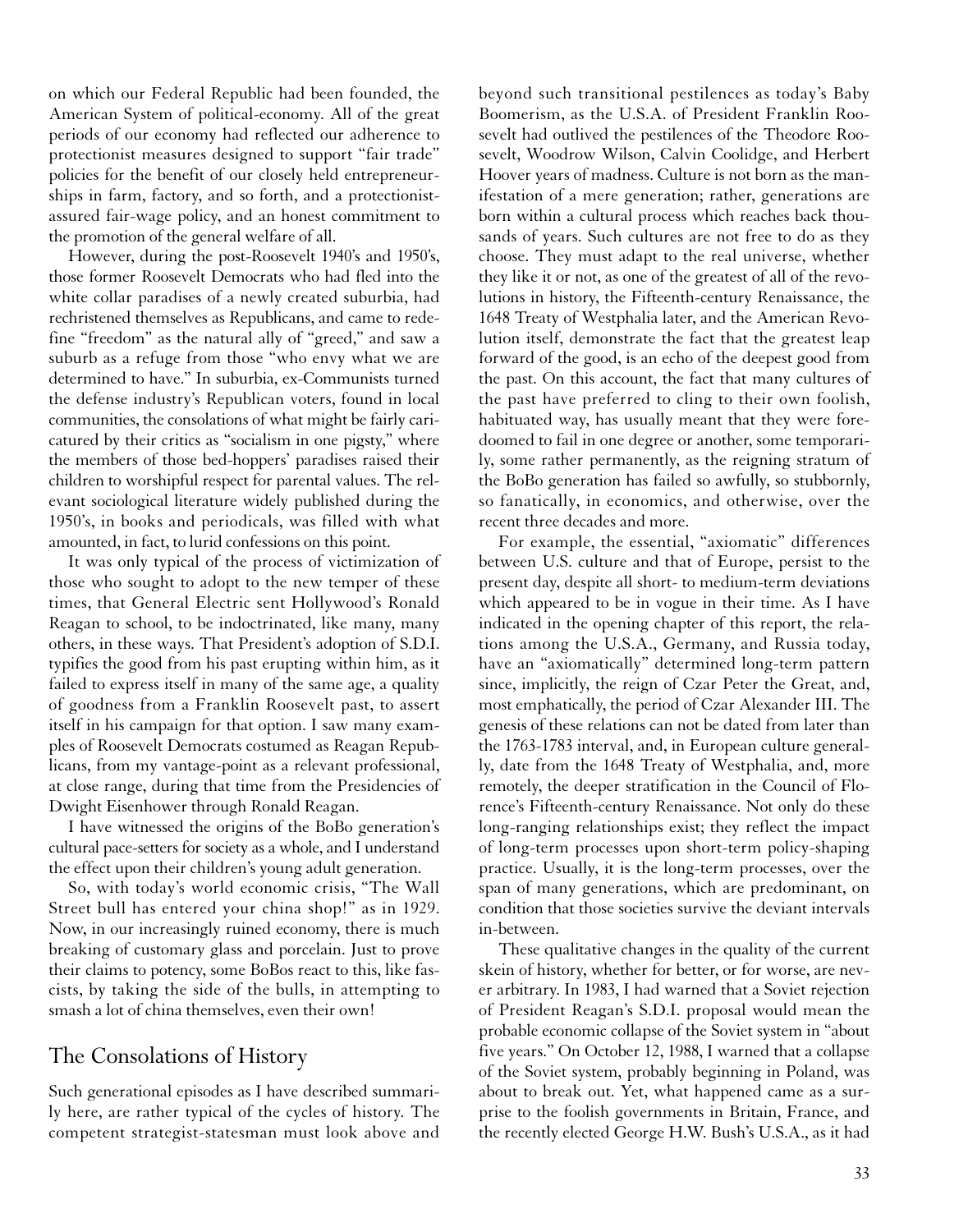to Hitler's "Thousand Year Reich"; and, it also came, so suddenly, to the poor foolish Erich "Belshazzar" Honecker's oxen and asses of East Germany, to whom he proclaimed the centuries-long immortality of his regime, at virtually the instant of its collapse.

Statisticians were ever the clowns who perform the great pratfalls in the big circus called history. Often, the greatest of coming storms are rallied in the seeming calm of a hot summer's day; but, even then, many people, like President George W. Bush's Administration in the matter of Katrina, seem never to learn that lesson. My advantage in forecasting has been rooted in my acceptance of the lesson to be learned from the great mathematical physicist Bernhard Riemann, the lesson he associated with the name of "Dirichlet's Principle." This is a principle which applies as much to history's most significant social processes as it does in, for example, defining what Riemann was first to prove mathematically as the supersonic shockfront which opens the gate, in the department of physics, to the successful supersonic design of flight.

An event comparable to the sudden eruption of a shock-front, such as the foregoing examples of great changes in the flow of history, is building up in the evolution of the set of conditions already emerging within the preceding apparent calm. The understanding of this specific nature of the physical universe, including social processes, has existed, off and on, in European culture since the ancient Pythagoreans' purely constructive-geometric concept of the provable qualitative changes in state, called rational, irrational, and transcendental forms of mathematical-physical functions. This principle taken from the Pythagoreans and Plato, was the basis for the founding of modern experimental science, by Cardinal Nicholas of Cusa and others, during Europe's Fifteenthcentury Renaissance. It was the basis for the crucial actions founding competent strains of the modern physical science of Cusa by Kepler, Fermat, Leibniz, and their followers. It is replicated within the mind of the person generating any true discovery of universal physical principle, at the point his or her recognition of the existence of the relevant crucial irony has occurred. The germ of the coming storm comes to be seen, thus.

This significance of mankind's unique ability to foresee and to enact revolutionary changes in seemingly unchangeable long-term processes, is rooted in the nature of mankind, as distinct from the beasts. These influences are more deeply rooted in the individual of each present generation than most of each such generation suspect. They can be recognized, if we are prepared to do this, as they are inevitably associated with the language-cultures through which peoples bring individuals into the formation of processes which we know as societies and their cultures;

but, they pertain essentially to something much deeper in language-culture than anything known to a mere grammarian, for example. They pertain to the ideas which the current literal interpretation of a language usually does more to conceal than reveal, that for reasons I have indicated afresh in the preceding chapters of this report.

The most important among the long-term factors underlying the conduct of current history, is the history of European civilization as a whole since the ancient Greece of Thales, Solon, the Pythagoreans, Socrates, and Plato. The conflict between, on the one side, the forces of Classical European culture, as only typified by Plato's dialogues and letters, and, on the opposing side, the Babylon-rooted tradition of empires, from the Persian Wars of Greece through the Roman empires, the Venetian-Norman medieval tyranny, and the present Anglo-Dutch Liberal empire, marks the principal benchmark positions in those thousands of years of cultural history embedded within every part of global European-influenced culture today.

What happened since 1945, and the Baby Boomer culture that produced, is merely a passing aberration in the continuing span of the world history of European civilization. Serious policy-shapers will look at that fact in that way.

Nonetheless, some people say, still today: "Forget Franklin Roosevelt; we can not put the toothpaste back in the tube." Unfortunately, foolish people who can not think clearly, and who, therefore, being of "post-industrial" disposition, could not have put the toothpaste in the tube originally, and, therefore, would not try to put the toothpaste back into the tube today, lest success in such an endeavor might become an offense against their adopted, ignorant prejudices.

The fact is, the overturning of President Franklin Roosevelt's policy for the post-war world, has been the principal continuing cause for every globally important, avoidable man-made horror to which the Americas and Europe has been subjected since his death in 1945. That should have been the thought in the mind of any intelligent statesman of the post-1945 decades. Unfortunately, the corruption represented by the ideologies which have been the enemy of our republic's existence from the beginning, those ideologies of John Locke, Bernard Mandeville, and silly Adam Smith, against which our patriots fought our American Revolution earlier, and fought against the scourge of fascism in World War II, have turned many into the political-cultural equivalent of spoiled, but repackaged canned fruit, appropriately called "neo-conservatives" or simply liberally decayed.

If I seem sometimes to repeat myself, I would not be obliged to do so this often, were the enemy not shaking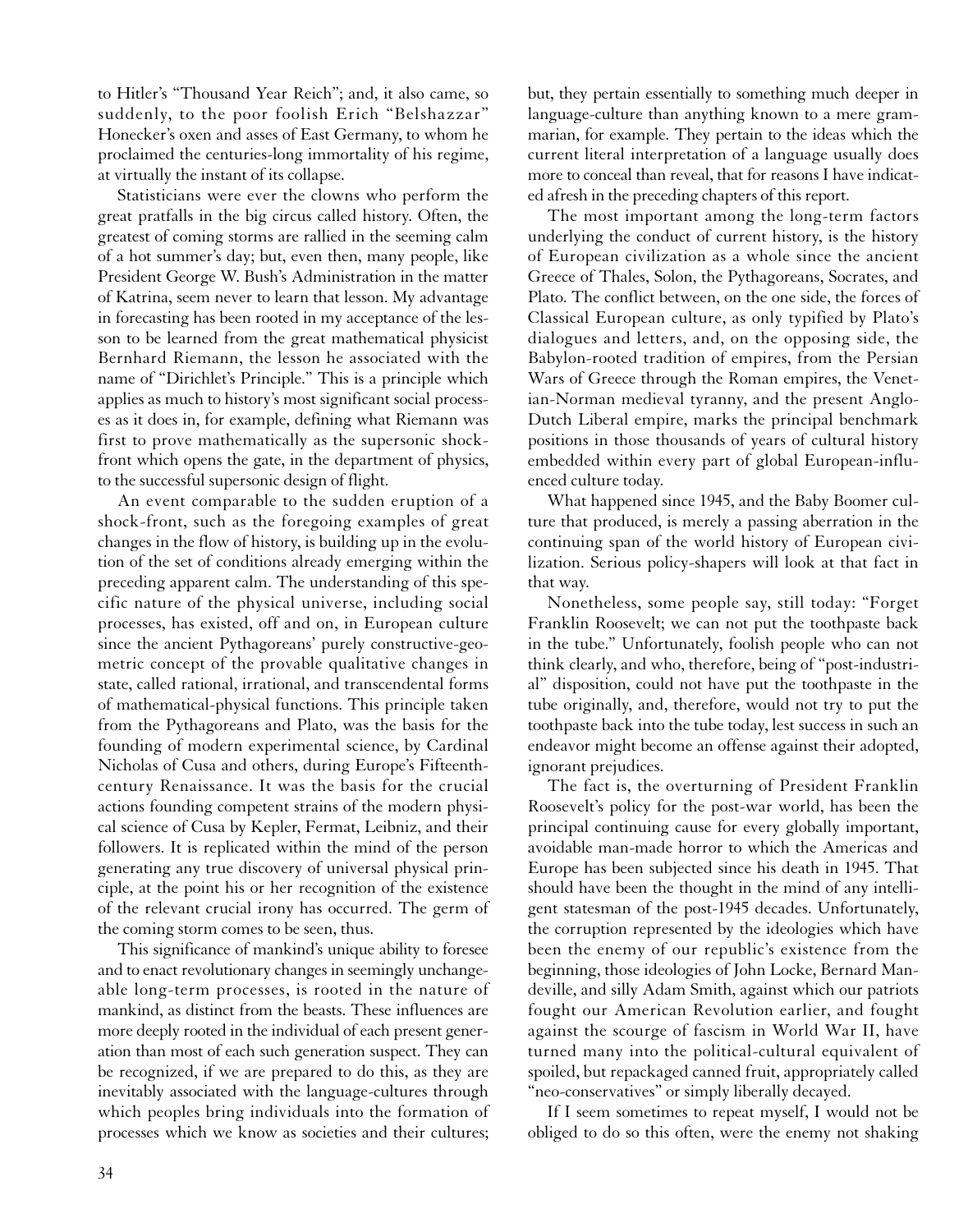**We are being destroyed, not by foreign military forces or terrorists from abroad, but by the enemy within our gates, by the same treasonous**

**instruments of free trade and related ideological fantasies which have been the principal threat to our existence since earlier than the 1763 rise of Lord Shelburne's British East India Company to the position of a leading world imperial power.**

*A Libyan tribesman passes the offices of Halliburton subsidiary in*

our premises with his efforts to distract us, to destroy our concentration, by his banging, with his battering-ram, against our fortress door.

Obviously, the recent four decades of downward trends in our economy, and the wreckage which has been made of the generation of our people known as "Baby Boomers," attest to nothing so plainly as the fact that our pride in our national defense has been essentially a sham. We are being destroyed, not by foreign military forces or terrorists from abroad, but by the enemy within our gates, by the same treasonous instruments of free trade and related ideological fantasies which have been the principal threat to our existence since earlier than the 1763 rise of Lord Shelburne's British East India Company to the position of a leading world imperial power.

The evidence of that enemy's rampage within our citadel is seen in the elimination of our independent progressive farmers and our closely held productive enterprises. Giant corporate enterprises with no loyalty to our national sovereignty, controlled largely by international financier interests of no actual loyalty to any nation, control, wreck, and ruin our national economy, largely from within, impoverishing us, while destroying more and more of our industries, and uprooting the means for fulfulling those rightful obligations of our republic to our states, our local communities, and our citizenry.

That enemy who is ensconced largely within our

financier establishment, has nearly reached his primary global objective, the destruction of our American republic, through aid of changes in laws accomplished by alien powers through corrupt channels of largely foreign, or worse, transnational, financier influence. Where there is unabashed "free trade," no enemy need solicit other forms of treason against us. In the end, "free trader" is "free traitor," as more and more are coming to realize this ugly truth with the currently accelerating passage of time.

#### Who Is Our Present Enemy?

These trends of the present time were evident to me during the 1979-1982 interval, when my proposal for a new approach to détente with the Soviet Union of that time was taking articulated form in my intentions. Since we are creatures of human will, and neither mechanical devices, nor mere beasts, a universal method for statistical prediction of exact dates, in a society in which free will operates, is always impossible *in principle.* What can be forecast, as distinct from statistical predictions, is the unfolding of those kinds of "Dirichletian" boundary conditions which define the area of decision-making challenges and thenavailable options, defining those boundary-areas within which estimable types of relevant decisions will either be made, or "corrective" effects for the failure to make timely needed decisions will produce the alternative as effects.

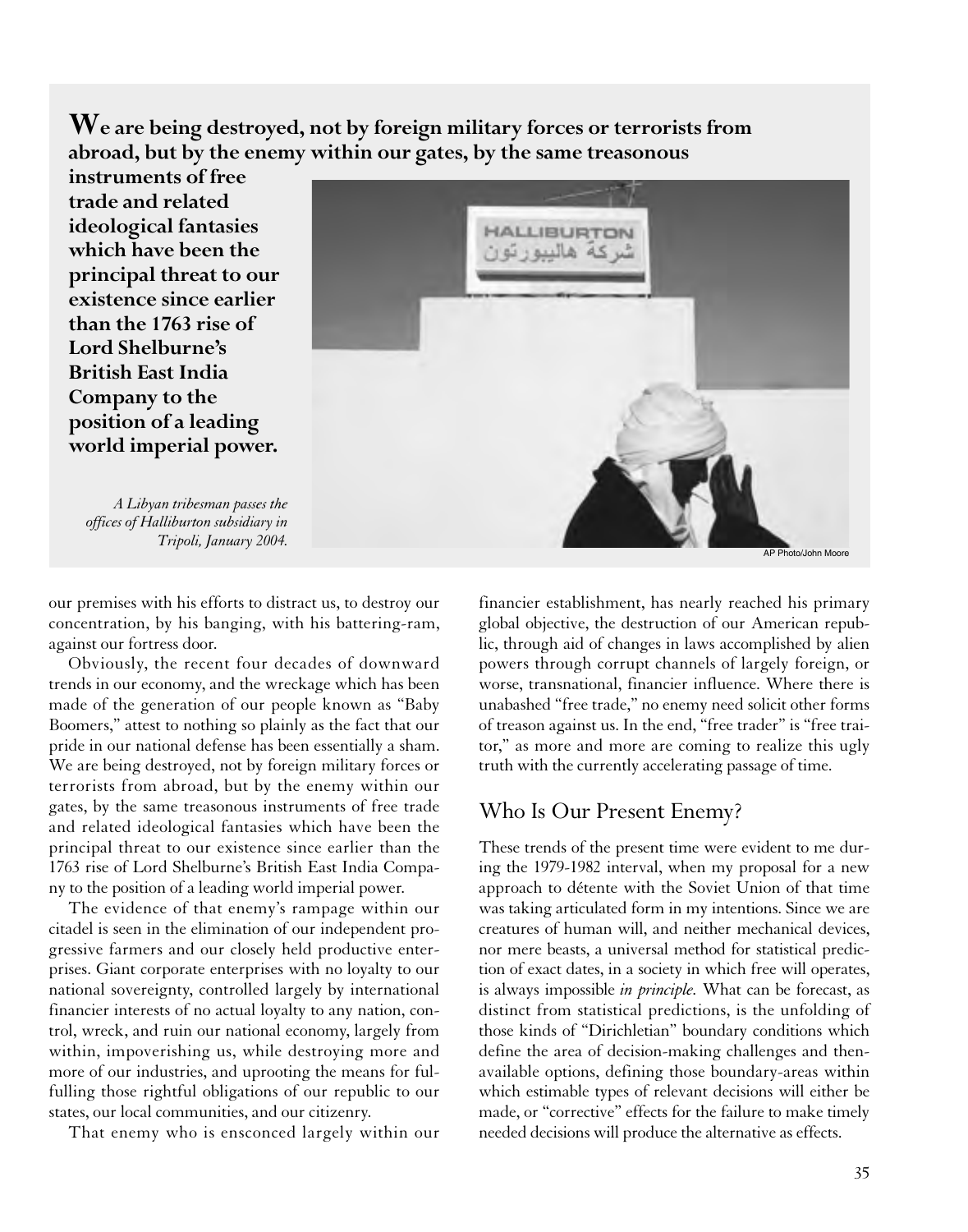In that approach to shaping future history, we should adopt a view akin, generically, to that which guided the crafting of my original proposals of the 1979-1982 interval; we must find a point in future history which lies a generation or more beyond the point of decision for which one is crafting an option for immediate consideration. This takes the form of strategic planning, as for the included possibility of a future general war. Usually, competent such designs are war-avoidance designs, which have the included form of "grand strategy" for warfare, but which use that estimate of "the potential war we have to consider as a threatened state of affairs," as a starting-point for crafting the strategy for a achieving a better option than warfare.

The British Empire, for example, was built on the foundations of an Anglo-Dutch Liberal financier class, which had done a fair job in studying Delphic methods of winning wars, by getting other people to fight each other, and thus becoming the triumphant arranger of the peace—as the British did with the Seven Years' War concluding with the Paris peace-treaty of February 1763, and Shelburne's London did in organizing the French Revolution and promoting the Napoleonic wars which consolidated Britain's imperial power.

Think of such matters in this way. Frederick the Great maneuvered the Austrian commanders into acting on Frederick's stage at Leuthen, and Shelburne's crew made France and continental Europe generally perform war on a stage which the British Empire orchestrated by aid of what were traditionally Delphic methods.

The better way, rather than the imperial methods of European history, is to win wars by (a) Not having to actually fight them; and (b) Letting the other fellow enjoy the sense of having won something well worth having. The purpose is not to deceive him, but to do something which he may come justly to recognize as truly for his own good.

This means defining a future point in history at which our strategy has led to a durable mode of peaceful cooperation among states, in which what had been the potentially warring parties have gained something important through peace, something which could not have been gained through actual warfare. The S.D.I., as I designed its principles, had exactly that intention. Once the President of the U.S.A. had adopted what he named the S.D.I. as an actually proffered proposal for action, the relevant Soviet government officials, from Andropov on down, were, as I said earlier here, to prove themselves, in effect, the world's greatest idiots for failing to plunge into negotiations with the President on what he had offered.

It is with those thoughts in mind that I crafted my approach to what President Reagan named S.D.I.

# 4. The Future Toward Which We Must Build

The world today is contained, functionally, within what the evolution of European culture established as the dynamic of global development during the centuries since the Fifteenth-century Renaissance centered around Florence, Italy, and the subsequent adoption of the 1648 Treaty of Westphalia. There will be protests against such a statement from sundry quarters of the world, but what I have just stated is a fair description of a scientific fact which can not be overlooked if the world is to be rescued presently from the looming early threat of descent into a prolonged, planet-wide new dark age.

I must begin this concluding chapter of the report by situating the thematic issue here with a brief summary of the points which I have developed earlier, as follows.

What we should signify by an historical "European civilization," dates from about 700 B.C., in the developments which occurred within what we, today, term "ancient Greek civilization," a development which was prompted by the inclusion of the indispensable role of the cultural influence of ancient Egypt upon cultures such as Egypt's strategic maritime allies, the Ionian Greeks in the eastern Mediterranean, and the Etruscans in the western Mediterranean, against that Babylonian-Tyre legacy.

The essential foe of this development, has been the "imperial," or "Babylonian" model, which enters this ancient history of Greek civilization in the forms of the Persian wars, and as the expression of that Babylonian model which was the pestilence, within Greek culture, of the Delphi cult of Apollo whose most notable outcome has been the Roman imperial model. This is the Delphi cult whose influence is extended to modern imperialism in such forms as the global Anglo-Dutch Liberal financier-oligarchical system, a system which has usually dominated the world since approximately the victory of the Anglo-Dutch Liberal forces in the relevant February 1763 Treaty of Paris.

In net effect, the reigning world system of today, is chiefly the conflict between that Anglo-Dutch Liberal system of international financier-oligarchical power, and that system's presently only significant global rival, the American System of political-economy associated with such names as, most notably, Benjamin Franklin, Alexander Hamilton, Henry Clay, Henry C. Carey, Abraham Lincoln, and President Franklin D. Roosevelt.

The leading immediately relevant highlights of that history of rivalry of the Anglo-Dutch Liberal imperialist and American System of political economy, have been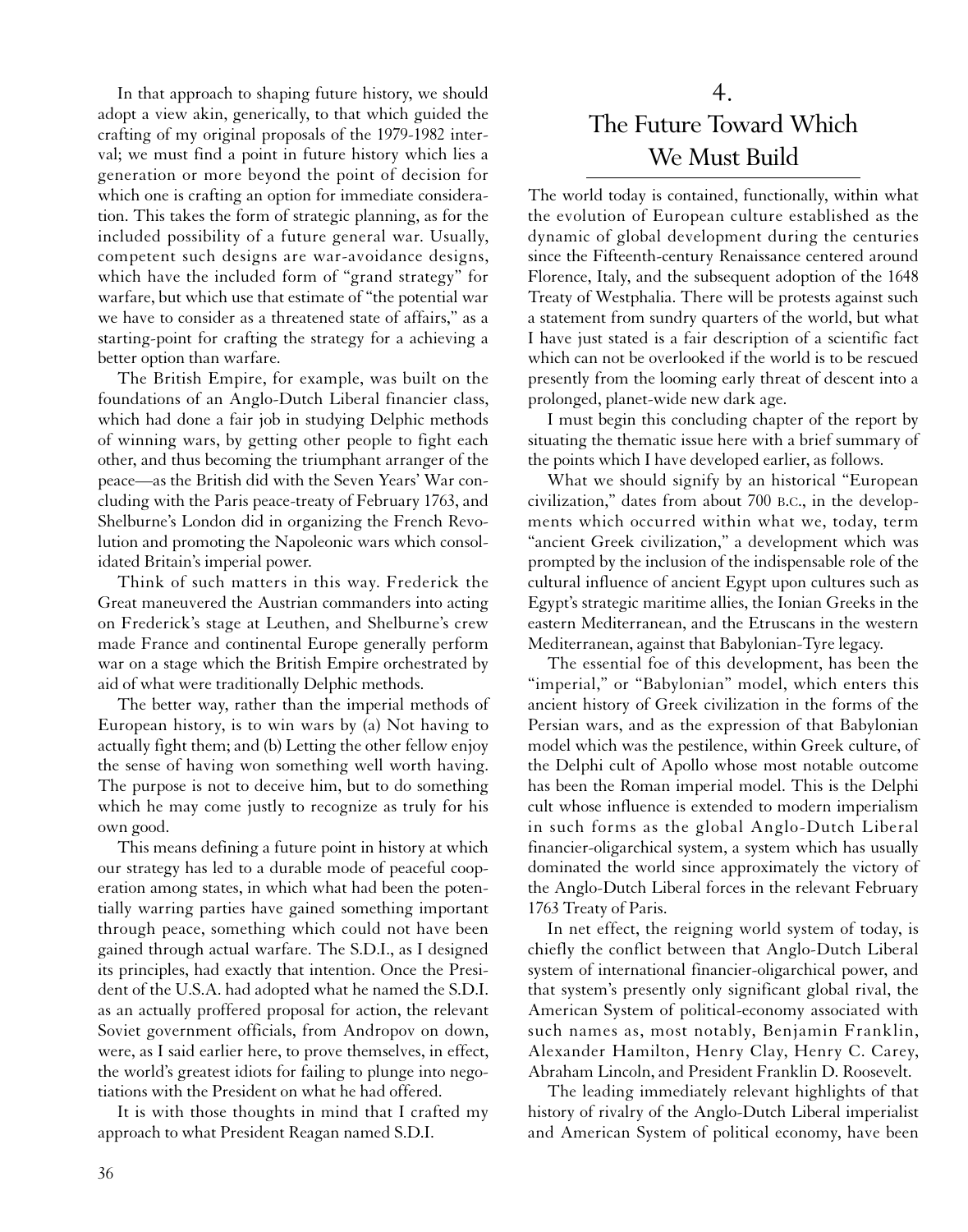two principal long waves of development in rivalries between those two systems. On the one side, there has been the rise of the U.S.A. to a world power with the U.S. victory over London's puppet, the Confederacy, and the subsequent rise of power of the U.S.A., following 1876, through the spread of the emulation of the American System in such key nations as Germany, Russia, Japan, and the struggle for a New China under Sun Yatsen. This long wave, from the 1863 U.S. military victory at Gettysburg, through the death of President John F. Kennedy, continued along a generally upward course, until the beginning of the decline in the U.S.'s development and power, through foolish changes in U.S. policy, launched over the period from the launching of the official U.S. War in Indo-China. This has been a decline continued through the various stupidities associated, in significant part at the time, with the "central European" mentalities and styles of the 1970's' most influential U.S. National Security Advisors of that interval, Henry A. Kissinger and Zbigniew Brzezinski.

The most ruinous of the latter developments which typify the 1968-2005 economic and related decline of the U.S.A. as a power, has been the wrecking of the Bretton Woods fixed-exchange-rate system, an action in favor of a floating-exchange-rate system led, during 1964-68, by the first of the Harold Wilson governments of the United Kingdom, and continued by the Nixon Administration's 1971-1972 wrecking of the Bretton Woods system. This was the wrecking-policy continued, to the present day, by the unleashing of the waves of deregulation which deindustrialized and wrecked the U.S. internal economy, and set the pattern for building toward a new global parody of medieval Venetian-Norman, *ultramontane* imperialism called "globalization."

Underlying those thousands of years of internal conflict within extended European civilization, the essential issue has been that of choosing the definition of the nature of the individual human being. The religious form of this issue has been the conflict between sundry pluralist varieties of paganism, on the one side, and, on the other side, the common axiomatic feature of Judaism, Christianity, and Islam, as summarized in the absolute distinction of mankind from lower forms of life, as expressed on the subject of the nature and mission of man and woman specified in the concluding verses of Genesis 1, the same distinction which the celebrated Russian scientist Vladimir I. Vernadsky made between Biosphere and Noösphere.

As typified by contrast to the implicitly Babylonian, Delphic code of Lycurgus, the view of man and society by Solon of Athens, human life is implicitly of an essential quality setting mankind, and the immortal individual personality, sometimes called the "soul," apart from and absolutely above all other living species: such that the human individual is sacred to mankind, and that all persons share in the privileges and responsibilities to all past, present, and future for all of humanity, of what philosophical or religious persuasions identify as the immortal soul of the mortal biological individual.

As the case of scientist Vernadsky's discoveries illustrate the point, this religious, or quasi-religious definition of man, has an absolute basis in physical science properly defined. This connection was made explicit for science to the present day, by the work, most notably, of the Pythagoreans, Socrates, and Plato. The connection is associated with the notion of Promethean man, as illustrated by the surviving middle portion of Aeschylus's *Prometheus* Trilogy, *Prometheus Bound,* in which that epitome of evil, the polytheists' Olympian Zeus, condemns Prometheus to perpetual torture for what Zeus proposes were the crime of supplying the use of fire to ordinary human beings. The relevance of that drama to living history, still today, is the following.

As the empirical existence of the Noösphere attests, the human mind produces discoveries of principle which, in their application, create what might seem to be a second, distinct Biosphere, a residue comparable to the Biosphere's accumulation, but whose origin is uniquely the products of the discoveries of principle made, and applied by the creative powers specific to the mind of the human individual. This includes the evidence, that were mankind of the same class of species as the higher apes, the human population of the planet could not have exceeded some millions of individuals at any time under the relevant ecological conditions existing during the recent two millions years [SEE Figure 2 and Table I].

The growth of the human population itself depends upon changes in the form of improvements in nature made only by man; it is only through such changes, both in nature and in increase of the individual human's power over nature, that the rise of potential relative population-density which is unique to the human species, could occur and be sustained.

The unique significance of the Pythagoreans in European culture, is the way in which they employed the preexisting science of Egyptian astronomy to provide European culture with explicit insight into those specific powers of the individual human mind, by which relevant discoveries of universal physical principles, such as the use of fire, are possible. In other words, human creativity, as defined in the physical-geometric terms of reference of Pythagorean *Sphaerics,* enables mankind to know, and to employ discoveries of universal physical principle in a conscious, communicable mode.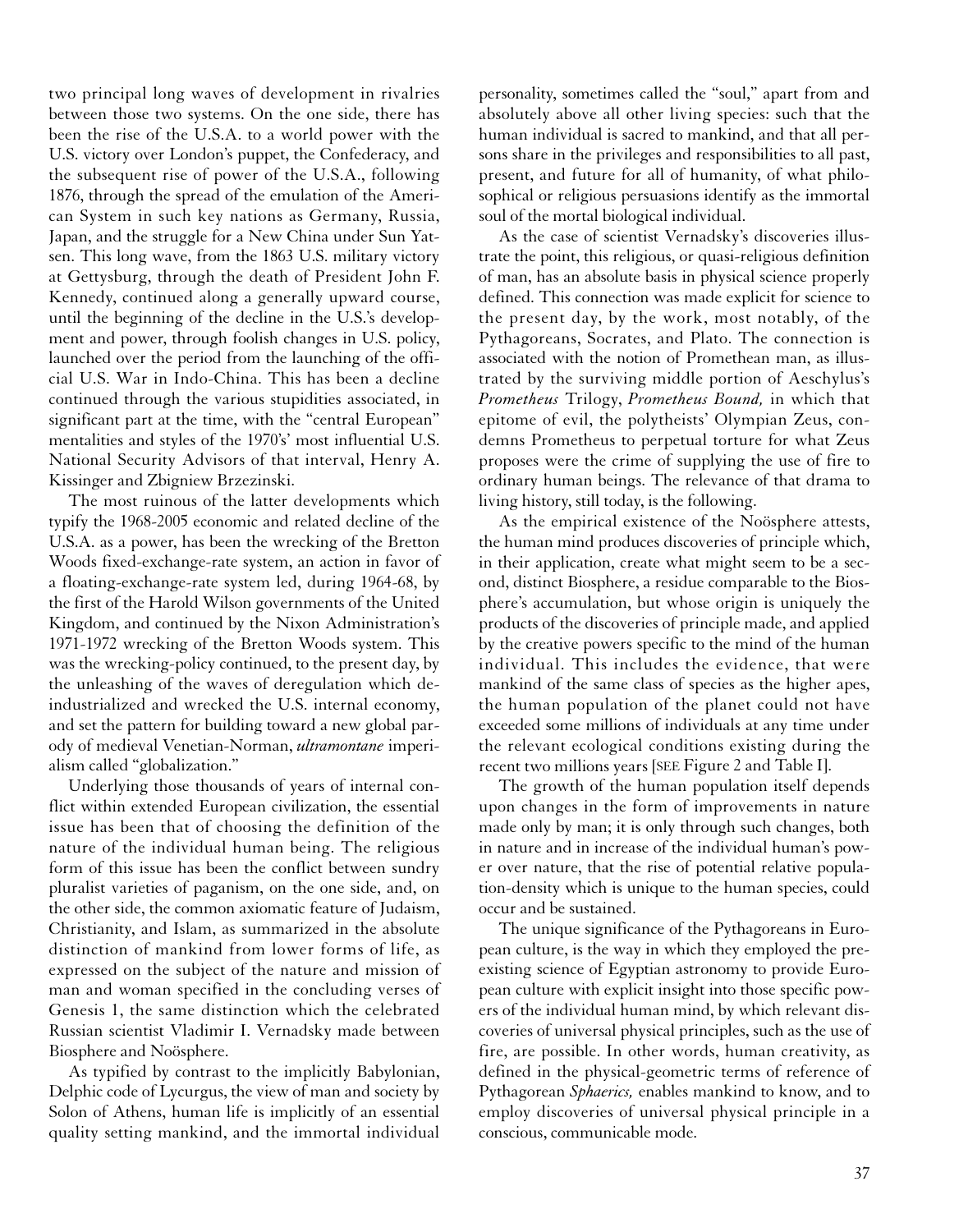FIGURE 2. *Growth of European population, population-density, and life-expectancy at birth, estimated for 100,000 B.C.–A.D. 1975.*

*Alone among all other species, man's numerical increase is a function of increasing mastery over nature—increase of potential population-density—as reflected historically in the increase of actual population-density. In transforming his conditions of existence, man transforms himself. The transformation of the species itself is reflected in the increase of estimated life-expectancy over mankind's historical span. Such changes are primarily located in, and have accelerated over, the last six-hundred years of man's multi-thousand-year existence. Institutionalization of the conception of man as the living image of God the Creator during the Golden Renaissance, through the Renaissance creation of the sovereign nation-state, is the conceptual origin of the latter expansion of the potential which uniquely makes man what he is.*



All charts are based on standard estimates compiled by existing schools of demography. None claim any more precision than the indicative; however, the scaling flattens out what might otherwise be locally, or even temporally, significant variation, reducing all thereby to the set of changes which is significant, independent of the quality of estimates and scaling of the graphs. Sources: For population and population-density, Colin McEvedy and Richard Jones, *Atlas of World Population History*; for life-expectancy, various studies in historical demography.

Figure compiled by Kenneth Kronberg Note breaks and changes in scales.

300

400

500

600

 $-700$ 

The ideas of universal principle which the mortal individual discovers, communicates to others, and transmits to future generations, expresses the inherent immortality of the human individual. This value placed upon the human individual's unique species-nature, is the value of individual human life which is sacred, and which constitutes, therefore, the universal natural law to which all government of society must be subject, in defiance of any contrary sort of willful man-made positive law.

This current within European civilization, and the struggle of this current against foes such as the implicitly "Babylonian," implicitly imperialist tradition of the Delphic Apollo, is the essence of European civilization.

It is this notion of the nature of the uniqueness and sacredness of human life, a notion traced in European civilization to the ancient Greece of the Pythagoreans, Solon, Socrates, and Plato, which has been the source of the power of development existing inside European culture since that time.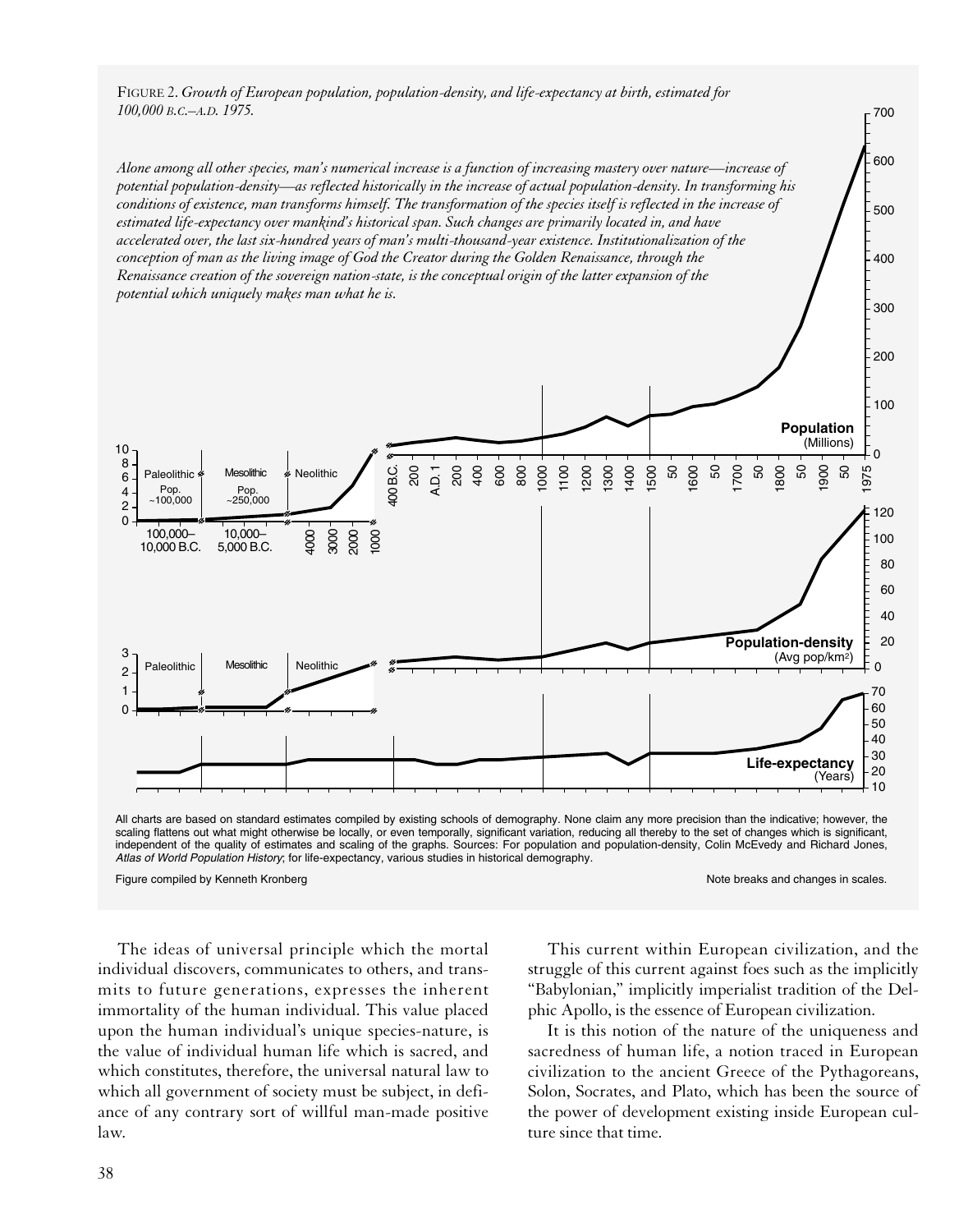TABLE I. *Development of human population, from recent research estimates.*

|                                                                                                                                                                                                      | Life<br>expectancy<br>at birth<br>(years) |                                        | <b>Population density</b><br>(per km2)<br>Comments                                |                                                                                                                                                                                                                                                                                                                                          | World<br>population<br>(millions) |
|------------------------------------------------------------------------------------------------------------------------------------------------------------------------------------------------------|-------------------------------------------|----------------------------------------|-----------------------------------------------------------------------------------|------------------------------------------------------------------------------------------------------------------------------------------------------------------------------------------------------------------------------------------------------------------------------------------------------------------------------------------|-----------------------------------|
| <b>Primate Comparison</b>                                                                                                                                                                            |                                           |                                        |                                                                                   |                                                                                                                                                                                                                                                                                                                                          |                                   |
| Gorilla<br>Chimpanzee                                                                                                                                                                                |                                           |                                        | 1/km <sub>2</sub><br>$3 - 4/km$ 2                                                 |                                                                                                                                                                                                                                                                                                                                          | .07<br>$1+$                       |
| Man                                                                                                                                                                                                  |                                           |                                        |                                                                                   |                                                                                                                                                                                                                                                                                                                                          |                                   |
| <b>Australopithecine</b><br>в.с. 4,000,000-1,000,000                                                                                                                                                 | $14 - 15$                                 |                                        |                                                                                   | 1/ 10 km <sup>2</sup> 68% die by age 14                                                                                                                                                                                                                                                                                                  | $.07-1$                           |
| <b>Homo Erectus</b><br>B.C. 900,000-400,000                                                                                                                                                          | $14 - 15$                                 |                                        |                                                                                   |                                                                                                                                                                                                                                                                                                                                          | 1.7                               |
| Paleolithic (hunter-gatherers)<br>B.C. 100,000-15,000                                                                                                                                                | $18 - 20 +$                               |                                        |                                                                                   | 1/ 10 km <sup>2</sup> 55% die by age 14; average age 23                                                                                                                                                                                                                                                                                  |                                   |
| Mesolithic (proto-agricultural)<br>B.C. 15,000-5,000                                                                                                                                                 | $20 - 27$                                 |                                        |                                                                                   |                                                                                                                                                                                                                                                                                                                                          | $\overline{\mathbf{4}}$           |
| Neolithic, B.C. 10,000-3,000                                                                                                                                                                         | 25                                        |                                        | 1/km <sup>2</sup>                                                                 | "Agricultural revolution"                                                                                                                                                                                                                                                                                                                | 10                                |
| <b>Bronze Age</b><br>B.C. 3,000-1,000                                                                                                                                                                | 28                                        |                                        | 10/km <sup>2</sup>                                                                | 50% die by age 14<br>Village dry-farming, Baluchistan, 5,000 B.C.: 9.61/km2<br>Development of cities: Sumer, 2000 B.C.: 19.16/km2<br>Early Bronze Age: Aegean, 3,000 B.C.: 7.5-13.8/km2<br>Late Bronze Age: Aegean, 1,000 B.c.: 12.4-31.3/km2<br>Shang Dynasty China, 1000 B.C.: 5/km2                                                   | 50                                |
| Iron Age, B.C. 1,000-                                                                                                                                                                                | 28                                        |                                        |                                                                                   |                                                                                                                                                                                                                                                                                                                                          | 50                                |
| <b>Mediterranean Classical</b><br>Period<br>B.C. 500-A.D. 500                                                                                                                                        | $25 - 28$                                 |                                        | $15 +$ /km <sup>2</sup>                                                           | Classical Greece, Peloponnese: 35/km2<br>Roman Empire:<br>Greece: 11/km2<br>Italy: $24/km2$<br>Asia: 30/km2<br>Egypt: 179/km <sup>2*</sup><br>Han Dynasty China, B.c. 200-A.D. 200: 19.27/km2<br>Shanxi: 28/km2<br>Shaanxi: 24/km2<br>Henan: 97/km2*<br>Shandong: 118/km <sup>2*</sup><br>* Irrigated river-valley intensive agriculture | 100-190                           |
| <b>European Medieval Period</b><br>A.D. 800-1300                                                                                                                                                     | $30+$                                     |                                        | $20+/km^2$                                                                        | 40% die by age 14<br>Italy, 1200: 24/km <sup>2</sup><br>Italy, 1340: 34/km <sup>2</sup><br>Tuscany, 1340: 85/km <sup>2</sup><br>Brabant, 1374: 35/km <sup>2</sup>                                                                                                                                                                        | 220-360                           |
| Europe, 17th Century                                                                                                                                                                                 | $32 - 36$                                 |                                        |                                                                                   | Italy, 1650: 37/km <sup>2</sup><br>France, 1650: 38/km <sup>2</sup><br>Belgium, 1650: 50/km <sup>2</sup>                                                                                                                                                                                                                                 | 545                               |
| Europe, 18th Century                                                                                                                                                                                 | 34-38                                     |                                        | $30 + / km 2$                                                                     | "Industrial Revolution"<br>Italy, 1750: 50/km <sup>2</sup><br>France, 1750: 44/km2<br>Belgium, 1750: 108/km2                                                                                                                                                                                                                             | 720                               |
| Massachusetts, 1840<br>United Kingdom, 1861<br>Guatemala, 1893<br>European Russia, 1896<br>Czechoslovakia, 1900<br>Japan, 1899<br>United States, 1900<br>Sweden, 1903<br>France, 1946<br>India, 1950 | 24<br>32<br>41                            | 41<br>43<br>40<br>44<br>48<br>53<br>62 | $90 + / km2$                                                                      | Life expectancies: "Industrialized," right;<br>"Pre-industrialized," left                                                                                                                                                                                                                                                                | 1,200<br>2,500                    |
| Sweden, 1960                                                                                                                                                                                         |                                           | 73                                     |                                                                                   |                                                                                                                                                                                                                                                                                                                                          |                                   |
| 1970<br><b>United States</b><br>West Germany<br>Japan<br>China<br>India<br>Belgium                                                                                                                   | 59<br>48                                  | 71<br>70<br>73                         | 1975<br>26/km <sup>2</sup><br>248/km2<br>297/km2<br>180/km2<br>183/km2<br>333/km2 |                                                                                                                                                                                                                                                                                                                                          | 3,900                             |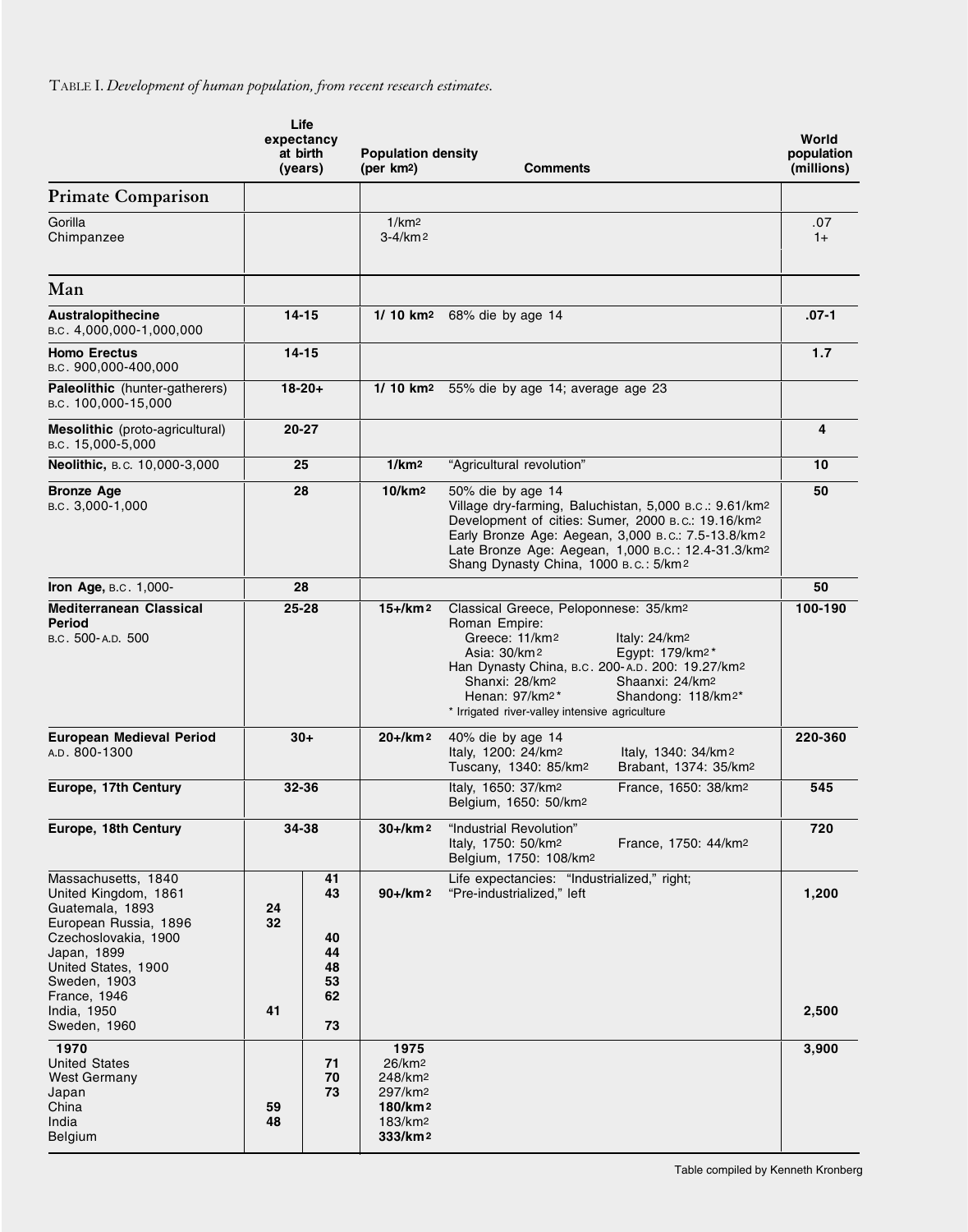## Europe's Enemy from Within, Today

However, there were efforts to crush that Classical idea of man out of existence. The idea itself persisted, as the case of Christianity attests; but, the realization of that idea in the form of a state whose constitution met the requirements of that idea, was postponed through repeated setbacks over the thousands of years, from the Peloponnesian War until Europe's Fifteenth-century great ecumenical Council of Florence, where modern European civilization was belatedly born.

The problem until recent centuries has been, that the spread of that Delphic model of sophistry within ancient Greek culture, enabled the forces of the Persian Empire of the time to induce Classical Greece virtually to destroy itself through the Peloponnesian war. This enabled the imperial forces of the Achaemenids to play with the role of King Philip's Macedonia to crush Greece. It was against this background, that Plato's dialogues and letters were composed as a design for immediate and continuing counterstrike against the Delphic ruin of Greece of the immediately preceding period. Plato's design, as his letters emphasize this intention, shows the dialogues as a kind of constitution to guide the struggle to rescue the cause of European civilization.

The success of that struggle for European civilization waited through the intervening centuries of empires, chiefly the Roman and Byzantine empires, and the *ultramontane* imperialism of the Venice-Norman partnership, until the great financial collapse of the Venetian system's Lombard bankers, during the Fourteenth-century New Dark Age, created the aperture through which the great ecumenical Council of Florence marched to launch modern European civilization. The result was the founding of the first modern nation-states according to the commonwealth model, of France's Louis XI and England's Henry VII. However, the resurgent Venetian financieroligarchy struck back through its role in assisting to bring about the fall of Constantinople, while the Habsburg-led Inquisition drowned Europe in blood over the 1492-1648 interval, in religious warfare used as a Venice-directed weapon against the consolidation of the new institution of the modern sovereign nation-state.

The qualitative advantage of European civilization, as compared with those of Asia, for example, was not fully apparent in gross terms until the great reforms of the Fifteenth-century Renaissance, and the unleashing of much of the potential expressed by those reforms in the aftermath of the 1648 Treaty of Westphalia. The gross demographic and related evidence of this, became clear after 1648, but the fact of the matter was that the Treaty of Westphalia, by outlawing the cancer of religious warfare,

made possible the unleashing of the great benefits whose institutional existence dates from the impact of the Fifteenth century's great ecumenical Council of Florence.

The uniqueness of the U.S.A. in this post-1648 pattern of modern European civilization, is located chiefly in two exemplary developments of 1789-1815 inside Europe, from the July 14, 1789 storming of the Bastille under the direction of British asset Philippe Égalité, on behalf of the British agent Jacques Necker, and the role of the Napoleonic wars, as in the 1756-1763 "Seven Years War," in looting and ruining continental Europe to the advantage of the imperial power of the British East India Company. These factors, including the legacy of feudal aristocratic systems on the continent, imposed a relative backwardness of political culture throughout Europe until the aftermath of the U.S. victory of President Abraham Lincoln. The impact of both the two great wars of the Twentieth century, plus the virtual state of nuclear warfare hovering over the 1945-1989 interval, made the U.S.A. under President Franklin Roosevelt the most advanced and most powerful nation on Earth, and introduced, for about two decades, the best system of cooperation in a common monetary system the world has ever known to the present day.

Still today, the global effect of the continued legacy of that conflict, between the feudal model of the *ultramontane* tradition on the one side, and the commonwealth form of modern nation-state, on the other, remains undecided. Finally, we must decide, once and for all, for the supremacy of the latter. The forces of Anglo-Dutch Liberalism, are the current disguise for the actuality of today's Venetian modelled financier-oligarchical world system. Since the U.S. 1865 victory over Lord Palmerston's Confederacy puppet, our republic, the heir of the Fifteenth-century Renaissance, has been locked in a struggle for the survival of our American system against the challenge represented by our oldest and most hateful enemies, the Anglo-Dutch Liberal system. Since the founding of our republic, but especially since President Lincoln's victory over the Confederacy which was the puppet of Britain's Lord Palmerston, the continued existence of the commonwealth form of nation-state republic has depended upon the role of leadership in the world provided by the existence of our U.S. republic. The included result of the overreach of the powerful Anglo-Dutch Liberal model of international financier-oligarchical system, the struggle between those two opposing forces, has also been a reflected struggle within the U.S.A. itself, as much as with the enemy forces of the present international financier-oligarchical interest from outside our borders.

It was against this historical background, that I crafted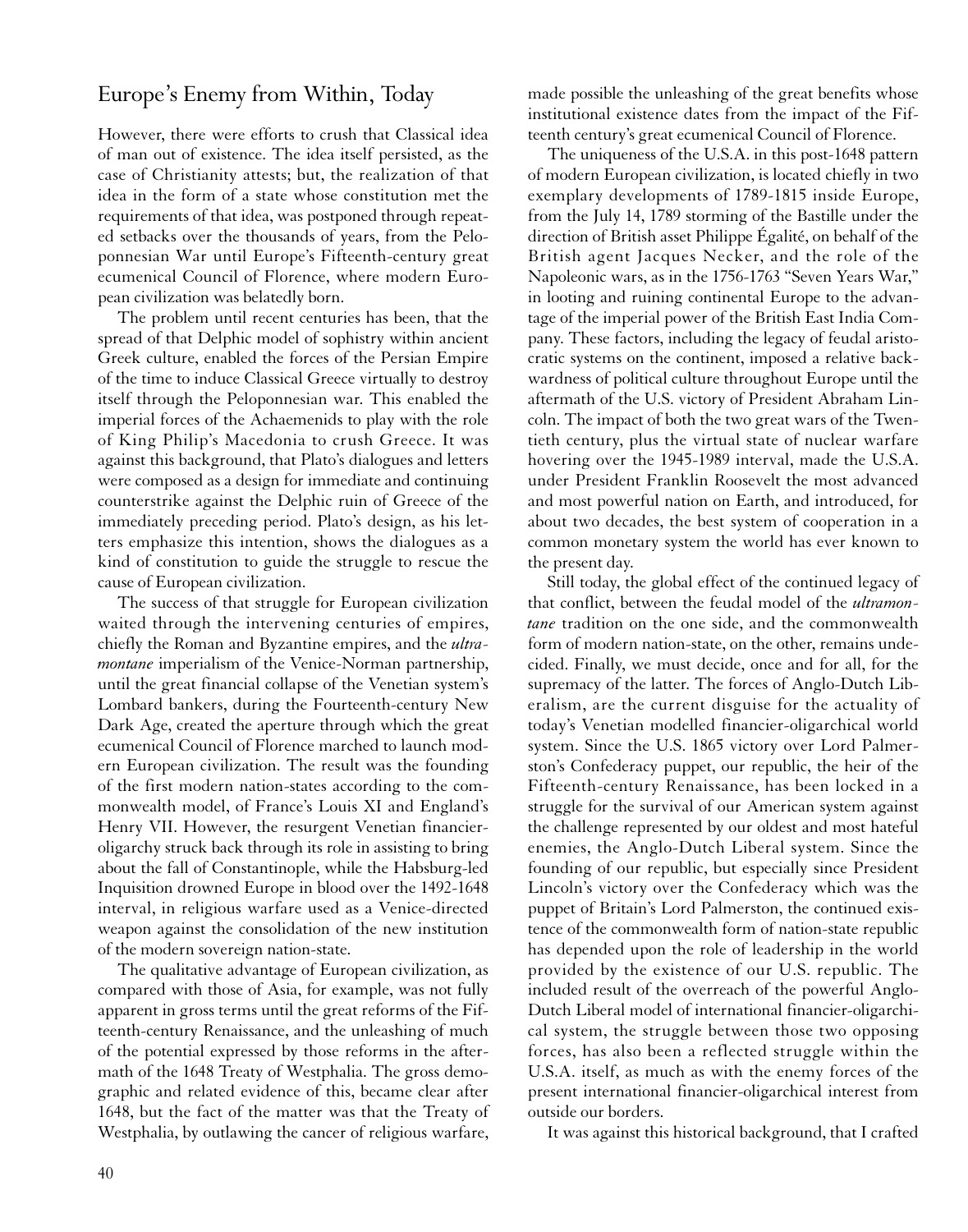my proposed design for the policy known as the S.D.I. It was on this basis that I crafted my long-term objective as the target toward which the proposed cooperation between Washington and Moscow was then aimed. As I described this on the eve of the fateful year of 1989, my strategic perspective was as follows. In principle, it is the same strategic perspective I put forward for today.

I have written, since the outset of this report, of a distinction between the immediate objectives of negotiations such as the S.D.I. proposal defined, and the longer-range, higher objectives which must be the understood true intent and actual targets of the agreements being discussed. The events of 1989-2005 to date, are what they have been. Today's conditions differ thus from those of 1988-1989, but the long-term objective persists.

Now, as then, the pivot of the proposal for the Strategic Defense, was the underutilization of those scientific potentials, which were associated with the development of the military arsenal, for revolutionizing the non-military sector, not only within the scope of the NATO alliance, but the Soviet system. The characteristic problem of compartmentalized forms of so-called "militaryindustrial" systems, is the lack of sufficiently high rates of spill-over from the military into high gain rates of investment in this technology into the non-military sector. It is in the civilian sector that the technological progress is realized as increases in the productive powers of labor of the population as a whole. It is by increasing greatly the investment of these technologies for revolutionizing the product and production technologies of the non-military sector, that the needed base of support for the military capabilities are provided.

What I emphasized was not only the introduction of cooperative "crash programs" of scientific-technological revolutions along those lines, but driving this progress into the civilian sector of the partners, and into a "common market" for technological revolutions in the less developed sectors of the world. The crucial effect of an agreement between the Soviet and NATO powers to this approach would have meant what was, at that moment, an absolutely indispensable step toward reversing that neo-Luddite mass insanity of the 1968-1981 Nixon and Carter Administrations which was already beginning to have virtually irreversible, ruinous effects on the economies of the world. A shocking agreement on the S.D.I. between the governments of the U.S.A. and the Soviet Union then, would have had shocking cultural effects which would have reversed the already accelerating collapse of the world economy, an economy on the verge of a chain-reaction collapse into a planetary new dark age at the time of this writing.

Technically, scientifically, in our back-channel dia-

logue of the time, the Soviet government agreed with my view on this feature of the proposed non-military advantage, but conveyed the view that since we would benefit more than they, they would reject the proposal and beat us by "other means." Hence, my absolutely accurate forewarning of a potential collapse of the Soviet system "within about five years," under the conditions of Soviet rejection of the proposal were it made by President Reagan, as Reagan did make the proposal a month later, and as the Soviet government of Andropov did reject the proposal.

What might be called by the best qualified historians the "normal" standard condition of relationships among the peoples of this planet, has never changed in principle, and never will. Those conditions are embodied in universal principles which define the permanent nature of the human species, a nature already recognized in essentials by the ancient Pythagoreans and others during the time of the emergence of ancient Greek culture from a preceding relatively long dark age of the region.

## Looking to the Future

There are certain limits, of course, to our competence to foresee future states of organization of the human species as a whole. However, if we recognize the present conflicts among peoples and nations as reflecting the effects of what some have termed "the childhood diseases of mankind," we can foresee a point in the not too distant future, at which the effects of certain among those diseases could have been brought under willful control. The greater part of what we can reasonably foresee in that way, are not results which we might believe would be realized within a single generation, or even two or three; what we foresee on this account, is the general nature of the proximate objectives we must manage to realize in some degree early on, and also as qualitative changes several generations ahead, at a point of today's horizon perhaps two to three generations ahead, when young people living today will be approaching the sunset of their mortal lives.

I have been gratified, on this account, by the results of some important reflections on the practical implications of certain discoveries by Vernadsky for the challenges in management of physical economy which the planet must become prepared to face about two generations ahead. This accords with the important fact, that the physical life-span of long-term, essential investments in development of basic economic infrastructure, is between one and two generations, or somewhat longer. Thus, the commitments, or failure to make relevant commitments in these categories, which are a very large ration of the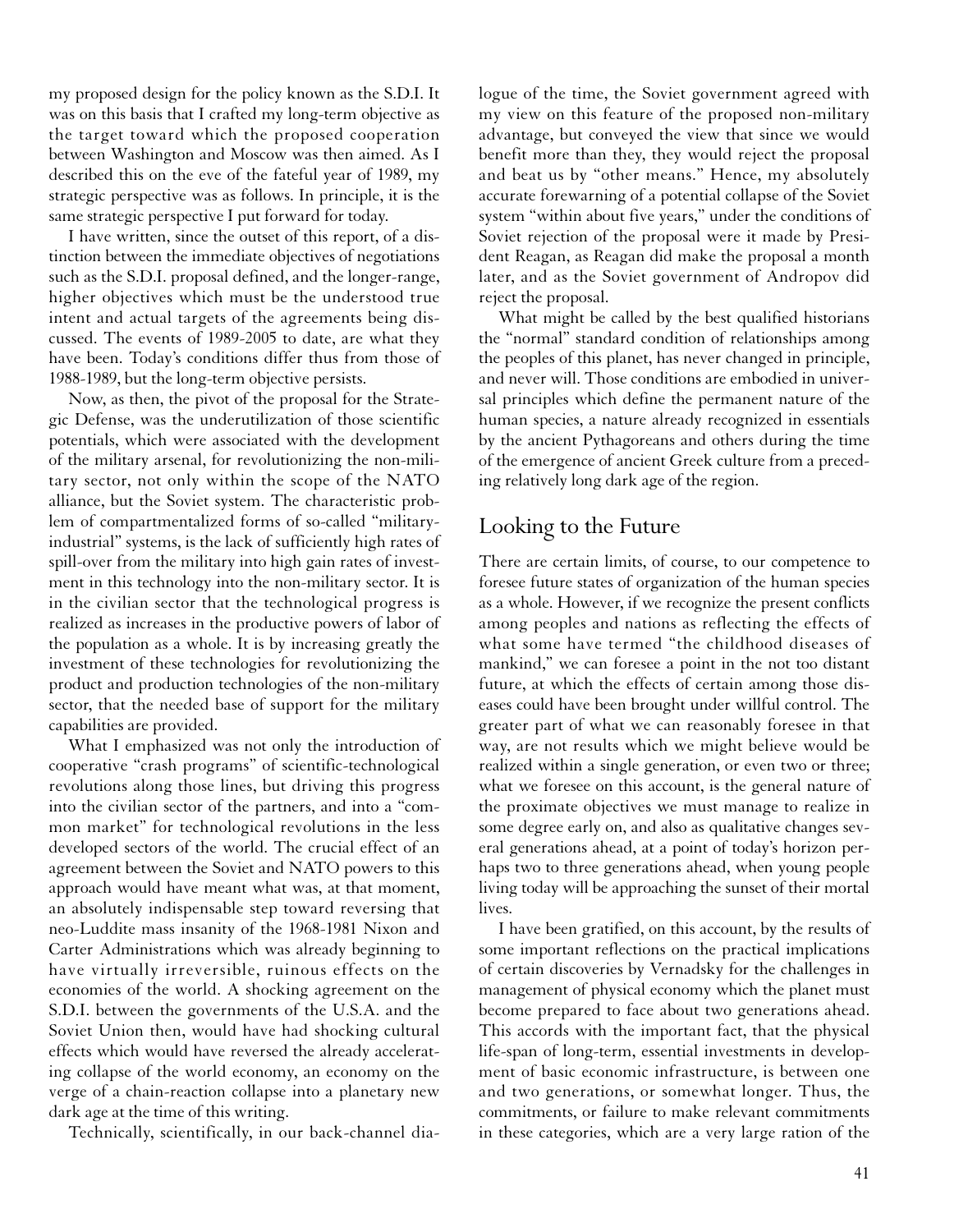**The very nature of human creativity, is its voluntary quality. Relations among states must be voluntary. It is through cooperation among states, in**

**promoting those forms of development which call the expressed development of the creative powers of mankind into play, which will tend to bring forth evolutionary developments within nations which are more and more agreeable with the long-term aims of mankind.**

*Federal Advanced Teachers'* 



total physical-economic requirements of a modern economy, are matters of urgent immediate attention for commitments by existing governments and relevant other institutions.

Looking at the evolution of the immediate requirements these long-term investments imply, shows us a large part of the policy-commitments this implicitly requires be considered for action by governments, and among governments. Therefore, looking into the future to this extent is the proper foundation for any agreement among nations which would be satisfactory for them for a half-century or longer to come.

Take the case of Bismarck's view of the danger to the peace of Europe.

It had been the circles of Friedrich Schiller, typified by the von Humboldt brothers, who were at the center of the republican cultural circles who designed the trap for the Emperor Napoleon Bonaparte which Prussians, such as the statesman Freiherr vom Stein, encouraged Russia's Czar Alexander I to spring, and who led in the pursuit of Napoleon to prevent him from building up a replacement, in France, for the French military forces lost along the way. The plan to trap Napoleon, as crafted within the relevant circles of the Prussian officer corps under Scharnhorst, was based explicitly, in its original drafting, upon Schiller's study of the wars of Spain in The Netherlands and the Thirty Years War.

Whatever the outcome at the Vienna Congress later, the cooperation between Schiller's Germany and Russia in defense against the predator Napoleon, was not only successful, but defined the strategic potential for future cooperation between Germany and Russia which Bismarck understood clearly, and the thought on that subject which was to cause imperial London to tremble over the course of the remainder of that century, and beyond.

The British used the Treaty of Vienna to play France, a fragmented Germany, Austro-Hungary, and Russia against one another in a "balance of power" which constituted London's management over the continent of Europe. After the death of Palmerston and the victory of the U.S.A. over Palmerston's treasonous Confederacy puppet and the Anglo-French-Spanish Maximilian adventure in Mexico, British policy shifted toward building up Prussia in Germany at the relative expense of France and Austro-Hungary. Out of the situation thus produced by the Franco-Prussian war, Bismarck's policy was to defend Germany against the British threat to pit Germany and Austro-Hungary in a war against both France and Russia. Until 1888-1890, Bismarck was able to control the situation by secret agreements with Russia which were intended to block the launching of an Austro-Hungarian general war which British operations in the Balkans were stirring. As long as close understanding between Bismarck and his Kaiser continued, and until